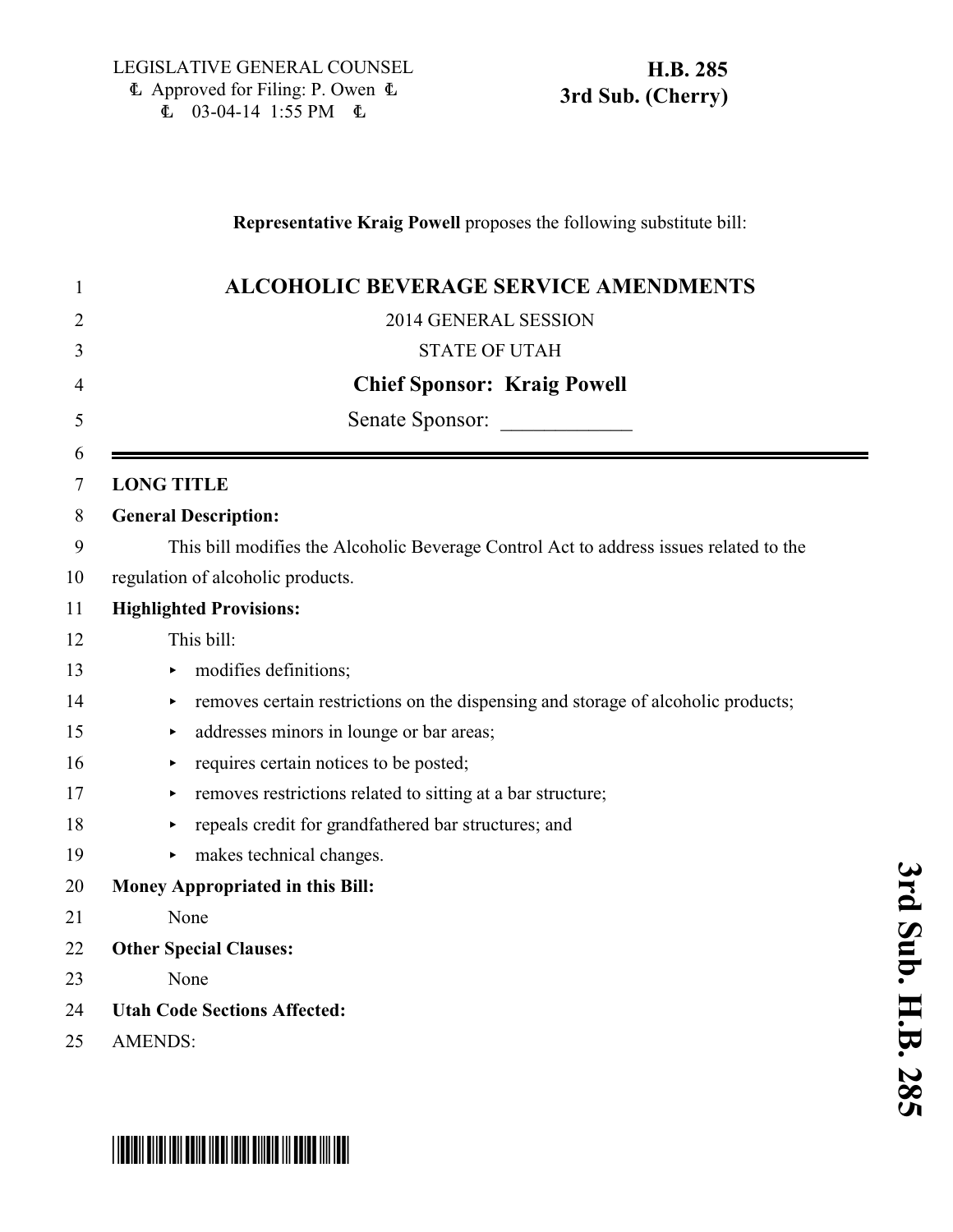<span id="page-1-0"></span>

| 26 | 32B-1-102, as last amended by Laws of Utah 2013, Chapter 349                                     |
|----|--------------------------------------------------------------------------------------------------|
| 27 | 32B-6-205, as last amended by Laws of Utah 2013, Chapter 353                                     |
| 28 | 32B-6-302, as last amended by Laws of Utah 2011, Chapter 334                                     |
| 29 | 32B-6-305, as last amended by Laws of Utah 2013, Chapter 353                                     |
| 30 | 32B-6-703, as last amended by Laws of Utah 2011, Second Special Session, Chapter 2               |
| 31 | 32B-6-805, as last amended by Laws of Utah 2012, Chapter 365                                     |
| 32 | 32B-6-905, as last amended by Laws of Utah 2013, Chapter 353                                     |
| 33 | 32B-8-402, as last amended by Laws of Utah 2011, Chapter 334                                     |
| 34 | <b>REPEALS:</b>                                                                                  |
| 35 | 32B-6-202, as last amended by Laws of Utah 2011, Chapter 334                                     |
| 36 | 32B-6-205.1, as enacted by Laws of Utah 2010, Chapter 276                                        |
| 37 | 32B-6-305.1, as enacted by Laws of Utah 2010, Chapter 276                                        |
| 38 | 32B-6-902, as last amended by Laws of Utah 2011, Second Special Session, Chapter 2               |
| 39 |                                                                                                  |
| 40 | Be it enacted by the Legislature of the state of Utah:                                           |
| 41 | Section 1. Section 32B-1-102 is amended to read:                                                 |
| 42 | 32B-1-102. Definitions.                                                                          |
| 43 | As used in this title:                                                                           |
| 44 | (1) "Airport lounge" means a business location:                                                  |
| 45 | (a) at which an alcoholic product is sold at retail for consumption on the premises; and         |
| 46 | (b) that is located at an international airport with a United States Customs office on the       |
| 47 | premises of the international airport.                                                           |
| 48 | (2) "Airport lounge license" means a license issued in accordance with Chapter 5,                |
| 49 | Retail License Act, and Chapter 6, Part 5, Airport Lounge License.                               |
| 50 | (3) "Alcoholic beverage" means the following:                                                    |
| 51 | $(a)$ beer; or                                                                                   |
| 52 | $(b)$ liquor.                                                                                    |
| 53 | (4) (a) "Alcoholic product" means a product that:                                                |
| 54 | (i) contains at least $.5\%$ of alcohol by volume; and                                           |
| 55 | (ii) is obtained by fermentation, infusion, decoction, brewing, distillation, or other           |
| 56 | process that uses liquid or combinations of liquids, whether drinkable or not, to create alcohol |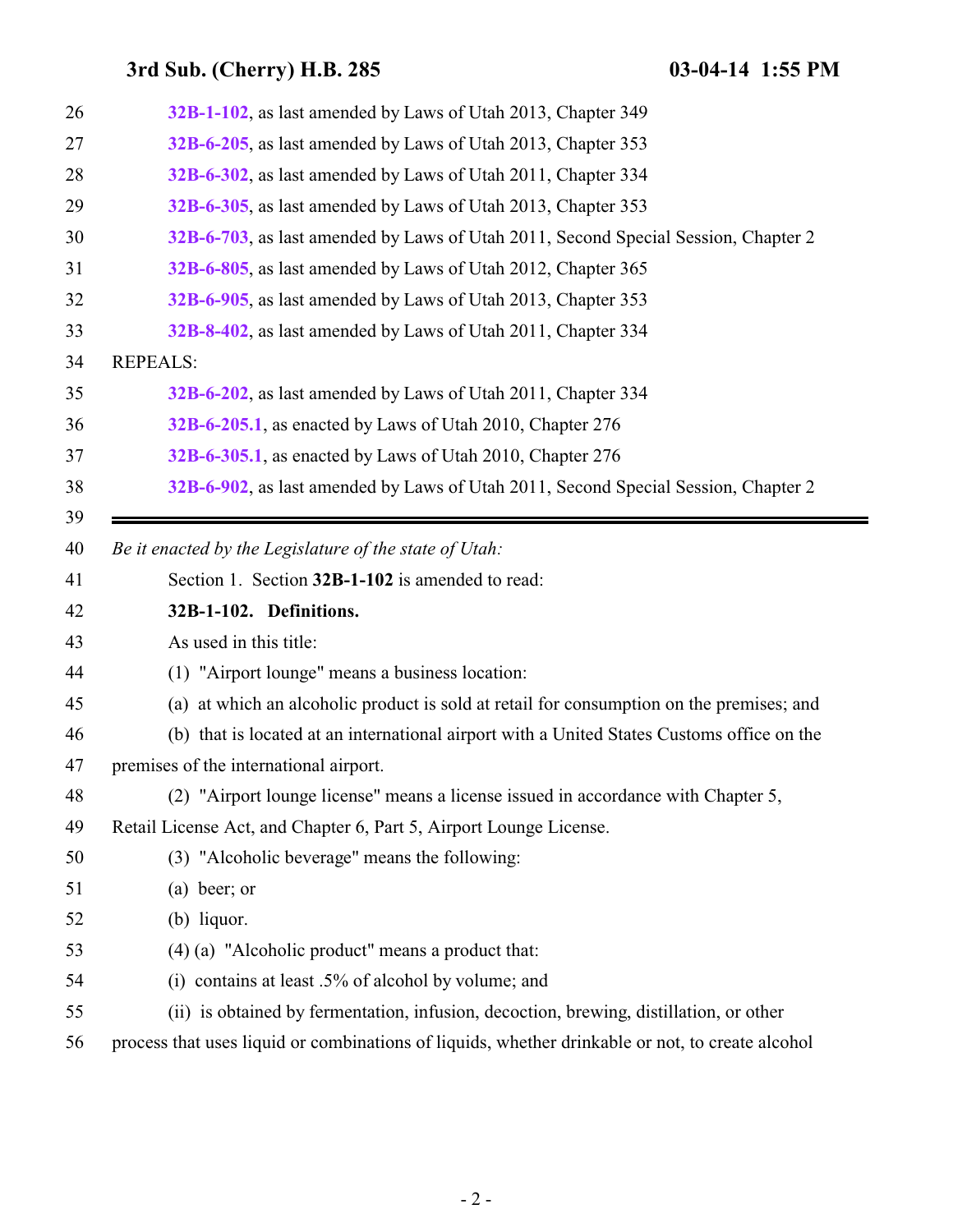| 57 | in an amount equal to or greater than .5% of alcohol by volume.                               |
|----|-----------------------------------------------------------------------------------------------|
| 58 | (b) "Alcoholic product" includes an alcoholic beverage.                                       |
| 59 | (c) "Alcoholic product" does not include any of the following common items that               |
| 60 | otherwise come within the definition of an alcoholic product:                                 |
| 61 | (i) except as provided in Subsection $(4)(d)$ , an extract;                                   |
| 62 | (ii) vinegar;                                                                                 |
| 63 | (iii) cider;                                                                                  |
| 64 | (iv) essence;                                                                                 |
| 65 | $(v)$ tincture;                                                                               |
| 66 | (vi) food preparation; or                                                                     |
| 67 | (vii) an over-the-counter medicine.                                                           |
| 68 | (d) "Alcoholic product" includes an extract containing alcohol obtained by distillation       |
| 69 | when it is used as a flavoring in the manufacturing of an alcoholic product.                  |
| 70 | (5) "Alcohol training and education seminar" means a seminar that is:                         |
| 71 | (a) required by Chapter 5, Part 4, Alcohol Training and Education Act; and                    |
| 72 | (b) described in Section $62A-15-401$ .                                                       |
| 73 | (6) "Banquet" means an event:                                                                 |
| 74 | (a) that is held at one or more designated locations approved by the commission in or         |
| 75 | on the premises of a:                                                                         |
| 76 | $(i)$ hotel;                                                                                  |
| 77 | (ii) resort facility;                                                                         |
| 78 | (iii) sports center; or                                                                       |
| 79 | (iv) convention center;                                                                       |
| 80 | (b) for which there is a contract:                                                            |
| 81 | (i) between a person operating a facility listed in Subsection $(6)(a)$ and another person;   |
| 82 | and                                                                                           |
| 83 | (ii) under which the person operating a facility listed in Subsection $(6)(a)$ is required to |
| 84 | provide an alcoholic product at the event; and                                                |
| 85 | (c) at which food and alcoholic products may be sold, offered for sale, or furnished.         |
| 86 | $(7)$ (a) "Bar" means a surface or structure:                                                 |
| 87 | (i) at which an alcoholic product is:                                                         |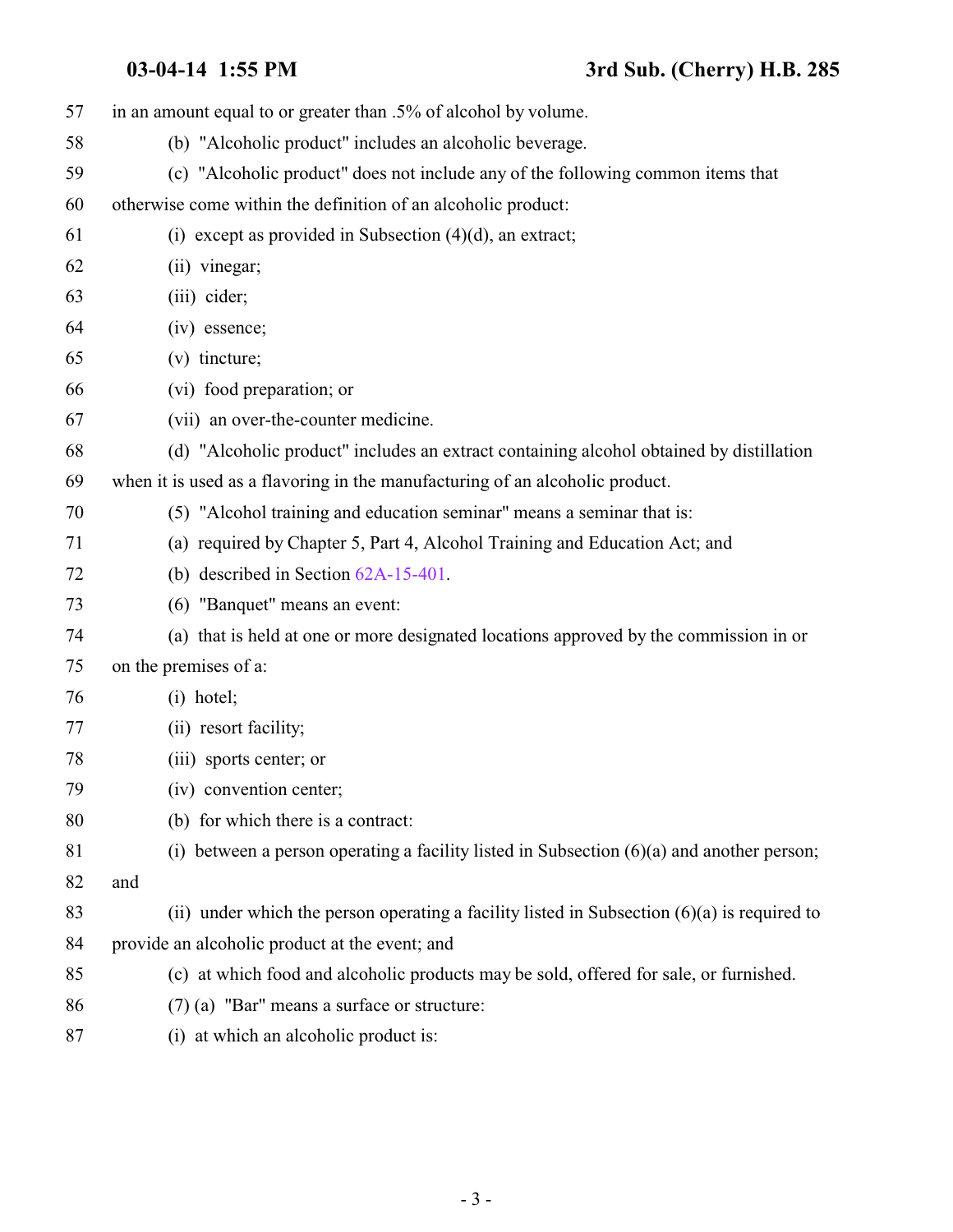| 88  | $(A)$ stored; or                                                                        |
|-----|-----------------------------------------------------------------------------------------|
| 89  | (B) dispensed; or                                                                       |
| 90  | (ii) from which an alcoholic product is served.                                         |
| 91  | (b) "Bar structure" means a surface or structure on a licensed premises if on or at any |
| 92  | place of the surface or structure an alcoholic product is:                              |
| 93  | (i) stored; or                                                                          |
| 94  | (ii) dispensed.                                                                         |
| 95  | $(8)$ (a) Subject to Subsection $(8)(d)$ , "beer" means a product that:                 |
| 96  | (i) contains at least .5% of alcohol by volume, but not more than 4% of alcohol by      |
| 97  | volume or 3.2% by weight; and                                                           |
| 98  | (ii) is obtained by fermentation, infusion, or decoction of malted grain.               |
| 99  | (b) "Beer" may or may not contain hops or other vegetable products.                     |
| 100 | (c) "Beer" includes a product that:                                                     |
| 101 | (i) contains alcohol in the percentages described in Subsection $(8)(a)$ ; and          |
| 102 | (ii) is referred to as:                                                                 |
| 103 | $(A)$ beer;                                                                             |
| 104 | $(B)$ ale;                                                                              |
| 105 | $(C)$ porter;                                                                           |
| 106 | (D) stout;                                                                              |
| 107 | (E) lager; or                                                                           |
| 108 | (F) a malt or malted beverage.                                                          |
| 109 | (d) "Beer" does not include a flavored malt beverage.                                   |
| 110 | (9) "Beer-only restaurant license" means a license issued in accordance with Chapter 5, |
| 111 | Retail License Act, and Chapter 6, Part 9, Beer-Only Restaurant License.                |
| 112 | (10) "Beer retailer" means a business:                                                  |
| 113 | (a) that is engaged, primarily or incidentally, in the retail sale of beer to a patron, |
| 114 | whether for consumption on or off the business premises; and                            |
| 115 | (b) to whom a license is issued:                                                        |
| 116 | (i) for an off-premise beer retailer, in accordance with Chapter 7, Part 2, Off-Premise |
| 117 | Beer Retailer Local Authority; or                                                       |
| 118 | (ii) for an on-premise beer retailer, in accordance with Chapter 5, Retail License Act, |
|     |                                                                                         |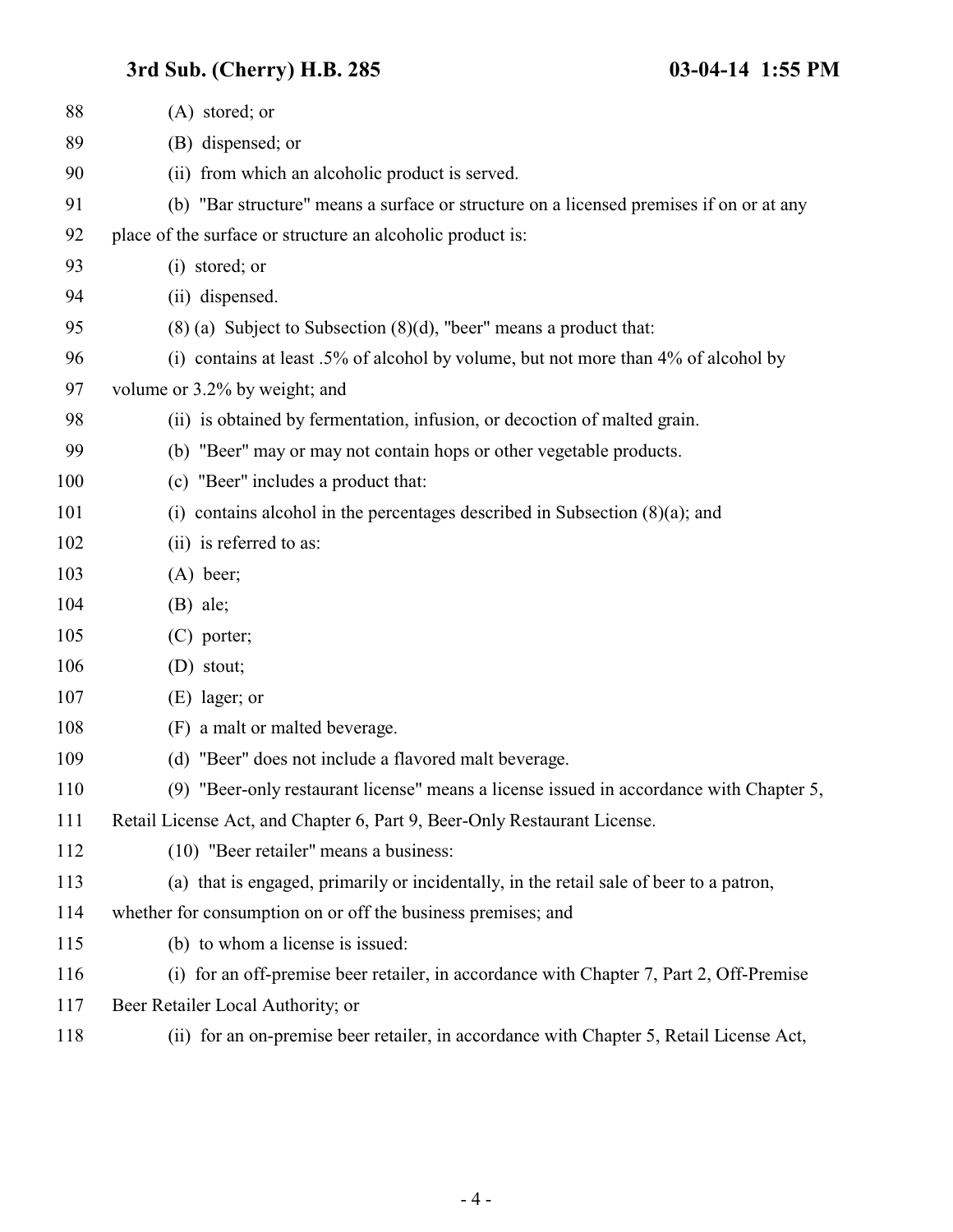| 119 | and Chapter 6, Part 7, On-Premise Beer Retailer License.                                 |
|-----|------------------------------------------------------------------------------------------|
| 120 | (11) "Beer wholesaling license" means a license:                                         |
| 121 | (a) issued in accordance with Chapter 13, Beer Wholesaling License Act; and              |
| 122 | (b) to import for sale, or sell beer in wholesale or jobbing quantities to one or more   |
| 123 | retail licensees or off-premise beer retailers.                                          |
| 124 | (12) "Billboard" means a public display used to advertise, including:                    |
| 125 | (a) a light device;                                                                      |
| 126 | (b) a painting;                                                                          |
| 127 | (c) a drawing;                                                                           |
| 128 | $(d)$ a poster;                                                                          |
| 129 | $(e)$ a sign;                                                                            |
| 130 | (f) a signboard; or                                                                      |
| 131 | (g) a scoreboard.                                                                        |
| 132 | (13) "Brewer" means a person engaged in manufacturing:                                   |
| 133 | $(a)$ beer;                                                                              |
| 134 | (b) heavy beer; or                                                                       |
| 135 | (c) a flavored malt beverage.                                                            |
| 136 | (14) "Brewery manufacturing license" means a license issued in accordance with           |
| 137 | Chapter 11, Part 5, Brewery Manufacturing License.                                       |
| 138 | (15) "Certificate of approval" means a certificate of approval obtained from the         |
| 139 | department under Section 32B-11-201.                                                     |
| 140 | (16) "Chartered bus" means a passenger bus, coach, or other motor vehicle provided by    |
| 141 | a bus company to a group of persons pursuant to a common purpose:                        |
| 142 | (a) under a single contract;                                                             |
| 143 | (b) at a fixed charge in accordance with the bus company's tariff; and                   |
| 144 | (c) to give the group of persons the exclusive use of the passenger bus, coach, or other |
| 145 | motor vehicle, and a driver to travel together to one or more specified destinations.    |
| 146 | (17) "Church" means a building:                                                          |
| 147 | (a) set apart for worship;                                                               |
| 148 | (b) in which religious services are held;                                                |
| 149 | (c) with which clergy is associated; and                                                 |
|     |                                                                                          |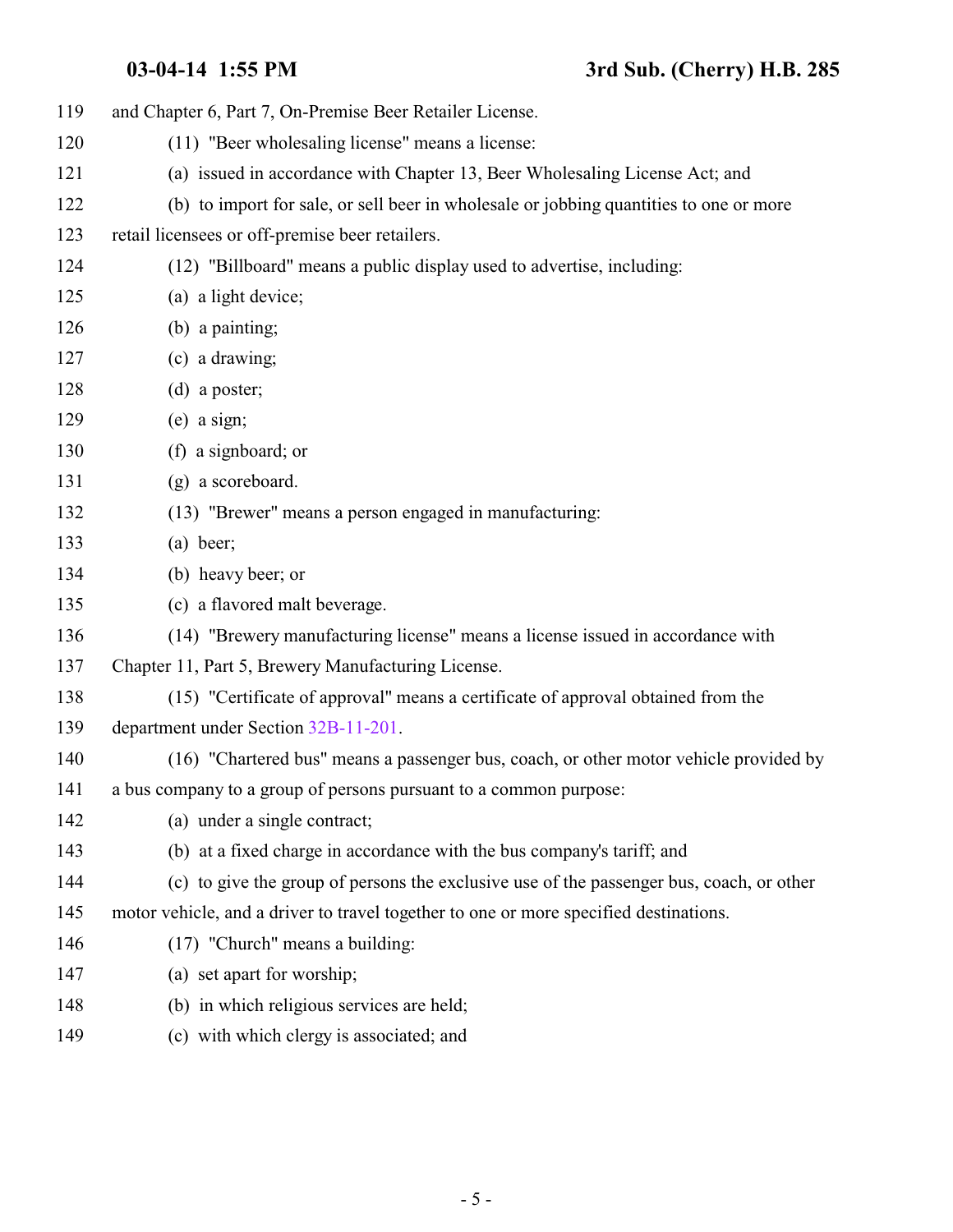| 150 | (d) that is tax exempt under the laws of this state.                                          |
|-----|-----------------------------------------------------------------------------------------------|
| 151 | (18) (a) "Club license" means a license issued in accordance with Chapter 5, Retail           |
| 152 | License Act, and Chapter 6, Part 4, Club License.                                             |
| 153 | (b) "Club license" includes:                                                                  |
| 154 | (i) a dining club license;                                                                    |
| 155 | (ii) an equity club license;                                                                  |
| 156 | (iii) a fraternal club license; or                                                            |
| 157 | (iv) a social club license.                                                                   |
| 158 | (19) "Commission" means the Alcoholic Beverage Control Commission created in                  |
| 159 | Section 32B-2-201.                                                                            |
| 160 | (20) "Commissioner" means a member of the commission.                                         |
| 161 | (21) "Community location" means:                                                              |
| 162 | (a) a public or private school;                                                               |
| 163 | $(b)$ a church;                                                                               |
| 164 | (c) a public library;                                                                         |
| 165 | (d) a public playground; or                                                                   |
| 166 | (e) a public park.                                                                            |
| 167 | (22) "Community location governing authority" means:                                          |
| 168 | (a) the governing body of the community location; or                                          |
| 169 | (b) if the commission does not know who is the governing body of a community                  |
| 170 | location, a person who appears to the commission to have been given on behalf of the          |
| 171 | community location the authority to prohibit an activity at the community location.           |
| 172 | (23) "Container" means a receptacle that contains an alcoholic product, including:            |
| 173 | $(a)$ a bottle;                                                                               |
| 174 | (b) a vessel; or                                                                              |
| 175 | (c) a similar item.                                                                           |
| 176 | (24) "Convention center" means a facility that is:                                            |
| 177 | (a) in total at least 30,000 square feet; and                                                 |
| 178 | (b) otherwise defined as a "convention center" by the commission by rule.                     |
| 179 | $(25)$ (a) Subject to Subsection $(25)(b)$ , "counter" means a surface or structure in a      |
| 180 | dining area of a licensed premises where seating is provided to a patron for service of food. |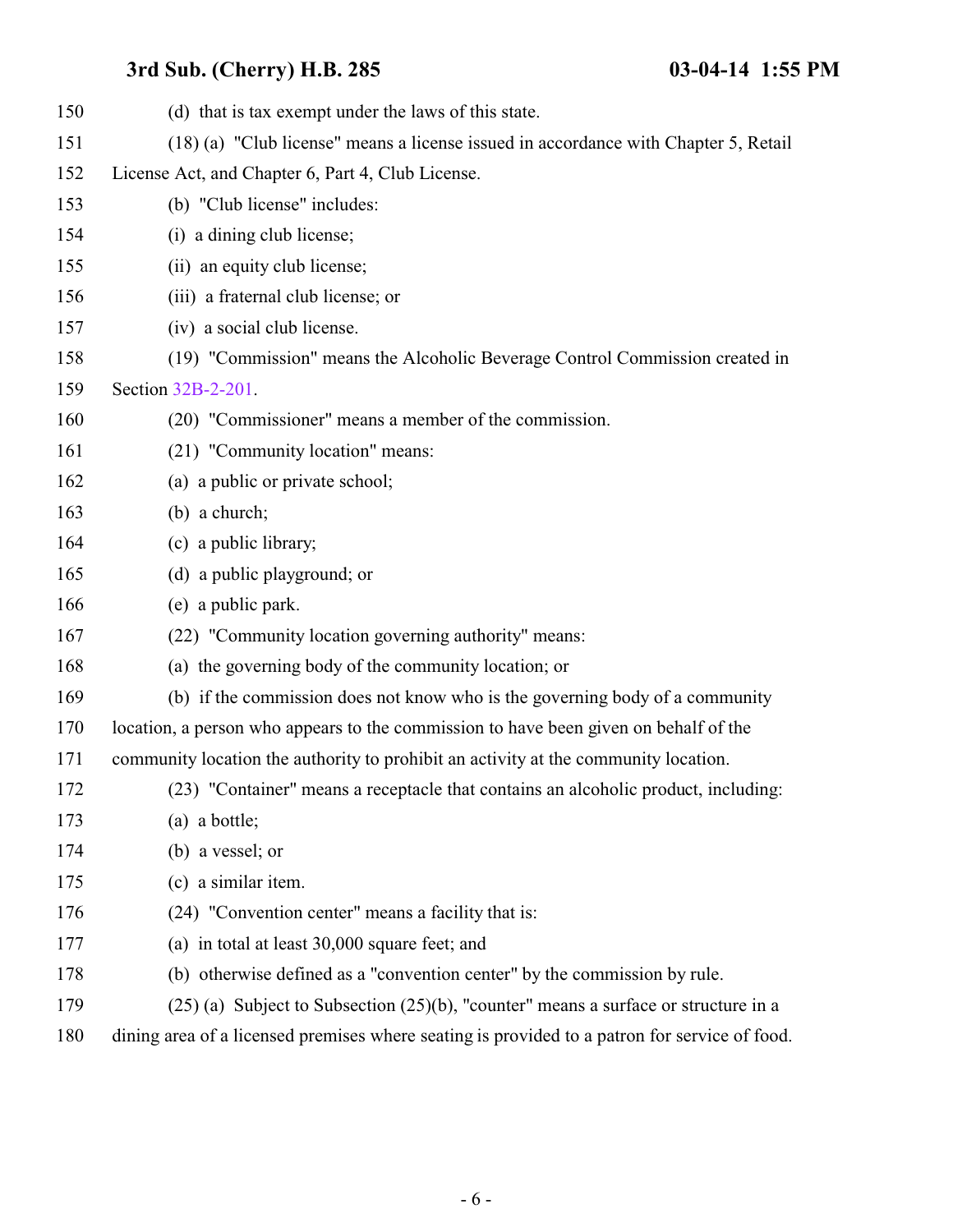| 181 | (b) "Counter" does not include a surface or structure if on or at any point of the surface      |
|-----|-------------------------------------------------------------------------------------------------|
| 182 | or structure an alcoholic product is:                                                           |
| 183 | (i) stored; or                                                                                  |
| 184 | (ii) dispensed.                                                                                 |
| 185 | (26) "Department" means the Department of Alcoholic Beverage Control created in                 |
| 186 | Section 32B-2-203.                                                                              |
| 187 | (27) "Department compliance officer" means an individual who is:                                |
| 188 | (a) an auditor or inspector; and                                                                |
| 189 | (b) employed by the department.                                                                 |
| 190 | (28) "Department sample" means liquor that is placed in the possession of the                   |
| 191 | department for testing, analysis, and sampling.                                                 |
| 192 | (29) "Dining club license" means a license issued in accordance with Chapter 5, Retail          |
| 193 | License Act, and Chapter 6, Part 4, Club License, that is designated by the commission as a     |
| 194 | dining club license.                                                                            |
| 195 | (30) "Director," unless the context requires otherwise, means the director of the               |
| 196 | department.                                                                                     |
| 197 | (31) "Disciplinary proceeding" means an adjudicative proceeding permitted under this            |
| 198 | title:                                                                                          |
| 199 | (a) against a person subject to administrative action; and                                      |
| 200 | (b) that is brought on the basis of a violation of this title.                                  |
| 201 | $[(32)$ (a) Subject to Subsection $(32)(b)$ , "dispense" means:                                 |
| 202 | $[(i)$ drawing of an alcoholic product:                                                         |
| 203 | $[(A)$ from an area where it is stored; or                                                      |
| 204 | [(B) as provided in Subsection $32B-6-205(12)(b)(ii)$ , $32B-6-305(12)(b)(ii)$ ,                |
| 205 | $32B-6-805(15)(b)(ii)$ , or $32B-6-905(12)(b)(ii)$ ; and                                        |
| 206 | $f(ii)$ using the alcoholic product described in Subsection $(32)(a)(i)$ on the premises of     |
| 207 | the licensed premises to mix or prepare an alcoholic product to be furnished to a patron of the |
| 208 | retail licensee.                                                                                |
| 209 | $[$ (b) The definition of "dispense" in this Subsection $(32)$ applies only to:                 |
| 210 | $[(i)$ a full-service restaurant license;                                                       |
|     |                                                                                                 |

211 [(ii) a limited-service restaurant license;]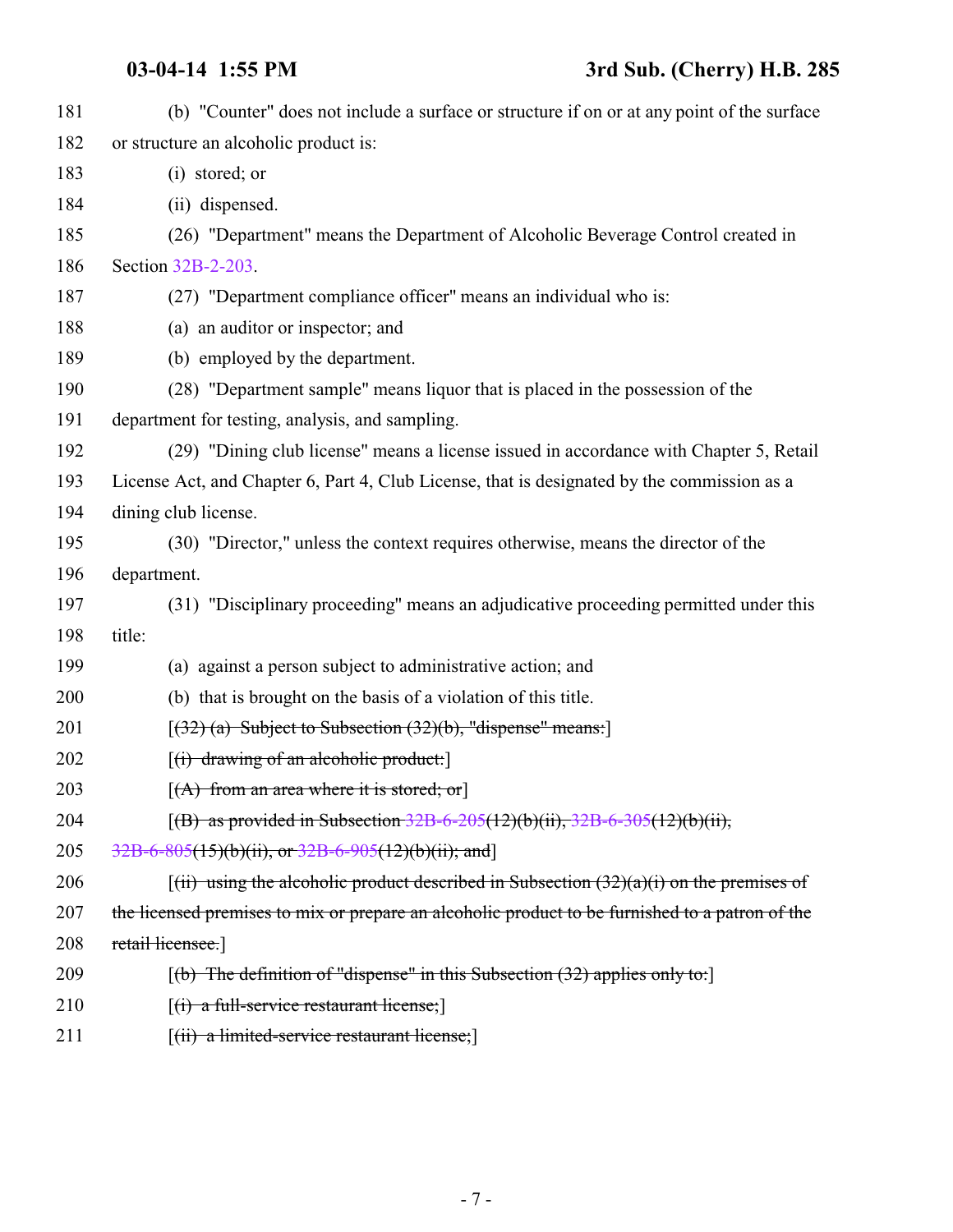| 212 | $[$ (iii) a reception center license; and $]$                                                    |
|-----|--------------------------------------------------------------------------------------------------|
| 213 | $[(iv)$ a beer-only restaurant license.]                                                         |
| 214 | $[333]$ (32) "Distillery manufacturing license" means a license issued in accordance             |
| 215 | with Chapter 11, Part 4, Distillery Manufacturing License.                                       |
| 216 | $[34]$ (33) "Distressed merchandise" means an alcoholic product in the possession of             |
| 217 | the department that is saleable, but for some reason is unappealing to the public.               |
| 218 | $[35]$ (34) "Educational facility" includes:                                                     |
| 219 | (a) a nursery school;                                                                            |
| 220 | (b) an infant day care center; and                                                               |
| 221 | (c) a trade and technical school.                                                                |
| 222 | $[36]$ (35) "Equity club license" means a license issued in accordance with Chapter 5,           |
| 223 | Retail License Act, and Chapter 6, Part 4, Club License, that is designated by the commission    |
| 224 | as an equity club license.                                                                       |
| 225 | $[37]$ (36) "Event permit" means:                                                                |
| 226 | (a) a single event permit; or                                                                    |
| 227 | (b) a temporary beer event permit.                                                               |
| 228 | $[38]$ (37) "Exempt license" means a license exempt under Section 32B-1-201 from                 |
| 229 | being considered in determining the total number of a retail license that the commission may     |
| 230 | issue at any time.                                                                               |
| 231 | $[39]$ (38) (a) "Flavored malt beverage" means a beverage:                                       |
| 232 | (i) that contains at least $.5\%$ alcohol by volume;                                             |
| 233 | (ii) that is treated by processing, filtration, or another method of manufacture that is not     |
| 234 | generally recognized as a traditional process in the production of a beer as described in 27     |
| 235 | C.F.R. Sec. 25.55;                                                                               |
| 236 | (iii) to which is added a flavor or other ingredient containing alcohol, except for a hop        |
| 237 | extract; and                                                                                     |
| 238 | (iv) (A) for which the producer is required to file a formula for approval with the              |
| 239 | federal Alcohol and Tobacco Tax and Trade Bureau pursuant to 27 C.F.R. Sec. 25.55; or            |
| 240 | (B) that is not exempt under Subdivision (f) of 27 C.F.R. Sec. 25.55.                            |
| 241 | (b) "Flavored malt beverage" is considered liquor for purposes of this title.                    |
| 242 | $[\frac{(40)}{(39)}]$ "Fraternal club license" means a license issued in accordance with Chapter |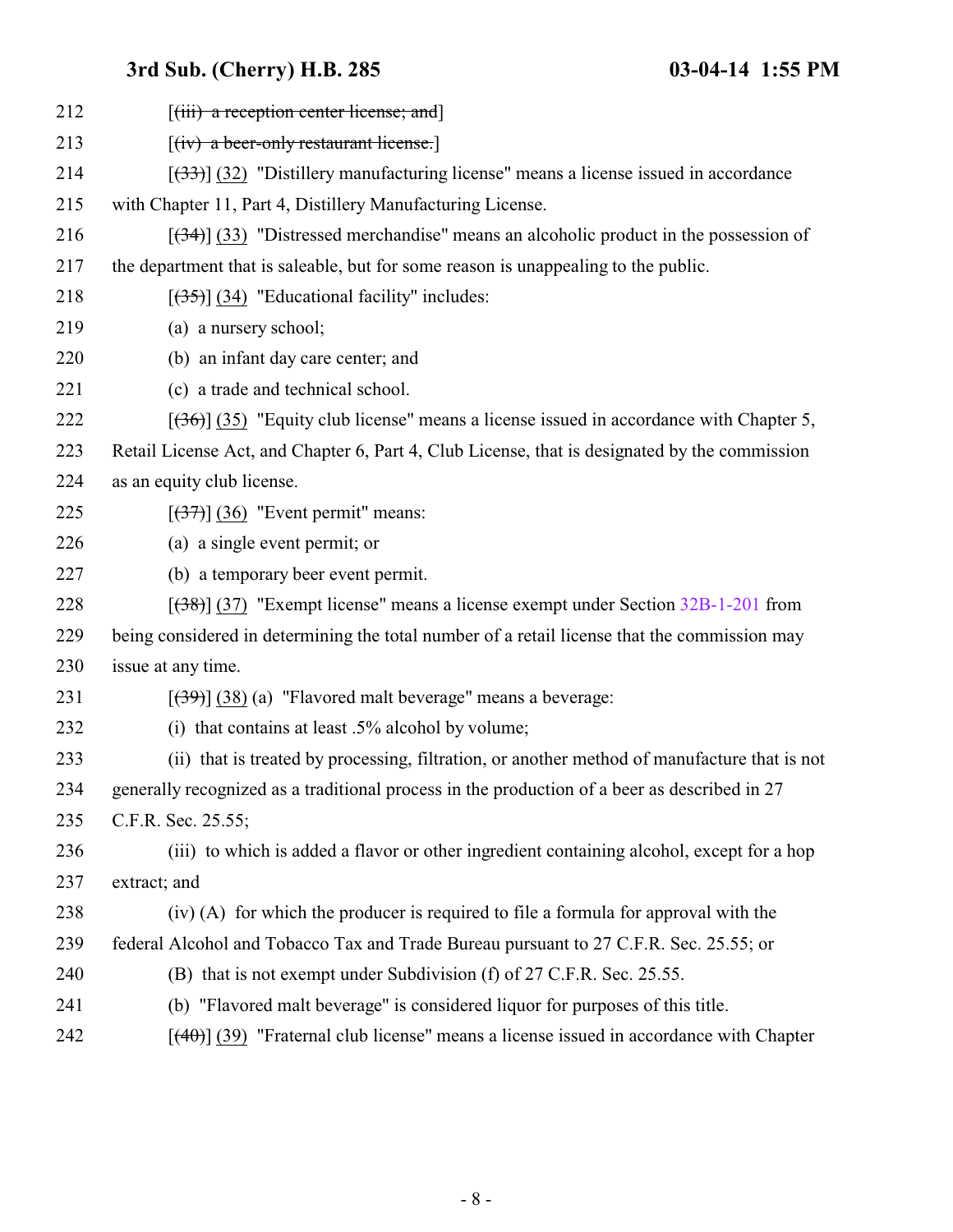| 243 | 5, Retail License Act, and Chapter 6, Part 4, Club License, that is designated by the      |
|-----|--------------------------------------------------------------------------------------------|
| 244 | commission as a fraternal club license.                                                    |
| 245 | $[$ (41)] (40) "Full-service restaurant license" means a license issued in accordance with |
| 246 | Chapter 5, Retail License Act, and Chapter 6, Part 2, Full-Service Restaurant License.     |
| 247 | $[$ (42)] (41) (a) "Furnish" means by any means to provide with, supply, or give an        |
| 248 | individual an alcoholic product, by sale or otherwise.                                     |
| 249 | (b) "Furnish" includes to:                                                                 |
| 250 | $(i)$ serve;                                                                               |
| 251 | (ii) deliver; or                                                                           |
| 252 | (iii) otherwise make available.                                                            |
| 253 | $[$ (43)] (42) "Guest" means an individual who meets the requirements of Subsection        |
| 254 | $32B-6-407(9)$ .                                                                           |
| 255 | $[$ (44)] (43) "Health care practitioner" means:                                           |
| 256 | (a) a podiatrist licensed under Title 58, Chapter 5a, Podiatric Physician Licensing Act;   |
| 257 | (b) an optometrist licensed under Title 58, Chapter 16a, Utah Optometry Practice Act;      |
| 258 | (c) a pharmacist licensed under Title 58, Chapter 17b, Pharmacy Practice Act;              |
| 259 | (d) a physical therapist licensed under Title 58, Chapter 24b, Physical Therapy Practice   |
| 260 | Act;                                                                                       |
| 261 | (e) a nurse or advanced practice registered nurse licensed under Title 58, Chapter 31b,    |
| 262 | Nurse Practice Act;                                                                        |
| 263 | (f) a recreational therapist licensed under Title 58, Chapter 40, Recreational Therapy     |
| 264 | Practice Act;                                                                              |
| 265 | (g) an occupational therapist licensed under Title 58, Chapter 42a, Occupational           |
| 266 | Therapy Practice Act;                                                                      |
| 267 | (h) a nurse midwife licensed under Title 58, Chapter 44a, Nurse Midwife Practice Act;      |
| 268 | (i) a mental health professional licensed under Title 58, Chapter 60, Mental Health        |
| 269 | Professional Practice Act;                                                                 |
| 270 | (j) a physician licensed under Title 58, Chapter 67, Utah Medical Practice Act;            |
| 271 | (k) an osteopath licensed under Title 58, Chapter 68, Utah Osteopathic Medical             |
| 272 | Practice Act;                                                                              |
| 273 | (1) a dentist or dental hygienist licensed under Title 58, Chapter 69, Dentist and Dental  |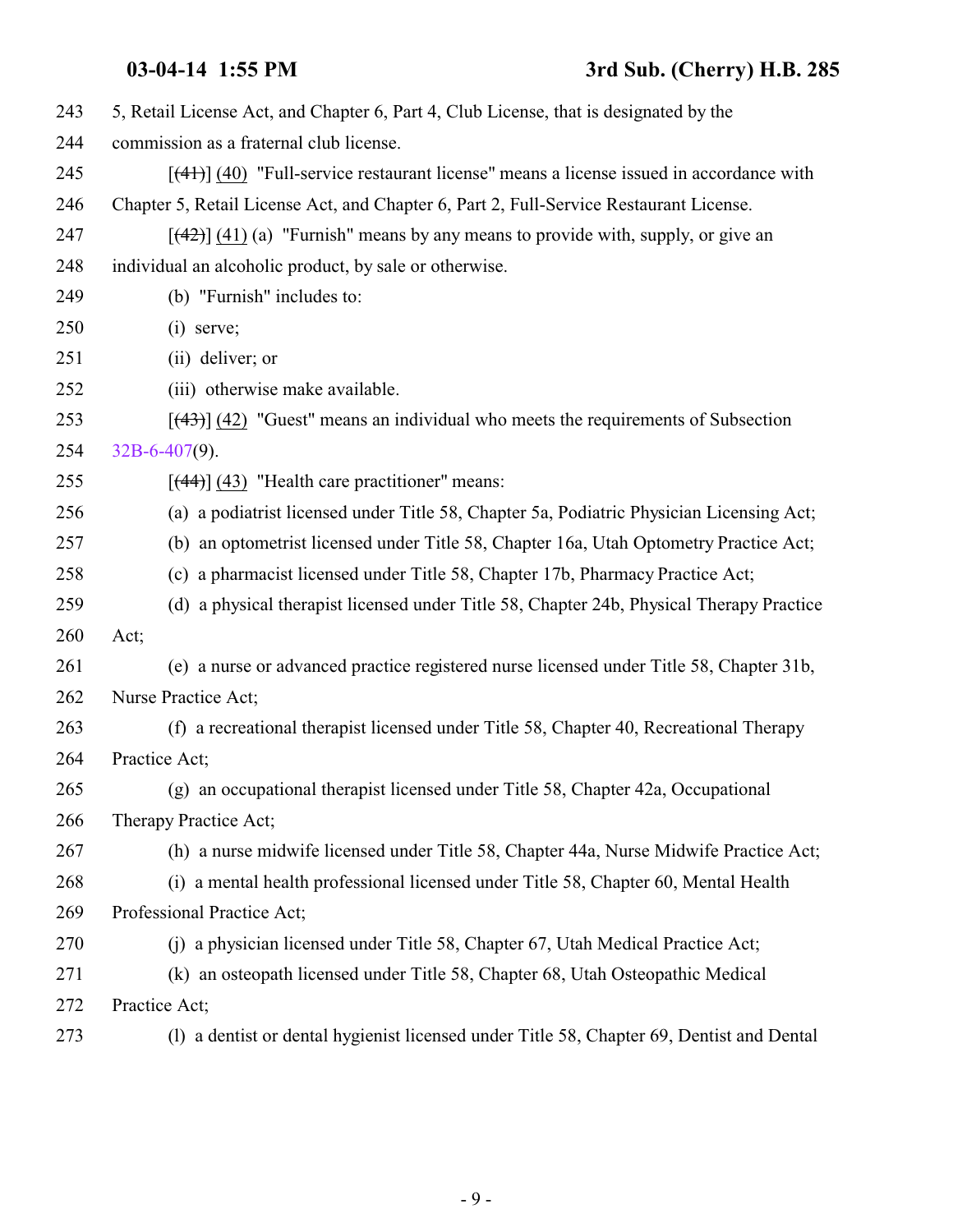| 274 | Hygienist Practice Act; and                                                                      |
|-----|--------------------------------------------------------------------------------------------------|
| 275 | (m) a physician assistant licensed under Title 58, Chapter 70a, Physician Assistant Act.         |
| 276 | $[$ (44) (44) (a) "Heavy beer" means a product that:                                             |
| 277 | (i) contains more than 4% alcohol by volume; and                                                 |
| 278 | (ii) is obtained by fermentation, infusion, or decoction of malted grain.                        |
| 279 | (b) "Heavy beer" is considered liquor for the purposes of this title.                            |
| 280 | $[$ (46)] (45) "Hotel" is as defined by the commission by rule.                                  |
| 281 | $[$ (47) $]$ (46) "Identification card" means an identification card issued under Title 53,      |
| 282 | Chapter 3, Part 8, Identification Card Act.                                                      |
| 283 | $[$ (48)] (47) "Industry representative" means an individual who is compensated by               |
| 284 | salary, commission, or other means for representing and selling an alcoholic product of a        |
| 285 | manufacturer, supplier, or importer of liquor.                                                   |
| 286 | $[$ (49)] (48) "Industry representative sample" means liquor that is placed in the               |
| 287 | possession of the department for testing, analysis, and sampling by a local industry             |
| 288 | representative on the premises of the department to educate the local industry representative of |
| 289 | the quality and characteristics of the product.                                                  |
| 290 | $[50]$ (49) "Interdicted person" means a person to whom the sale, offer for sale, or             |
| 291 | furnishing of an alcoholic product is prohibited by:                                             |
| 292 | $(a)$ law; or                                                                                    |
| 293 | (b) court order.                                                                                 |
| 294 | $[ (51) ] (50)$ "Intoxicated" means that a person:                                               |
| 295 | (a) is significantly impaired as to the person's mental or physical functions as a result of     |
| 296 | the use of:                                                                                      |
| 297 | (i) an alcoholic product;                                                                        |
| 298 | (ii) a controlled substance;                                                                     |
| 299 | (iii) a substance having the property of releasing toxic vapors; or                              |
| 300 | (iv) a combination of Subsections $[\frac{51}{3}]$ (50)(a)(i) through (iii); and                 |
| 301 | (b) exhibits plain and easily observed outward manifestations of behavior or physical            |
| 302 | signs produced by the over consumption of an alcoholic product.                                  |
| 303 | $[52]$ (51) "Investigator" means an individual who is:                                           |
| 304 | (a) a department compliance officer; or                                                          |
|     |                                                                                                  |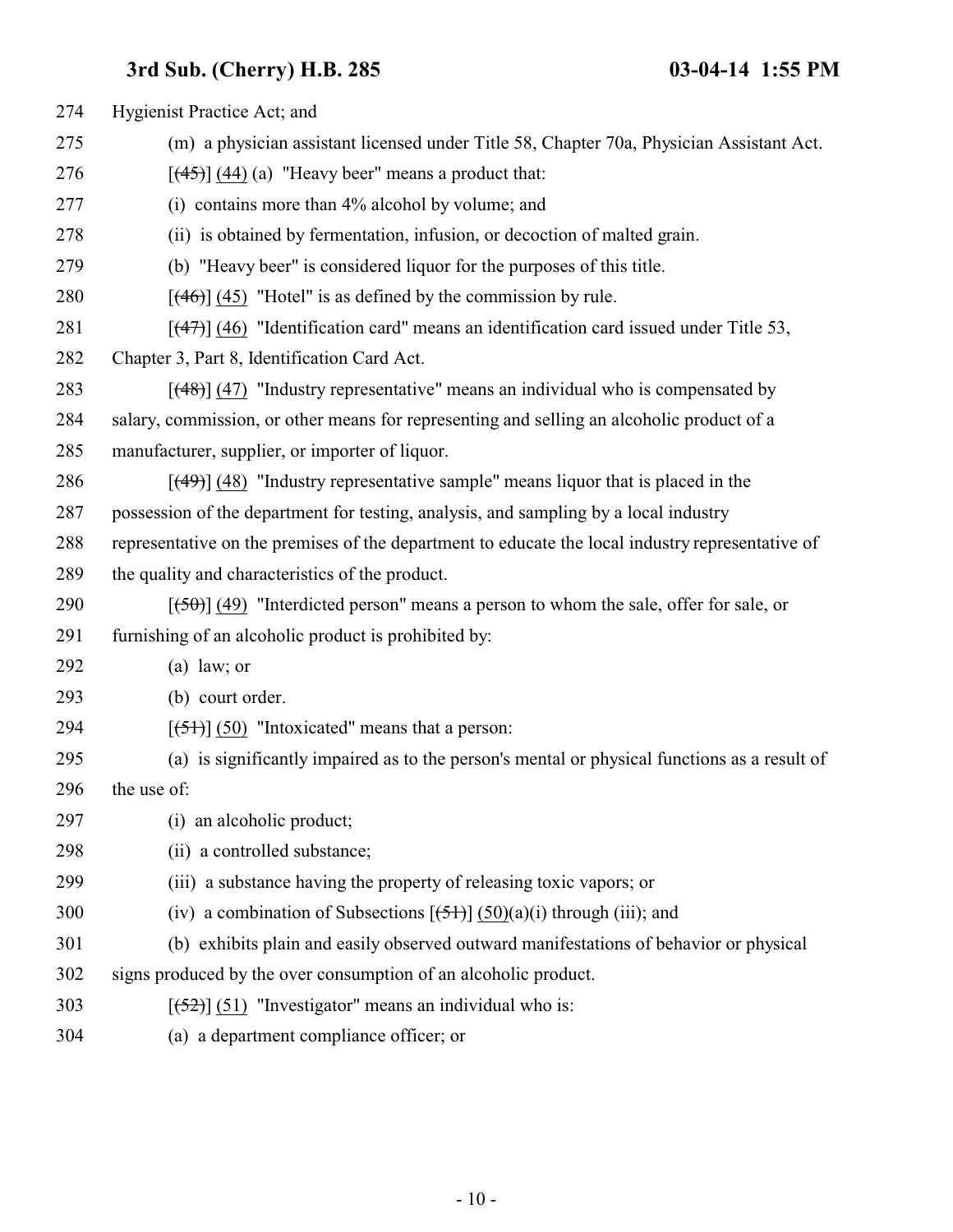| 305 | (b) a nondepartment enforcement officer.                                                       |
|-----|------------------------------------------------------------------------------------------------|
| 306 | $[\frac{53}{3}]$ (52) "Invitee" is as defined in Section 32B-8-102.                            |
| 307 | $[\left(54\right)]$ (53) "License" means:                                                      |
| 308 | (a) a retail license;                                                                          |
| 309 | (b) a license issued in accordance with Chapter 11, Manufacturing and Related                  |
| 310 | Licenses Act;                                                                                  |
| 311 | (c) a license issued in accordance with Chapter 12, Liquor Warehousing License Act;            |
| 312 | or                                                                                             |
| 313 | (d) a license issued in accordance with Chapter 13, Beer Wholesaling License Act.              |
| 314 | $[ (55) ]$ (54) "Licensee" means a person who holds a license.                                 |
| 315 | $[ (56) ]$ (55) "Limited-service restaurant license" means a license issued in accordance      |
| 316 | with Chapter 5, Retail License Act, and Chapter 6, Part 3, Limited-Service Restaurant License. |
| 317 | $[57]$ (56) "Limousine" means a motor vehicle licensed by the state or a local                 |
| 318 | authority, other than a bus or taxicab:                                                        |
| 319 | (a) in which the driver and a passenger are separated by a partition, glass, or other          |
| 320 | barrier;                                                                                       |
| 321 | (b) that is provided by a business entity to one or more individuals at a fixed charge in      |
| 322 | accordance with the business entity's tariff; and                                              |
| 323 | (c) to give the one or more individuals the exclusive use of the limousine and a driver        |
| 324 | to travel to one or more specified destinations.                                               |
| 325 | $[58] (57) (a) (i)$ "Liquor" means a liquid that:                                              |
| 326 | $(A)$ is:                                                                                      |
| 327 | $(I)$ alcohol;                                                                                 |
| 328 | (II) an alcoholic, spirituous, vinous, fermented, malt, or other liquid;                       |
| 329 | (III) a combination of liquids a part of which is spirituous, vinous, or fermented; or         |
| 330 | (IV) other drink or drinkable liquid; and                                                      |
| 331 | (B) (I) contains at least .5% alcohol by volume; and                                           |
| 332 | is suitable to use for beverage purposes.<br>(II)                                              |
| 333 | (ii) "Liquor" includes:                                                                        |
| 334 | (A) heavy beer;                                                                                |
| 335 | (B) wine; and                                                                                  |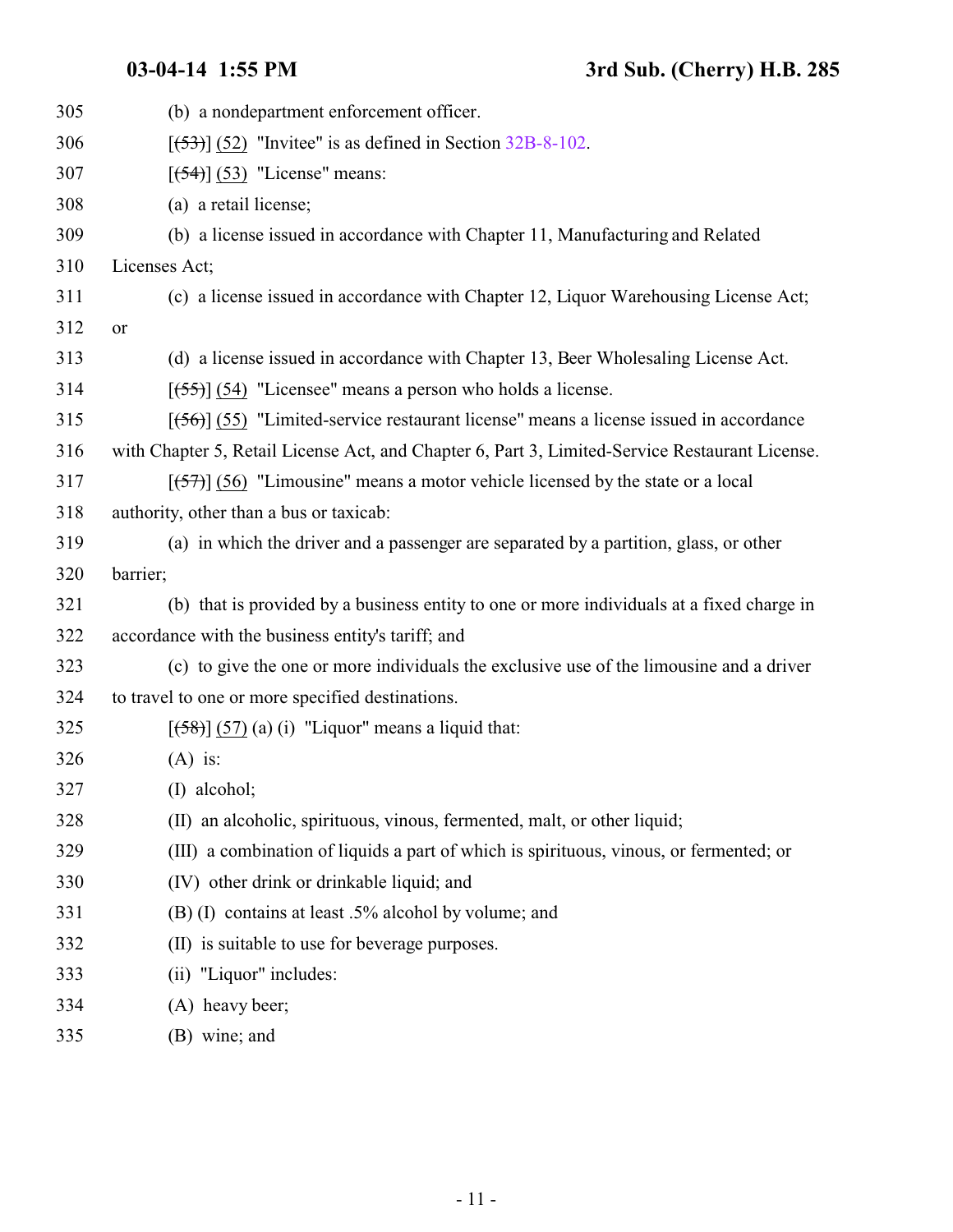| 336 | (C) a flavored malt beverage.                                                                   |
|-----|-------------------------------------------------------------------------------------------------|
| 337 | (b) "Liquor" does not include beer.                                                             |
| 338 | $[59]$ (58) "Liquor Control Fund" means the enterprise fund created by Section                  |
| 339 | 32B-2-301.                                                                                      |
| 340 | $[60]$ (59) "Liquor warehousing license" means a license that is issued:                        |
| 341 | (a) in accordance with Chapter 12, Liquor Warehousing License Act; and                          |
| 342 | (b) to a person, other than a licensed manufacturer, who engages in the importation for         |
| 343 | storage, sale, or distribution of liquor regardless of amount.                                  |
| 344 | $[66]$ (60) "Local authority" means:                                                            |
| 345 | (a) for premises that are located in an unincorporated area of a county, the governing          |
| 346 | body of a county; or                                                                            |
| 347 | (b) for premises that are located in an incorporated city or a town, the governing body         |
| 348 | of the city or town.                                                                            |
| 349 | $[62]$ (61) "Lounge or bar area" is as defined by rule made by the commission.                  |
| 350 | $[ (63) ]$ (62) "Manufacture" means to distill, brew, rectify, mix, compound, process,          |
| 351 | ferment, or otherwise make an alcoholic product for personal use or for sale or distribution to |
| 352 | others.                                                                                         |
| 353 | $[ (64) ] (63)$ "Member" means an individual who, after paying regular dues, has full           |
| 354 | privileges in an equity club licensee or fraternal club licensee.                               |
| 355 | $[ (65) ] (64)$ (a) "Military installation" means a base, air field, camp, post, station, yard, |
| 356 | center, or homeport facility for a ship:                                                        |
| 357 | (i) (A) under the control of the United States Department of Defense; or                        |
| 358 | (B) of the National Guard;                                                                      |
| 359 | (ii) that is located within the state; and                                                      |
| 360 | (iii) including a leased facility.                                                              |
| 361 | (b) "Military installation" does not include a facility used primarily for:                     |
| 362 | $(i)$ civil works;                                                                              |
| 363 | (ii) a rivers and harbors project; or                                                           |
| 364 | (iii) a flood control project.                                                                  |
| 365 | $[ (66) ] (65)$ "Minor" means an individual under the age of 21 years.                          |
| 366 | $[ (67) ] (66)$ "Nondepartment enforcement agency" means an agency that:                        |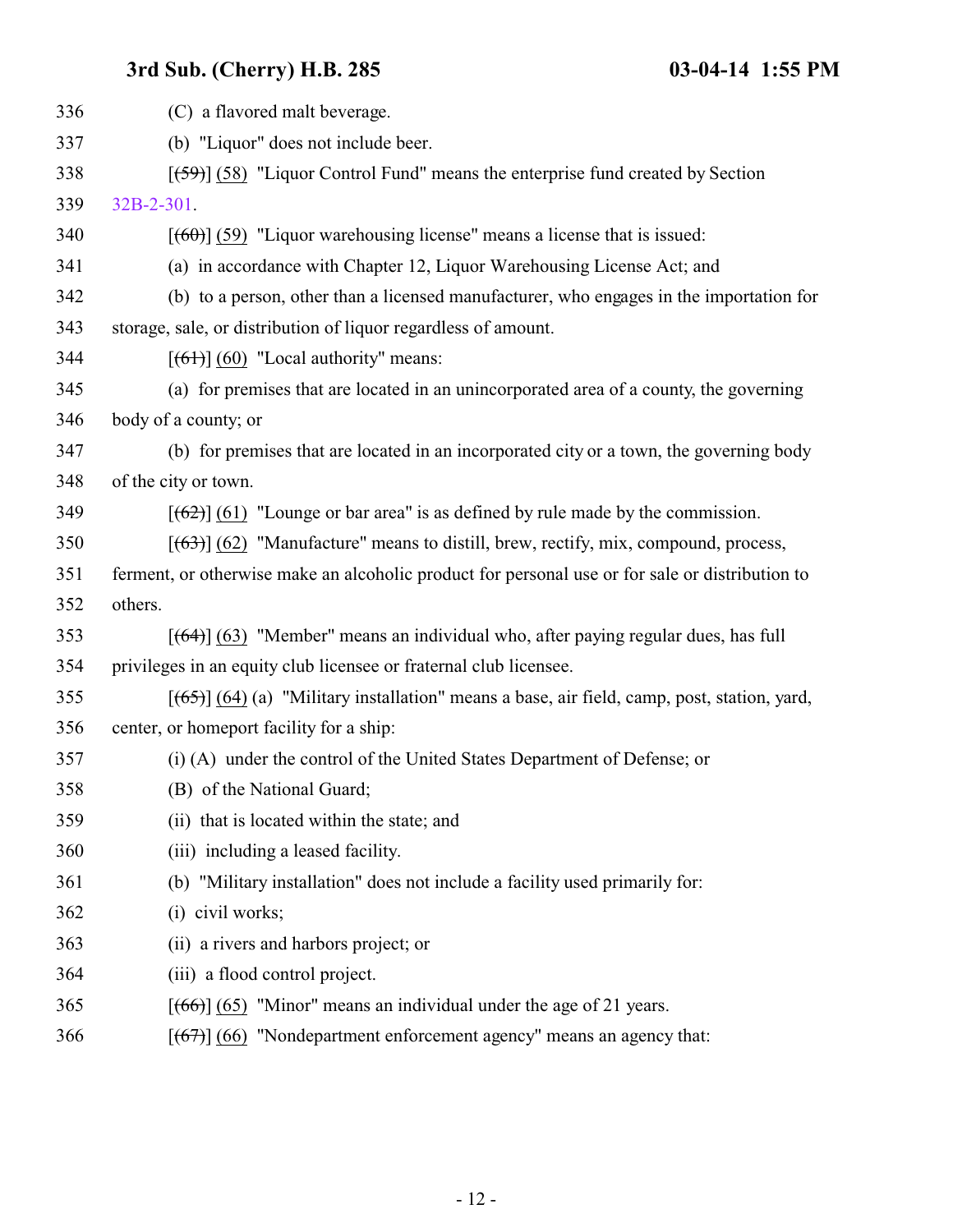| 367 | (a) (i) is a state agency other than the department; or                                     |
|-----|---------------------------------------------------------------------------------------------|
| 368 | (ii) is an agency of a county, city, or town; and                                           |
| 369 | (b) has a responsibility to enforce one or more provisions of this title.                   |
| 370 | $[ (68) ] (67)$ "Nondepartment enforcement officer" means an individual who is:             |
| 371 | (a) a peace officer, examiner, or investigator; and                                         |
| 372 | (b) employed by a nondepartment enforcement agency.                                         |
| 373 | $[ (69) ] (68)$ (a) "Off-premise beer retailer" means a beer retailer who is:               |
| 374 | (i) licensed in accordance with Chapter 7, Part 2, Off-Premise Beer Retailer Local          |
| 375 | Authority; and                                                                              |
| 376 | (ii) engaged in the retail sale of beer to a patron for consumption off the beer retailer's |
| 377 | premises.                                                                                   |
| 378 | (b) "Off-premise beer retailer" does not include an on-premise beer retailer.               |
| 379 | $[$ (470)] (69) "On-premise banquet license" means a license issued in accordance with      |
| 380 | Chapter 5, Retail License Act, and Chapter 6, Part 6, On-Premise Banquet License.           |
| 381 | $[\frac{(7+)}{(7+)}]$ (70) "On-premise beer retailer" means a beer retailer who is:         |
| 382 | (a) authorized to sell, offer for sale, or furnish beer under a license issued in           |
| 383 | accordance with Chapter 5, Retail License Act, and Chapter 6, Part 7, On-Premise Beer       |
| 384 | Retailer License; and                                                                       |
| 385 | (b) engaged in the sale of beer to a patron for consumption on the beer retailer's          |
| 386 | premises:                                                                                   |
| 387 | (i) regardless of whether the beer retailer sells beer for consumption off the licensed     |
| 388 | premises; and                                                                               |
| 389 | (ii) on and after March 1, 2012, operating:                                                 |
| 390 | $(A)$ as a tavern; or                                                                       |
| 391 | (B) in a manner that meets the requirements of Subsection $32B-6-703(2)(e)(i)$ .            |
| 392 | $[\frac{72}{2}]$ (71) "Opaque" means impenetrable to sight.                                 |
| 393 | [(73)] (72) "Package agency" means a retail liquor location operated:                       |
| 394 | (a) under an agreement with the department; and                                             |
| 395 | (b) by a person:                                                                            |
| 396 | (i) other than the state; and                                                               |
| 397 | (ii) who is authorized by the commission in accordance with Chapter 2, Part 6, Package      |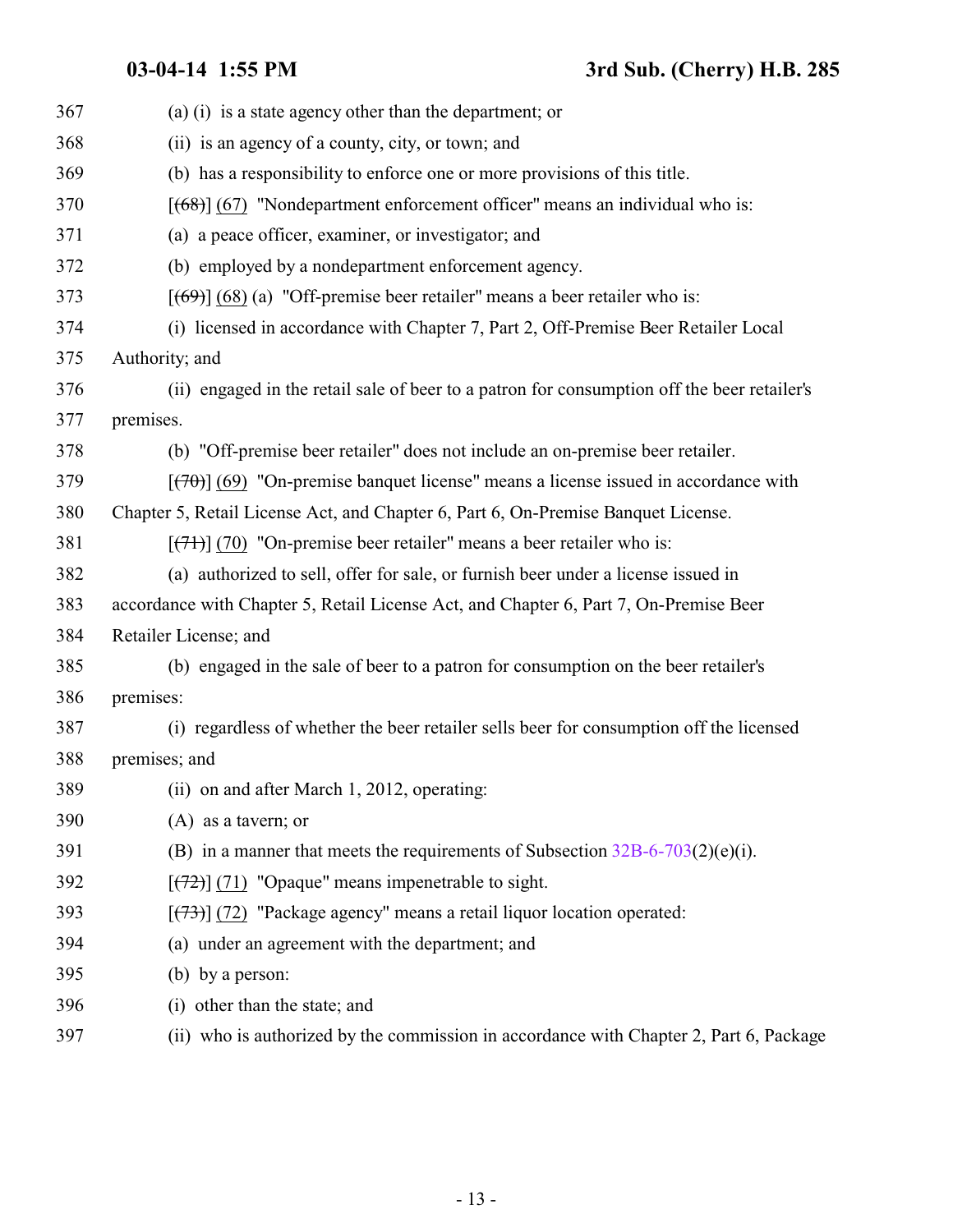| 398 | Agency, to sell packaged liquor for consumption off the premises of the package agency.     |
|-----|---------------------------------------------------------------------------------------------|
| 399 | $[\frac{(74)}{(73)}]$ "Package agent" means a person who holds a package agency.            |
| 400 | $[ (75) ]$ (74) "Patron" means an individual to whom food, beverages, or services are sold, |
| 401 | offered for sale, or furnished, or who consumes an alcoholic product including:             |
| 402 | (a) a customer;                                                                             |
| 403 | (b) a member;                                                                               |
| 404 | $(c)$ a guest;                                                                              |
| 405 | (d) an attendee of a banquet or event;                                                      |
| 406 | (e) an individual who receives room service;                                                |
| 407 | (f) a resident of a resort;                                                                 |
| 408 | (g) a public customer under a resort spa sublicense, as defined in Section $32B-8-102$ ;    |
| 409 | or                                                                                          |
| 410 | (h) an invitee.                                                                             |
| 411 | $[ (76) ]$ (75) "Permittee" means a person issued a permit under:                           |
| 412 | (a) Chapter 9, Event Permit Act; or                                                         |
| 413 | (b) Chapter 10, Special Use Permit Act.                                                     |
| 414 | $[ (77) ]$ (76) "Person subject to administrative action" means:                            |
| 415 | (a) a licensee;                                                                             |
| 416 | (b) a permittee;                                                                            |
| 417 | (c) a manufacturer;                                                                         |
| 418 | (d) a supplier;                                                                             |
| 419 | (e) an importer;                                                                            |
| 420 | (f) one of the following holding a certificate of approval:                                 |
| 421 | (i) an out-of-state brewer;                                                                 |
| 422 | (ii) an out-of-state importer of beer, heavy beer, or flavored malt beverages; or           |
| 423 | (iii) an out-of-state supplier of beer, heavy beer, or flavored malt beverages; or          |
| 424 | $(g)$ staff of:                                                                             |
| 425 | (i) a person listed in Subsections $[\overline{77}](76)(a)$ through (f); or                 |
| 426 | (ii) a package agent.                                                                       |
| 427 | $[ (78) ]$ (77) "Premises" means a building, enclosure, or room used in connection with     |
| 428 | the storage, sale, furnishing, consumption, manufacture, or distribution, of an alcoholic   |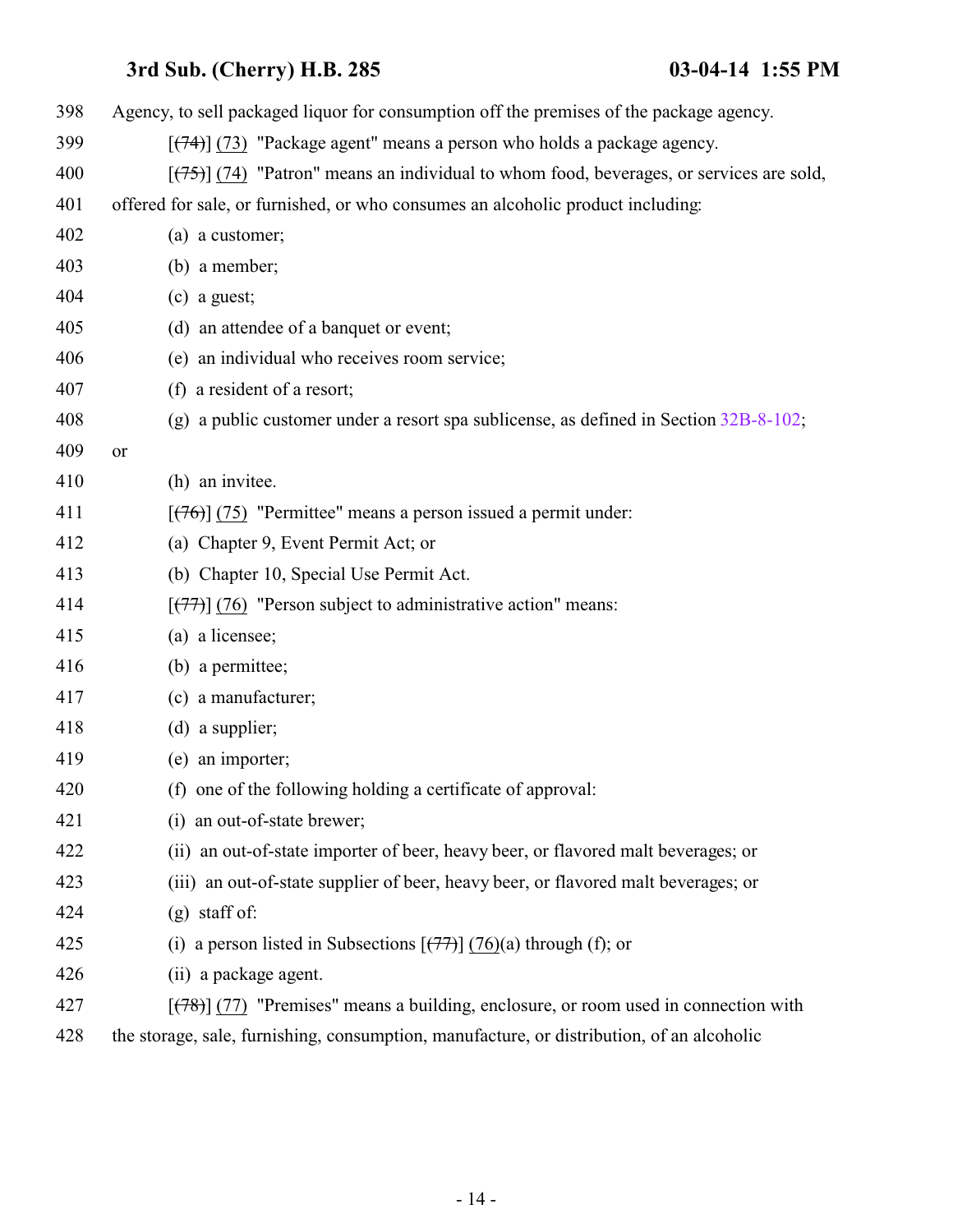# **03-04-14 1:55 PM 3rd Sub. (Cherry) H.B. 285**

| 429 | product, unless otherwise defined in this title or rules made by the commission.             |
|-----|----------------------------------------------------------------------------------------------|
| 430 | $[$ (79) $]$ (78) "Prescription" means an order issued by a health care practitioner when:   |
| 431 | (a) the health care practitioner is licensed under Title 58, Occupations and Professions,    |
| 432 | to prescribe a controlled substance, other drug, or device for medicinal purposes;           |
| 433 | (b) the order is made in the course of that health care practitioner's professional          |
| 434 | practice; and                                                                                |
| 435 | (c) the order is made for obtaining an alcoholic product for medicinal purposes only.        |
| 436 | $[$ (80)] (79) (a) "Private event" means a specific social, business, or recreational event: |
| 437 | (i) for which an entire room, area, or hall is leased or rented in advance by an identified  |
| 438 | group; and                                                                                   |
| 439 | (ii) that is limited in attendance to people who are specifically designated and their       |
| 440 | guests.                                                                                      |
| 441 | (b) "Private event" does not include an event to which the general public is invited,        |
| 442 | whether for an admission fee or not.                                                         |
| 443 | $[ (81) ] (80) (a)$ "Proof of age" means:                                                    |
| 444 | (i) an identification card;                                                                  |
| 445 | (ii) an identification that:                                                                 |
| 446 | (A) is substantially similar to an identification card;                                      |
| 447 | (B) is issued in accordance with the laws of a state other than Utah in which the            |
| 448 | identification is issued;                                                                    |
| 449 | (C) includes date of birth; and                                                              |
| 450 | (D) has a picture affixed;                                                                   |
| 451 | (iii) a valid driver license certificate that:                                               |
| 452 | (A) includes date of birth;                                                                  |
| 453 | (B) has a picture affixed; and                                                               |
| 454 | (C) is issued:                                                                               |
| 455 | (I) under Title 53, Chapter 3, Uniform Driver License Act; or                                |
| 456 | (II) in accordance with the laws of the state in which it is issued;                         |
| 457 | (iv) a military identification card that:                                                    |
| 458 | (A) includes date of birth; and                                                              |
| 459 | (B) has a picture affixed; or                                                                |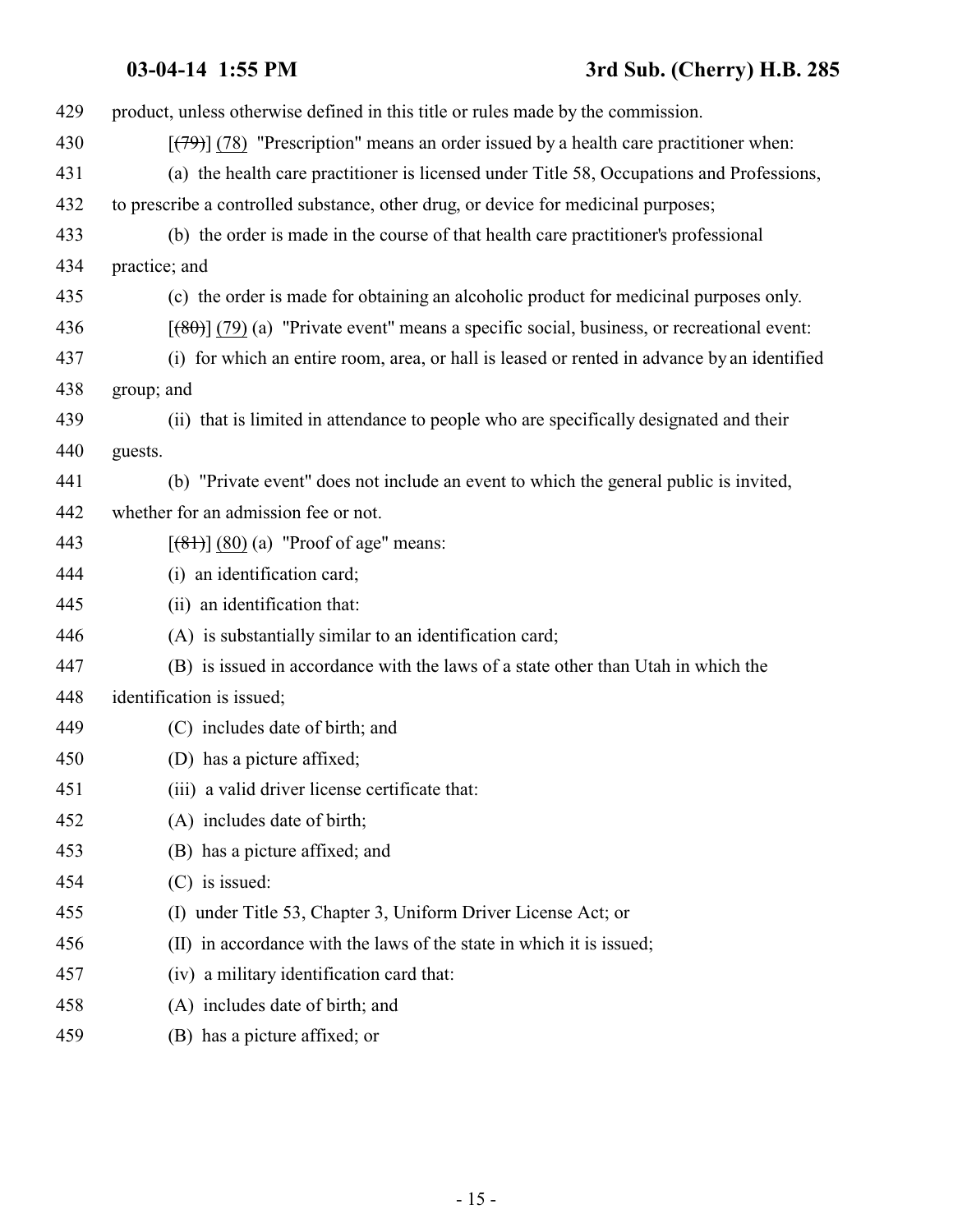| 460 | (v) a valid passport.                                                                              |
|-----|----------------------------------------------------------------------------------------------------|
| 461 | (b) "Proof of age" does not include a driving privilege card issued in accordance with             |
| 462 | Section 53-3-207.                                                                                  |
| 463 | $[$ (82)] (81) (a) "Public building" means a building or permanent structure that is:              |
| 464 | (i) owned or leased by:                                                                            |
| 465 | $(A)$ the state; or                                                                                |
| 466 | (B) a local government entity; and                                                                 |
| 467 | (ii) used for:                                                                                     |
| 468 | (A) public education;                                                                              |
| 469 | (B) transacting public business; or                                                                |
| 470 | (C) regularly conducting government activities.                                                    |
| 471 | (b) "Public building" does not include a building owned by the state or a local                    |
| 472 | government entity when the building is used by a person, in whole or in part, for a proprietary    |
| 473 | function.                                                                                          |
| 474 | $[$ (83) $]$ (82) "Public conveyance" means a conveyance to which the public or a portion          |
| 475 | of the public has access to and a right to use for transportation, including an airline, railroad, |
| 476 | bus, boat, or other public conveyance.                                                             |
| 477 | $[ (84) ]$ (83) "Reception center" means a business that:                                          |
| 478 | (a) operates facilities that are at least 5,000 square feet; and                                   |
| 479 | (b) has as its primary purpose the leasing of the facilities described in Subsection $[ (84) ]$    |
| 480 | $(83)(a)$ to a third party for the third party's event.                                            |
| 481 | $[ (85) ]$ (84) "Reception center license" means a license issued in accordance with               |
| 482 | Chapter 5, Retail License Act, and Chapter 6, Part 8, Reception Center License                     |
| 483 | $[ (86) ] (85)$ (a) "Record" means information that is:                                            |
| 484 | (i) inscribed on a tangible medium; or                                                             |
| 485 | (ii) stored in an electronic or other medium and is retrievable in a perceivable form.             |
| 486 | (b) "Record" includes:                                                                             |
| 487 | $(i)$ a book;                                                                                      |
| 488 | (ii) a book of account;                                                                            |
| 489 | (iii) a paper;                                                                                     |
| 490 | $(iv)$ a contract;                                                                                 |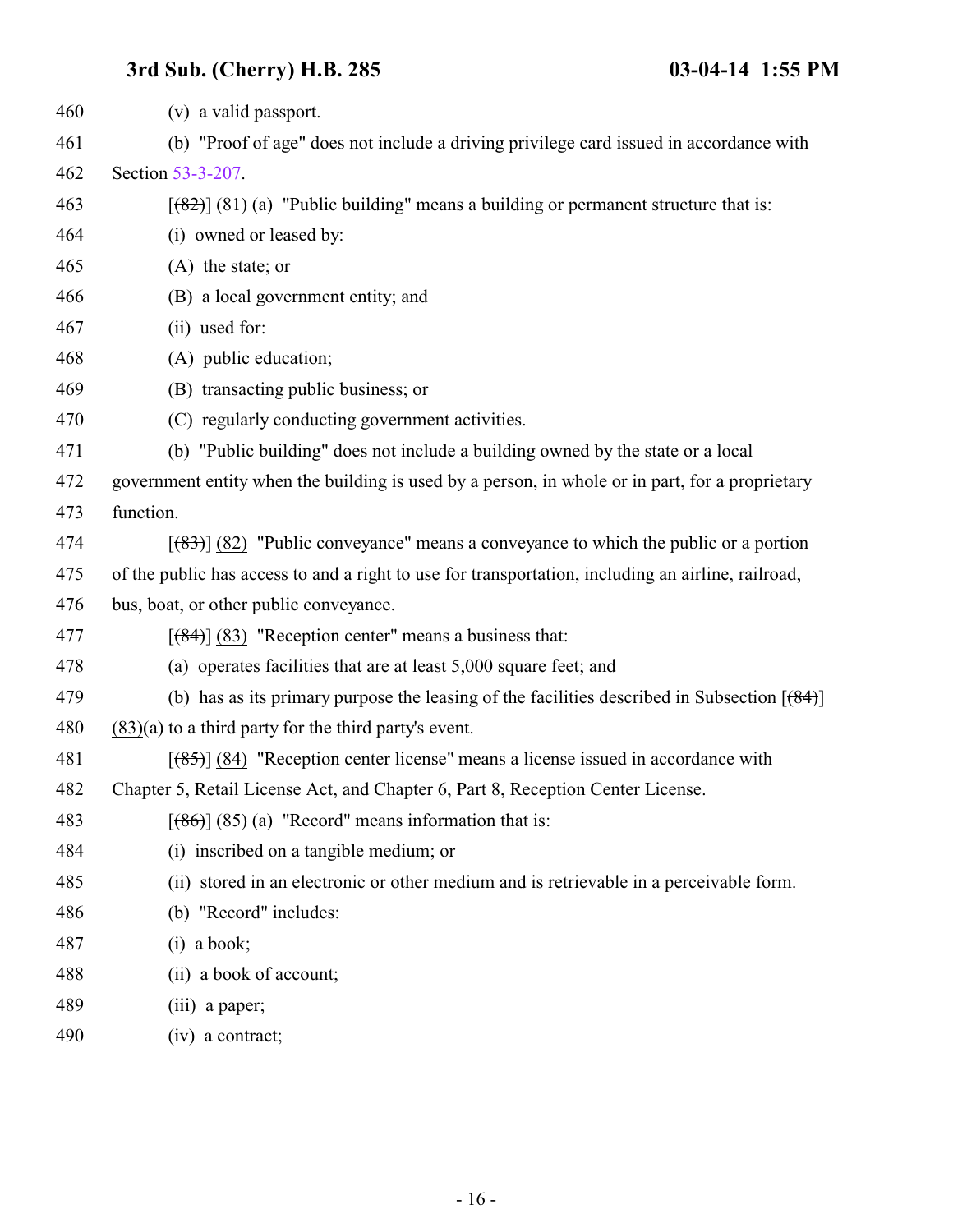| 491 | $(v)$ an agreement;                                                                                  |
|-----|------------------------------------------------------------------------------------------------------|
| 492 | (vi) a document; or                                                                                  |
| 493 | (vii) a recording in any medium.                                                                     |
| 494 | $[ (87) ]$ (86) "Residence" means a person's principal place of abode within Utah.                   |
| 495 | $[688]$ (87) "Resident," in relation to a resort, is as defined in Section 32B-8-102.                |
| 496 | $[ (89) ]$ (88) "Resort" is as defined in Section 32B-8-102.                                         |
| 497 | $[\left(\frac{90}{9}\right)]$ (89) "Resort facility" is as defined by the commission by rule.        |
| 498 | $[$ (91) (90) "Resort license" means a license issued in accordance with Chapter 5,                  |
| 499 | Retail License Act, and Chapter 8, Resort License Act.                                               |
| 500 | $[\frac{1}{2}]$ (91) "Restaurant" means a business location:                                         |
| 501 | (a) at which a variety of foods are prepared;                                                        |
| 502 | (b) at which complete meals are served to the general public; and                                    |
| 503 | (c) that is engaged primarily in serving meals to the general public.                                |
| 504 | $[ (93) ] (92)$ "Retail license" means one of the following licenses issued under this title:        |
| 505 | (a) a full-service restaurant license;                                                               |
| 506 | (b) a master full-service restaurant license;                                                        |
| 507 | (c) a limited-service restaurant license;                                                            |
| 508 | (d) a master limited-service restaurant license;                                                     |
| 509 | (e) a club license;                                                                                  |
| 510 | (f) an airport lounge license;                                                                       |
| 511 | (g) an on-premise banquet license;                                                                   |
| 512 | (h) an on-premise beer license;                                                                      |
| 513 | (i) a reception center license; or                                                                   |
| 514 | (i) a beer-only restaurant license.                                                                  |
| 515 | $[$ (94)] (93) "Room service" means furnishing an alcoholic product to a person in a                 |
| 516 | guest room of a:                                                                                     |
| 517 | (a) hotel; or                                                                                        |
| 518 | (b) resort facility.                                                                                 |
| 519 | $[ (95) ]$ (94) "Serve" means to place an alcoholic product before an individual.                    |
| 520 | $[\frac{(96)}{(95)}]$ (95) (a) "School" means a building used primarily for the general education of |
| 521 | minors.                                                                                              |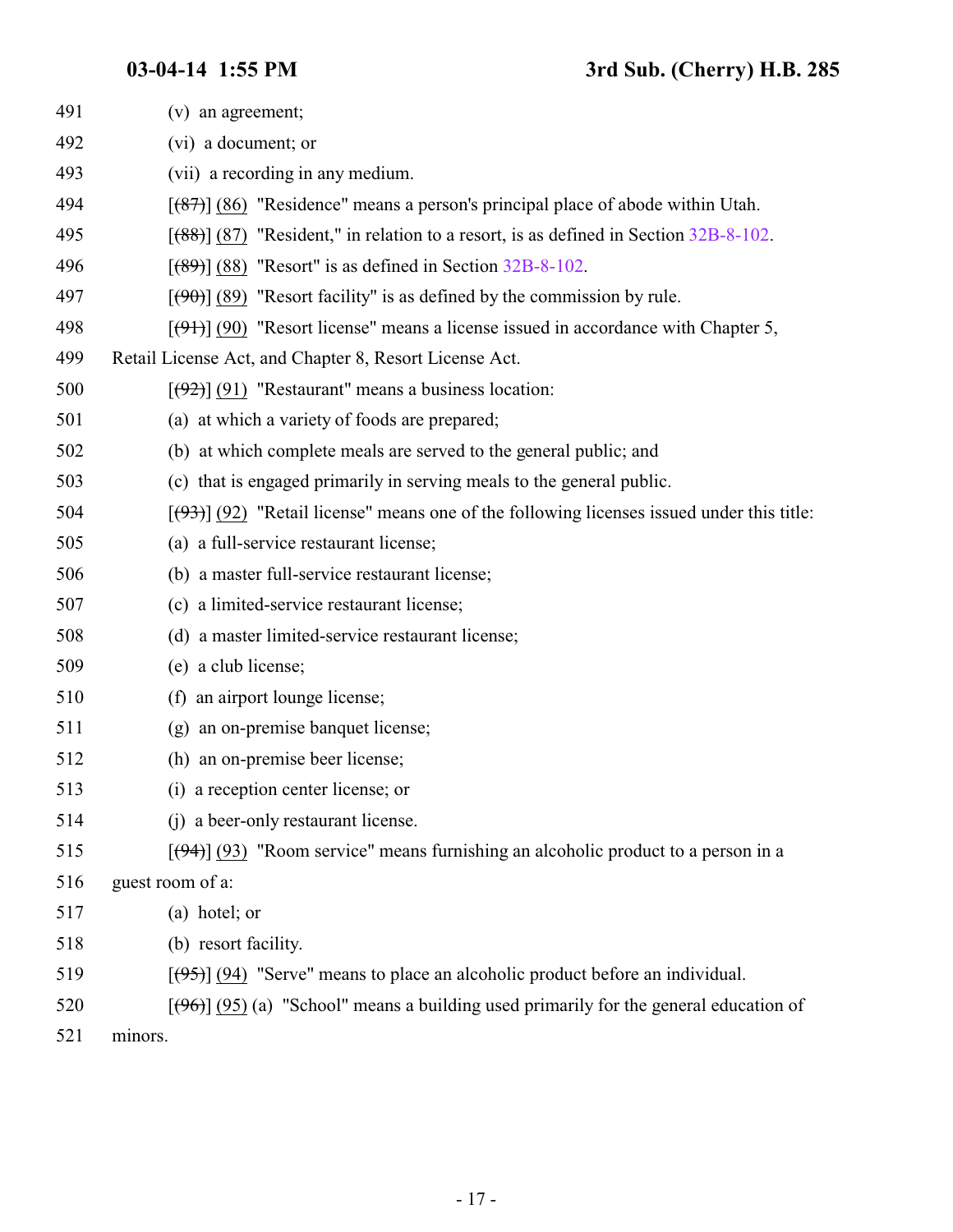| 522 | (b) "School" does not include an educational facility.                                                    |
|-----|-----------------------------------------------------------------------------------------------------------|
| 523 | $[ (97) ]$ (96) "Sell" or "offer for sale" means a transaction, exchange, or barter whereby,              |
| 524 | for consideration, an alcoholic product is either directly or indirectly transferred, solicited,          |
| 525 | ordered, delivered for value, or by a means or under a pretext is promised or obtained, whether           |
| 526 | done by a person as a principal, proprietor, or as staff, unless otherwise defined in this title or       |
| 527 | the rules made by the commission.                                                                         |
| 528 | $[ (98) ]$ (97) "Sexually oriented entertainer" means a person who while in a state of                    |
| 529 | seminudity appears at or performs:                                                                        |
| 530 | (a) for the entertainment of one or more patrons;                                                         |
| 531 | (b) on the premises of:                                                                                   |
| 532 | (i) a social club licensee; or                                                                            |
| 533 | (ii) a tavern;                                                                                            |
| 534 | (c) on behalf of or at the request of the licensee described in Subsection $[\frac{(98)}{(97)}]$ (97)(b); |
| 535 | (d) on a contractual or voluntary basis; and                                                              |
| 536 | (e) whether or not the person is designated as:                                                           |
| 537 | (i) an employee;                                                                                          |
| 538 | (ii) an independent contractor;                                                                           |
| 539 | (iii) an agent of the licensee; or                                                                        |
| 540 | (iv) a different type of classification.                                                                  |
| 541 | $[\frac{(99)}{(98)}]$ (98) "Single event permit" means a permit issued in accordance with Chapter 9,      |
| 542 | Part 3, Single Event Permit.                                                                              |
| 543 | $[ (100) ]$ (99) "Small brewer" means a brewer who manufactures less than 60,000 barrels                  |
| 544 | of beer, heavy beer, and flavored malt beverages per year.                                                |
| 545 | $[$ (101) $]$ (100) "Social club license" means a license issued in accordance with Chapter               |
| 546 | 5, Retail License Act, and Chapter 6, Part 4, Club License, that is designated by the                     |
| 547 | commission as a social club license.                                                                      |
| 548 | $[ (102) ] (101)$ "Special use permit" means a permit issued in accordance with Chapter                   |
| 549 | 10, Special Use Permit Act.                                                                               |
| 550 | $[(103)] (102)$ (a) "Spirituous liquor" means liquor that is distilled.                                   |
| 551 | (b) "Spirituous liquor" includes an alcoholic product defined as a "distilled spirit" by                  |
| 552 | 27 U.S.C. Sec. 211 and 27 C.F.R. Sec. 5.11 through 5.23.                                                  |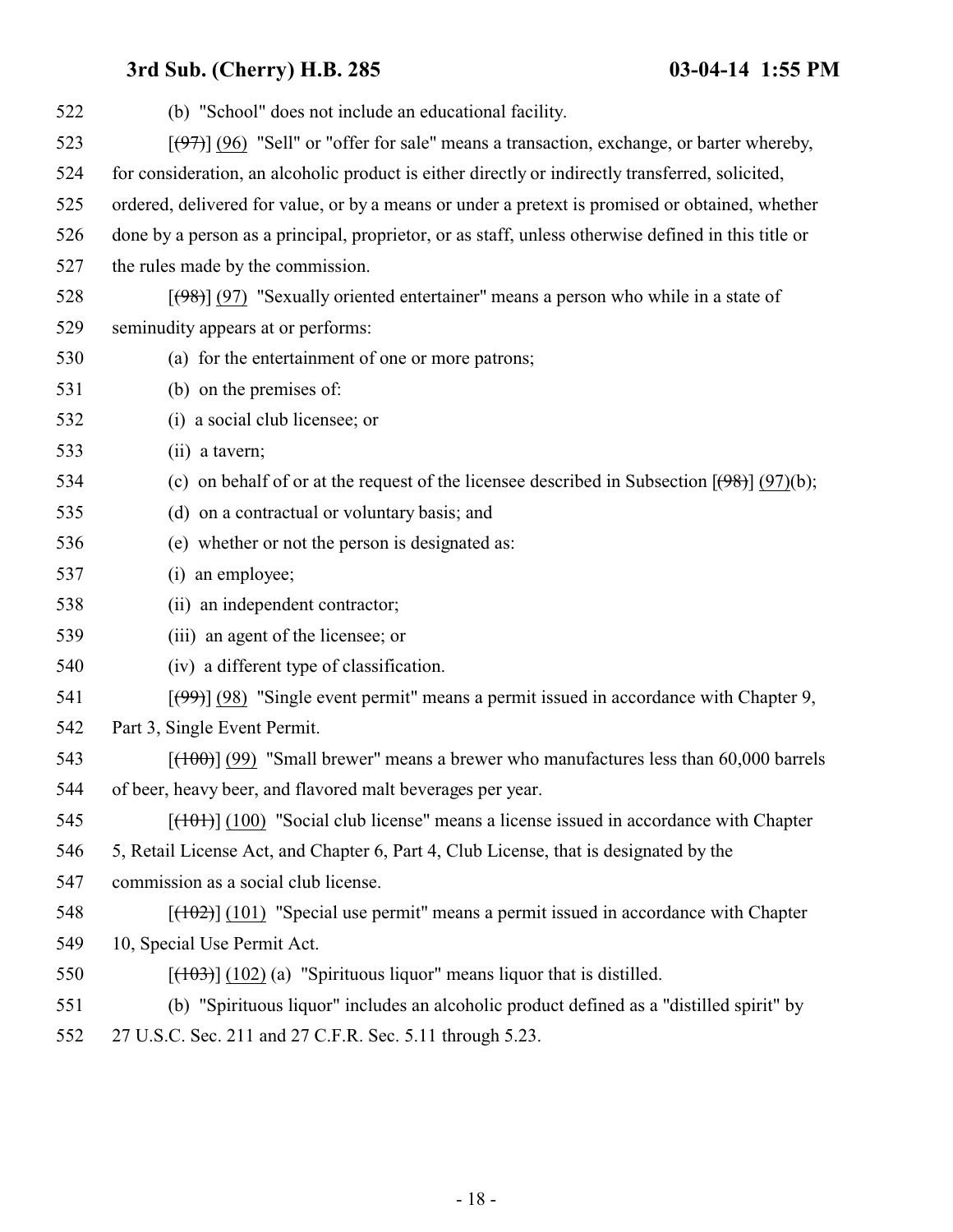# **03-04-14 1:55 PM 3rd Sub. (Cherry) H.B. 285**

| 553 | $[ (103)$ "Sports center" is as defined by the commission by rule.                               |
|-----|--------------------------------------------------------------------------------------------------|
| 554 | $[\frac{(105)}{(104)}]$ (a) "Staff" means an individual who engages in activity governed by this |
| 555 | title:                                                                                           |
| 556 | (i) on behalf of a business, including a package agent, licensee, permittee, or certificate      |
| 557 | holder;                                                                                          |
| 558 | (ii) at the request of the business, including a package agent, licensee, permittee, or          |
| 559 | certificate holder; or                                                                           |
| 560 | (iii) under the authority of the business, including a package agent, licensee, permittee,       |
| 561 | or certificate holder.                                                                           |
| 562 | (b) "Staff" includes:                                                                            |
| 563 | (i) an officer;                                                                                  |
| 564 | (ii) a director;                                                                                 |
| 565 | (iii) an employee;                                                                               |
| 566 | (iv) personnel management;                                                                       |
| 567 | (v) an agent of the licensee, including a managing agent;                                        |
| 568 | (vi) an operator; or                                                                             |
| 569 | (vii) a representative.                                                                          |
| 570 | $[ (106) ] (105)$ "State of nudity" means:                                                       |
| 571 | (a) the appearance of:                                                                           |
| 572 | (i) the nipple or areola of a female human breast;                                               |
| 573 | (ii) a human genital;                                                                            |
| 574 | (iii) a human pubic area; or                                                                     |
| 575 | (iv) a human anus; or                                                                            |
| 576 | (b) a state of dress that fails to opaquely cover:                                               |
| 577 | (i) the nipple or areola of a female human breast;                                               |
| 578 | (ii) a human genital;                                                                            |
| 579 | (iii) a human pubic area; or                                                                     |
| 580 | (iv) a human anus.                                                                               |
| 581 | $[(106)$ "State of seminudity" means a state of dress in which opaque clothing                   |
| 582 | covers no more than:                                                                             |
| 583 | (a) the nipple and areola of the female human breast in a shape and color other than the         |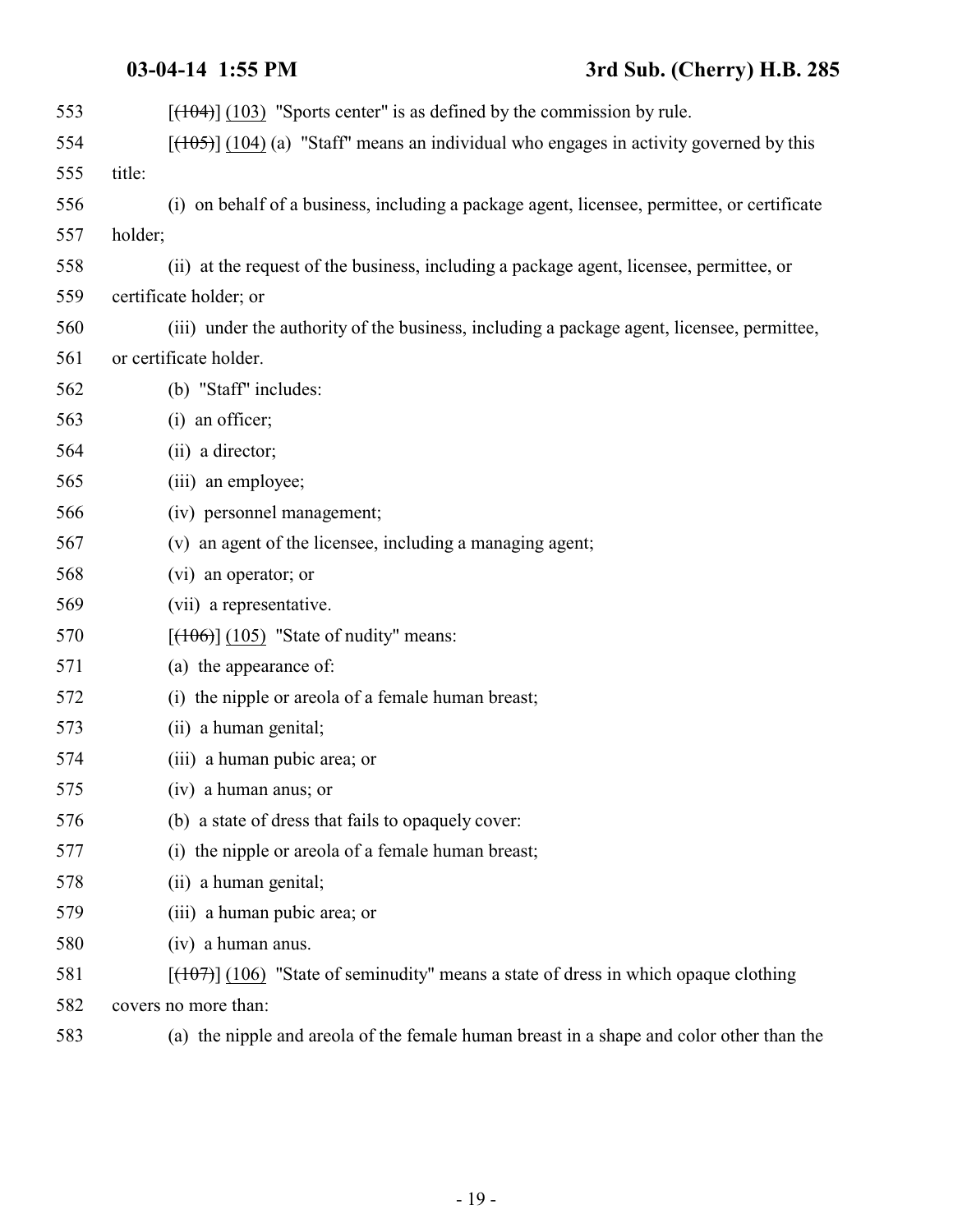| 584 | natural shape and color of the nipple and areola; and                                        |
|-----|----------------------------------------------------------------------------------------------|
| 585 | (b) the human genitals, pubic area, and anus:                                                |
| 586 | (i) with no less than the following at its widest point:                                     |
| 587 | (A) four inches coverage width in the front of the human body; and                           |
| 588 | (B) five inches coverage width in the back of the human body; and                            |
| 589 | (ii) with coverage that does not taper to less than one inch wide at the narrowest point.    |
| 590 | $[ (108) ] (107)$ (a) "State store" means a facility for the sale of packaged liquor:        |
| 591 | (i) located on premises owned or leased by the state; and                                    |
| 592 | (ii) operated by a state employee.                                                           |
| 593 | (b) "State store" does not include:                                                          |
| 594 | (i) a package agency;                                                                        |
| 595 | (ii) a licensee; or                                                                          |
| 596 | (iii) a permittee.                                                                           |
| 597 | $[ (109) ] (108)$ (a) "Storage area" means an area on licensed premises where the licensee   |
| 598 | stores an alcoholic product.                                                                 |
| 599 | (b) "Store" means to place or maintain in a location an alcoholic product from which a       |
| 600 | person draws to prepare an alcoholic product to be furnished to a patron.                    |
| 601 | Subsection $32B-6-205(12)(b)(ii)$ , $32B-6-305(12)(b)(ii)$ , $32B-6-805(15)(b)(ii)$ , or     |
| 602 | $32B-6-905(12)(b)(ii)$ .                                                                     |
| 603 | $[ (110) ] (109)$ "Sublicense" is as defined in Section 32B-8-102.                           |
| 604 | $[$ (110) "Supplier" means a person who sells an alcoholic product to the                    |
| 605 | department.                                                                                  |
| 606 | $[ (112) ]$ (111) "Tavern" means an on-premise beer retailer who is:                         |
| 607 | (a) issued a license by the commission in accordance with Chapter 5, Retail License          |
| 608 | Act, and Chapter 6, Part 7, On-Premise Beer Retailer License; and                            |
| 609 | (b) designated by the commission as a tavern in accordance with Chapter 6, Part 7,           |
| 610 | On-Premise Beer Retailer License.                                                            |
| 611 | $[ (112)$ "Temporary beer event permit" means a permit issued in accordance with             |
| 612 | Chapter 9, Part 4, Temporary Beer Event Permit.                                              |
| 613 | $[ (114) ]$ (113) "Temporary domicile" means the principal place of abode within Utah of     |
| 614 | a person who does not have a present intention to continue residency within Utah permanently |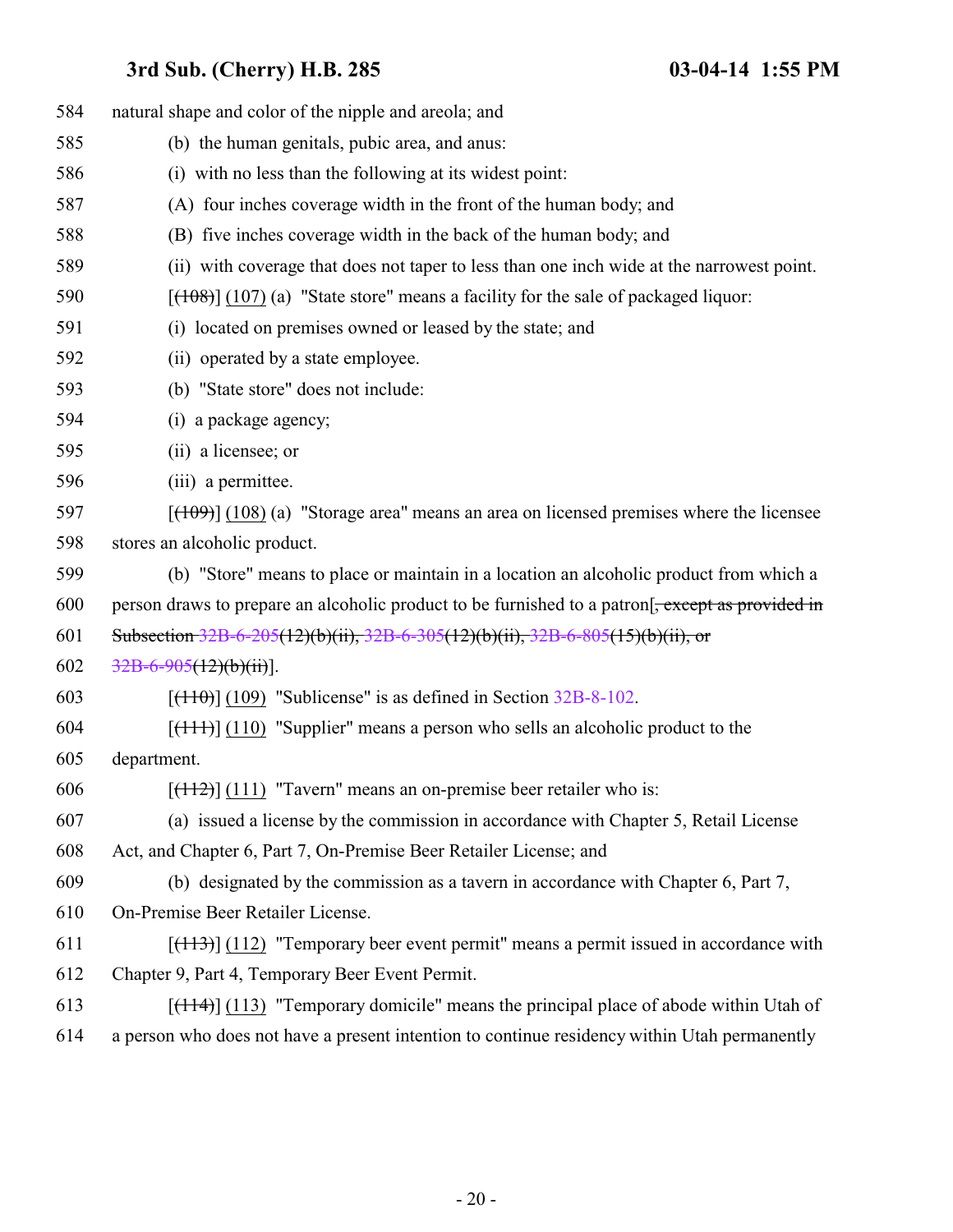<span id="page-20-0"></span>

| 615 | or indefinitely.                                                                                   |
|-----|----------------------------------------------------------------------------------------------------|
| 616 | $(115)$ "Translucent" means a substance that allows light to pass through, but does not            |
| 617 | allow an object or person to be seen through the substance.]                                       |
| 618 | $[(116)] (114)$ "Unsaleable liquor merchandise" means a container that:                            |
| 619 | (a) is unsaleable because the container is:                                                        |
| 620 | (i) unlabeled;                                                                                     |
| 621 | (ii) leaky;                                                                                        |
| 622 | (iii) damaged;                                                                                     |
| 623 | (iv) difficult to open; or                                                                         |
| 624 | (v) partly filled;                                                                                 |
| 625 | (b) (i) has faded labels or defective caps or corks;                                               |
| 626 | (ii) has contents that are:                                                                        |
| 627 | $(A)$ cloudy;                                                                                      |
| 628 | (B) spoiled; or                                                                                    |
| 629 | (C) chemically determined to be impure; or                                                         |
| 630 | (iii) contains:                                                                                    |
| 631 | (A) sediment; or                                                                                   |
| 632 | (B) a foreign substance; or                                                                        |
| 633 | (c) is otherwise considered by the department as unfit for sale.                                   |
| 634 | $[ (117) ]$ (115) (a) "Wine" means an alcoholic product obtained by the fermentation of            |
| 635 | the natural sugar content of fruits, plants, honey, or milk, or other like substance, whether or   |
| 636 | not another ingredient is added.                                                                   |
| 637 | (b) "Wine" is considered liquor for purposes of this title, except as otherwise provided           |
| 638 | in this title.                                                                                     |
| 639 | $[ (118) ]$ (116) "Winery manufacturing license" means a license issued in accordance              |
| 640 | with Chapter 11, Part 3, Winery Manufacturing License.                                             |
| 641 | Section 2. Section 32B-6-205 is amended to read:                                                   |
| 642 | 32B-6-205. Specific operational requirements for a full-service restaurant license.                |
| 643 | (1) (a) In addition to complying with Chapter 5, Part 3, Retail Licensee Operational               |
| 644 | Requirements, a full-service restaurant licensee and staff of the full-service restaurant licensee |
| 645 | shall comply with this section.                                                                    |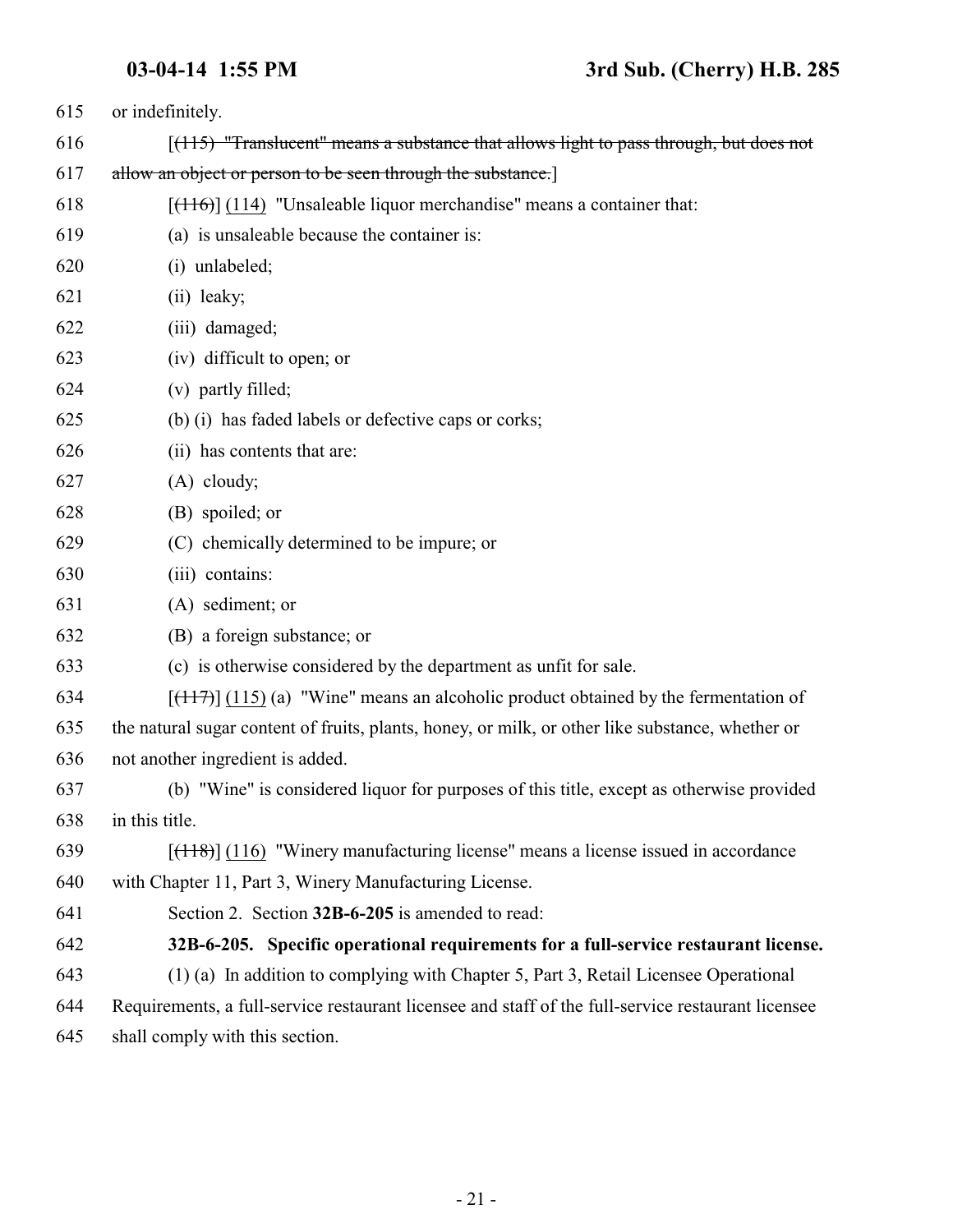| 646 | (b) Failure to comply as provided in Subsection $(1)(a)$ may result in disciplinary action                      |
|-----|-----------------------------------------------------------------------------------------------------------------|
| 647 | in accordance with Chapter 3, Disciplinary Actions and Enforcement Act, against:                                |
| 648 | (i) a full-service restaurant licensee;                                                                         |
| 649 | (ii) individual staff of a full-service restaurant licensee; or                                                 |
| 650 | (iii) both a full-service restaurant licensee and staff of the full-service restaurant                          |
| 651 | licensee.                                                                                                       |
| 652 | (2) In addition to complying with Subsection $32B-5-301(3)$ , a full-service restaurant                         |
| 653 | licensee shall display in a prominent place in the restaurant a list of the types and brand names               |
| 654 | of liquor being furnished through the full-service restaurant licensee's calibrated metered                     |
| 655 | dispensing system.                                                                                              |
| 656 | $(3)$ In addition to complying with Section 32B-5-303, a full-service restaurant licensee                       |
| 657 | shall store an alcoholic product in a storage area described in Subsection $(12)(a)$ .                          |
| 658 | $\left[\frac{4}{4}\right]$ (3) (a) An individual who serves an alcoholic product in a full-service restaurant   |
| 659 | licensee's premises shall make a written beverage tab for each table or group that orders or                    |
| 660 | consumes an alcoholic product on the premises.                                                                  |
| 661 | (b) A beverage tab required by this Subsection $\left[\left(4\right)\right]$ (3) shall list the type and amount |
| 662 | of an alcoholic product ordered or consumed.                                                                    |
| 663 | $[5]$ (4) A person's willingness to serve an alcoholic product may not be made a                                |
| 664 | condition of employment as a server with a full-service restaurant licensee.                                    |
| 665 | $[\text{6}]$ (5) (a) A full-service restaurant licensee may not sell, offer for sale, or furnish                |
| 666 | liquor at the licensed premises on any day during the period that:                                              |
| 667 | (i) begins at midnight; and                                                                                     |
| 668 | (ii) ends at $11:29$ a.m.                                                                                       |
| 669 | (b) A full-service restaurant licensee may sell, offer for sale, or furnish beer during the                     |
| 670 | hours specified in Part 7, On-Premise Beer Retailer License, for an on-premise beer retailer,                   |
| 671 | except that a full-service restaurant licensee may not sell, offer for sale, or furnish beer before             |
| 672 | $11:30$ a.m. on any day.                                                                                        |
| 673 | $\left[\frac{7}{7}\right]$ (6) A full-service restaurant licensee shall maintain at least 70% of its total      |
| 674 | restaurant business from the sale of food, which does not include:                                              |
| 675 | (a) mix for an alcoholic product; or                                                                            |
| 676 | (b) a service charge.                                                                                           |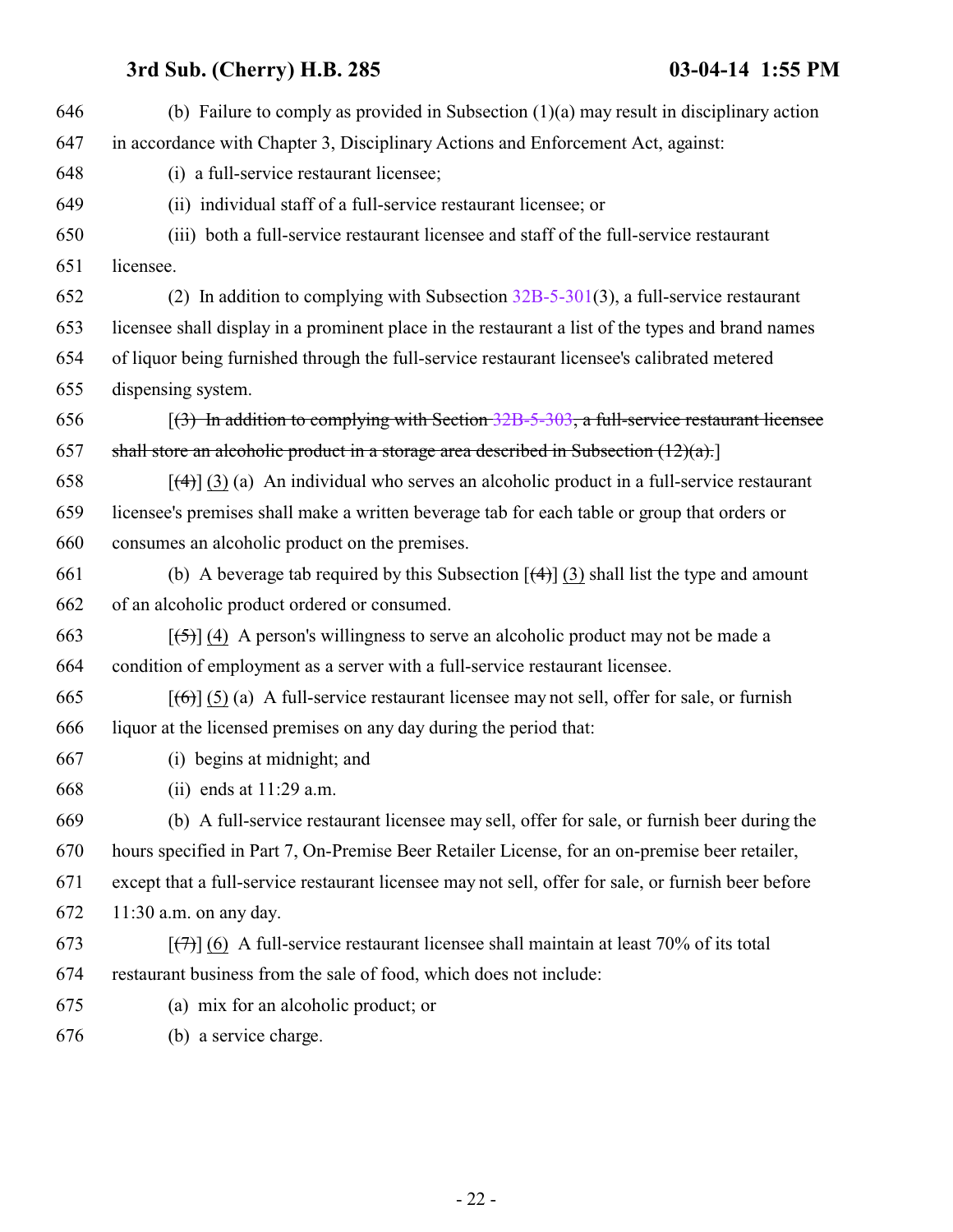## **03-04-14 1:55 PM 3rd Sub. (Cherry) H.B. 285**

| 677 | $\left[\frac{8}{8}\right]$ (7) (a) A full-service restaurant licensee may not sell, offer for sale, or furnish an                  |
|-----|------------------------------------------------------------------------------------------------------------------------------------|
| 678 | alcoholic product except after the full-service restaurant licensee confirms that the patron has                                   |
| 679 | the intent to order food prepared, sold, and furnished at the licensed premises.                                                   |
| 680 | (b) A full-service restaurant licensee shall maintain on the licensed premises adequate                                            |
| 681 | culinary facilities for food preparation and dining accommodations.                                                                |
| 682 | $[\langle 9 \rangle]$ (8) (a) Subject to the other provisions of this Subsection $[\langle 9 \rangle]$ (8), a patron may           |
| 683 | not have more than two alcoholic products of any kind at a time before the patron.                                                 |
| 684 | (b) A patron may not have more than one spirituous liquor drink at a time before the                                               |
| 685 | patron.                                                                                                                            |
| 686 | (c) An individual portion of wine is considered to be one alcoholic product under                                                  |
| 687 | Subsection $\left[\left(\frac{9}{2}\right)\right]$ (8)(a).                                                                         |
| 688 | $[\frac{(10)}{(9)}]$ (9) A patron may consume an alcoholic product only:                                                           |
| 689 | $(a)$ at:                                                                                                                          |
| 690 | (i) the patron's table;                                                                                                            |
| 691 | (ii) a counter; or                                                                                                                 |
| 692 | (iii) a [seating grandfathered] bar structure; and                                                                                 |
| 693 | (b) where food is served.                                                                                                          |
| 694 | $[(11)(a)$ A full-service restaurant licensee may not sell, offer for sale, or furnish an                                          |
| 695 | alcoholic product to a patron, and a patron may not consume an alcoholic product at a bar                                          |
| 696 | structure that is not a seating grandfathered bar structure.]                                                                      |
| 697 | $[\phi]$ (10) (a) At a [seating grandfathered] bar structure a patron who is 21 years of age                                       |
| 698 | or older may:                                                                                                                      |
| 699 | $(i)$ sit:                                                                                                                         |
| 700 | (ii) be furnished an alcoholic product; and                                                                                        |
| 701 | (iii) consume an alcoholic product.                                                                                                |
| 702 | $[\text{e}(\text{e})]$ (b) Except as provided in Subsection $[\text{f}(\text{f}(\text{f}))](10)(c)$ , at a [seating grandfathered] |
| 703 | bar structure a full-service restaurant licensee may not permit a minor to, and a minor may not:                                   |
| 704 | $(i)$ sit; or                                                                                                                      |
| 705 | (ii) consume food or beverages.                                                                                                    |
| 706 | $[\text{d}]}$ (c) (i) A minor may be at a [seating grandfathered] bar structure if the minor is                                    |
| 707 | employed by a full-service restaurant licensee:                                                                                    |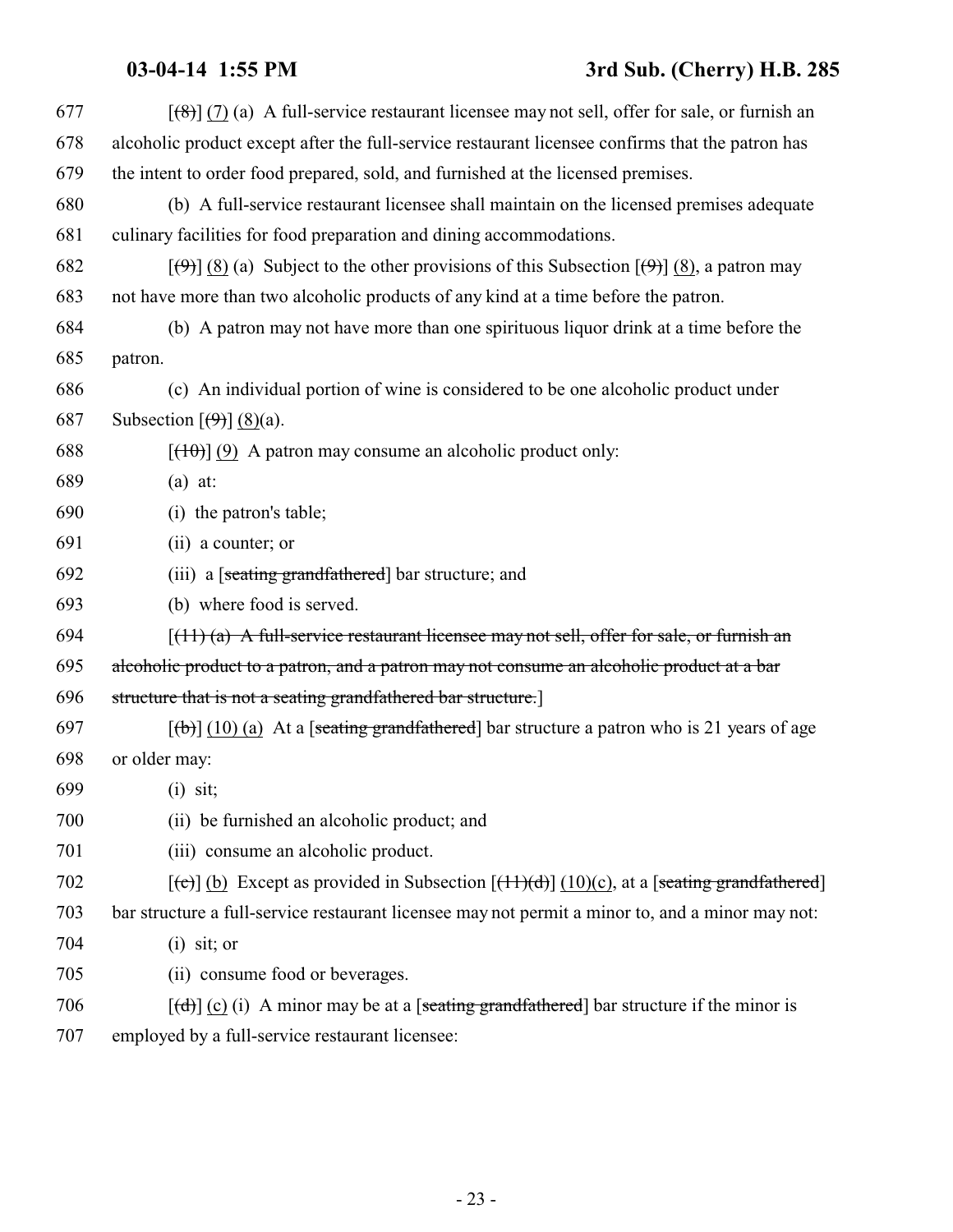| 708 | (A) as provided in Subsection $32B-5-308(2)$ ; or                                                     |
|-----|-------------------------------------------------------------------------------------------------------|
| 709 | (B) to perform maintenance and cleaning services during an hour when the full-service                 |
| 710 | restaurant licensee is not open for business.                                                         |
| 711 | (ii) A minor may momentarily pass by a [seating grandfathered] bar structure without                  |
| 712 | remaining or sitting at the bar structure en route to an area of a full-service restaurant licensee's |
| 713 | premises in which the minor is permitted to be.                                                       |
| 714 | (d) (i) Once a full-service restaurant establishes a bar or lounge area, but by no later              |
| 715 | than July 1, 2016, the full-service restaurant licensee may not permit a minor to, and a minor        |
| 716 | may not do the following in a lounge or bar area of the licensed premises:                            |
| 717 | $(A)$ sit;                                                                                            |
| 718 | (B) be served food or beverages; or                                                                   |
| 719 | (C) consume food or beverages.                                                                        |
| 720 | (ii) A minor may be at a lounge or bar area if the minor is employed by a full-service                |
| 721 | restaurant licensee:                                                                                  |
| 722 | (A) as provided in Subsection $32B-5-308(2)$ ; or                                                     |
| 723 | (B) to perform maintenance and cleaning services during an hour when the full-service                 |
| 724 | restaurant licensee is not open for business.                                                         |
| 725 | $[(12)$ Except as provided in Subsection 32B-5-307(3), a full-service restaurant licensee             |
| 726 | may dispense an alcoholic product only if:                                                            |
| 727 | $[(a)$ the alcoholic product is dispensed from:                                                       |
| 728 | $[(i)$ a grandfathered bar structure;                                                                 |
| 729 | $(iii)$ an area adjacent to a grandfathered bar structure that is visible to a patron sitting at      |
| 730 | the grandfathered bar structure if that area is used to dispense an alcoholic product as of May       |
| 731 | $\{12, 2009, \text{or}\}$                                                                             |
| 732 | $\left[$ (iii) an area that is: $\right]$                                                             |
| 733 | $(A)$ separated from an area for the consumption of food by a patron by a solid,                      |
| 734 | translucent, permanent structural barrier such that the facilities for the storage or dispensing of   |
| 735 | an alcoholic product are:                                                                             |
| 736 | $[(1)$ not readily visible to a patron; and                                                           |
| 737 | [(II) not accessible by a patron; and]                                                                |
| 738 | $[({\rm B})$ apart from an area used:                                                                 |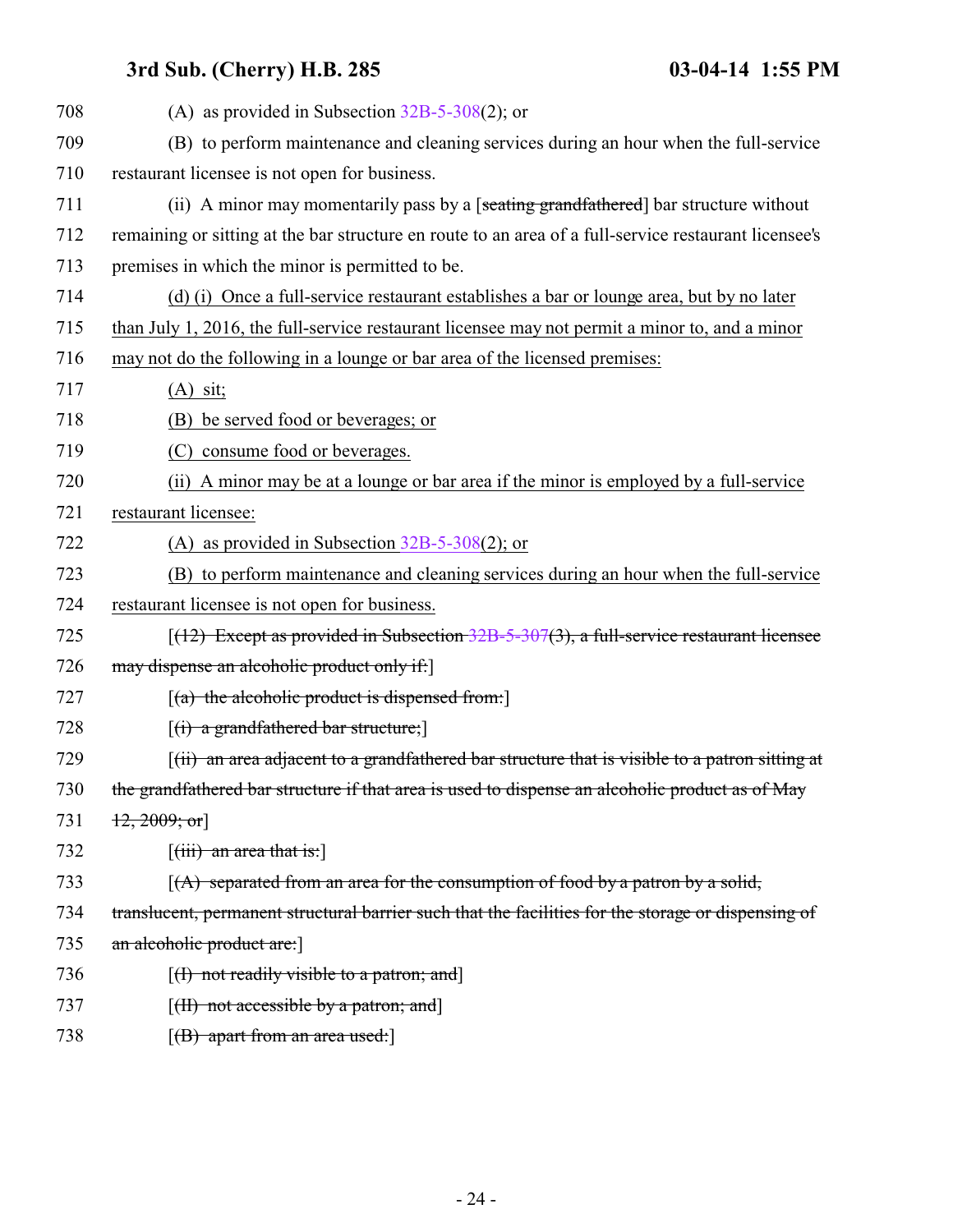<span id="page-24-0"></span>

| 739 | $[f]$ for dining;                                                                             |
|-----|-----------------------------------------------------------------------------------------------|
| 740 | $[\text{(H) for staging; or]$                                                                 |
| 741 | $[\text{(HH) as a hobby or waiting area}]$                                                    |
| 742 | $[16]$ the full-service restaurant licensee uses an alcoholic product that is:                |
| 743 | $[(i)$ stored in an area described in Subsection $(12)(a)$ ; or                               |
| 744 | $[(iii)$ in an area not described in Subsection $(12)(a)$ on the licensed premises and:       |
| 745 | $(A)$ immediately before the alcoholic product is dispensed it is in an unopened              |
| 746 | container;                                                                                    |
| 747 | $(6)$ the unopened container is taken to an area described in Subsection $(12)(a)$ before     |
| 748 | it is opened; and]                                                                            |
| 749 | $[(C)$ once opened, the container is stored in an area described in Subsection $(12)(a)$ ;    |
| 750 | $and$ ]                                                                                       |
| 751 | $(c)$ any instrument or equipment used to dispense alcoholic product is located in an         |
| 752 | area described in Subsection $(12)(a)$ .                                                      |
| 753 | $[$ (13) (11) A full-service restaurant licensee may state in a food or alcoholic product     |
| 754 | menu a charge or fee made in connection with the sale, service, or consumption of liquor      |
| 755 | including:                                                                                    |
| 756 | (a) a set-up charge;                                                                          |
| 757 | (b) a service charge; or                                                                      |
| 758 | (c) a chilling fee.                                                                           |
| 759 | (12) If a full service restaurant does not have separate storage and dispensing areas, the    |
| 760 | full-service restaurant licensee shall post a conspicuous sign at all public entrances of the |
| 761 | licensed premises stating that: "Notice: This establishment prepares and dispenses alcoholic  |
| 762 | products in public view."                                                                     |
| 763 | Section 3. Section 32B-6-302 is amended to read:                                              |
| 764 | 32B-6-302. Definitions.                                                                       |
| 765 | [As used in this part:]                                                                       |
| 766 | $(1)$ (a) "Grandfathered bar structure" means a bar structure in a licensed premises of a     |
| 767 | limited-service restaurant licensee that:                                                     |
| 768 | $[(i)$ as of May 11, 2009, has:                                                               |
| 769 | $[(A)$ patron seating at the bar structure;                                                   |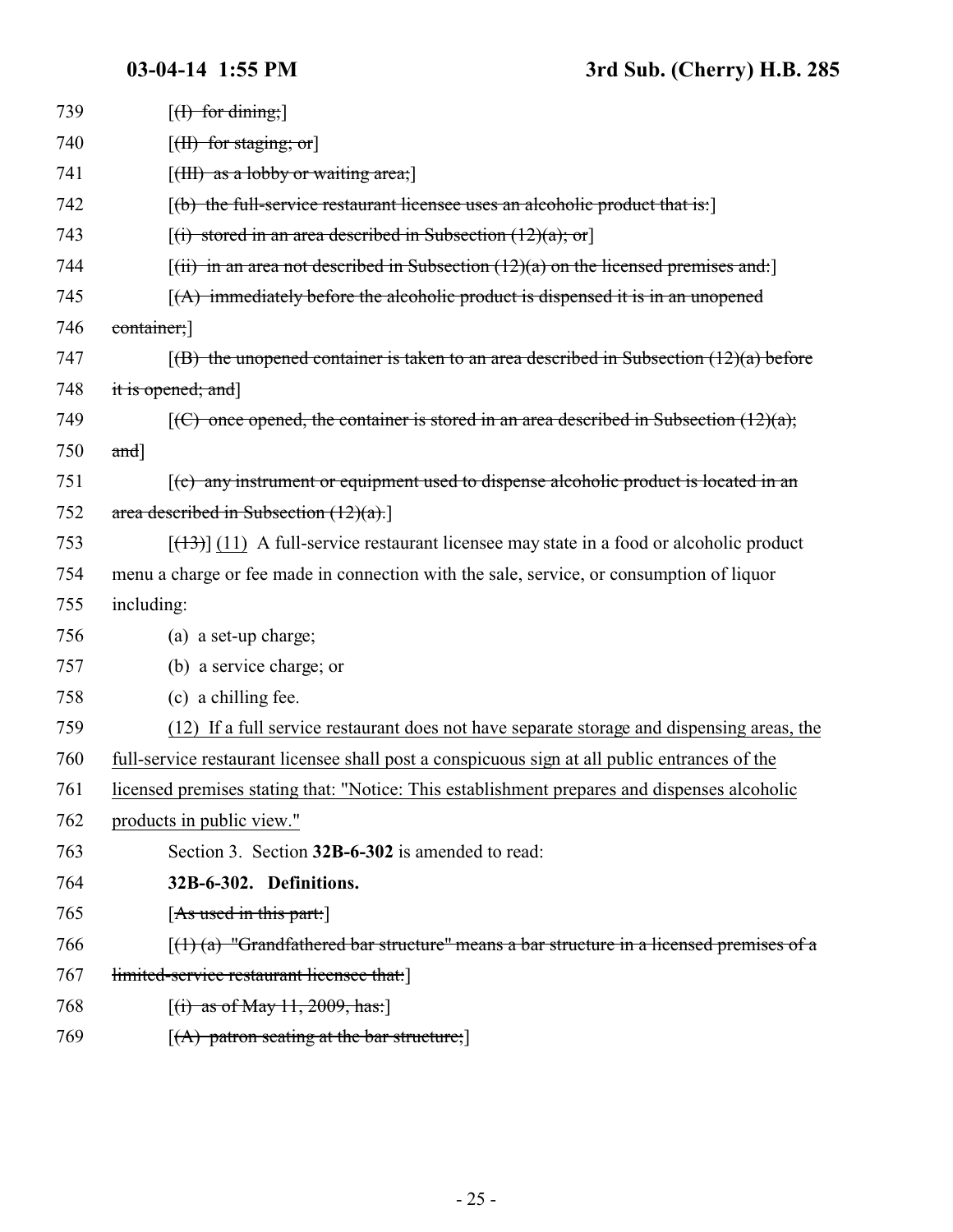| 770 | $[$ (B) a partition at one or more locations on the bar structure that is along:                                |
|-----|-----------------------------------------------------------------------------------------------------------------|
| 771 | $[f]$ the width of the bar structure; or                                                                        |
| 772 | $[({\rm H})$ the length of the bar structure; and                                                               |
| 773 | $[ (C)$ facilities for the dispensing or storage of an alcoholic product:                                       |
| 774 | $(f)$ on the portion of the bar structure that is separated by the partition described in                       |
| 775 | Subsection $(1)(a)(i)(B)$ ; or                                                                                  |
| 776 | $\left[\right(H\right)$ if the partition as described in Subsection $(1)(a)(i)(B)(H)$ is adjacent to the bar    |
| 777 | structure in a manner visible to a patron sitting at the bar structure;                                         |
| 778 | $[(ii)$ is not operational as of May 12, 2009, if:                                                              |
| 779 | $[(A)$ a person applying for a limited-service restaurant license:                                              |
| 780 | $[(1)$ has as of May 12, 2009, a building permit to construct the restaurant;                                   |
| 781 | $[f(H)$ is as of May 12, 2009, actively engaged in the construction of the restaurant, as                       |
| 782 | defined by rule made by the commission; and                                                                     |
| 783 | $\left[\right(\text{HH})\right]$ is issued the limited-service restaurant license by no later than December 31, |
| 784 | $2009;$ and]                                                                                                    |
| 785 | $(6)$ once constructed, the licensed premises has a bar structure described in Subsection                       |
| 786 | $\left(\frac{1}{a}(i)\right)$                                                                                   |
| 787 | $[(iii)$ as of May 12, 2009, has no patron seating at the bar structure; or                                     |
| 788 | $[(iv)$ is not operational as of May 12, 2009, if:                                                              |
| 789 | $[(A)$ a person applying for a limited-service restaurant license:                                              |
| 790 | $[(1)$ has as of May 12, 2009, a building permit to construct the restaurant];                                  |
| 791 | [(II) is as of May 12, 2009, actively engaged in the construction of the restaurant, as                         |
| 792 | defined by rule made by the commission; and                                                                     |
| 793 | $[({\text{HH}})$ is issued a limited-service restaurant license by no later than December 31, 2009;             |
| 794 | and]                                                                                                            |
| 795 | $[$ (B) once constructed, the licensed premises has a bar structure with no patron seating.                     |
| 796 | [(b) "Grandfathered bar structure" does not include a grandfathered bar structure                               |
| 797 | described in Subsection $(1)(a)$ on or after the day on which a restaurant remodels the                         |
| 798 | grandfathered bar structure, as defined by rule made by the commission.                                         |
| 799 | $(c)$ Subject to Subsection (1)(b), a grandfathered bar structure remains a grandfathered                       |
| 800 | bar structure notwithstanding whether a restaurant undergoes a change of ownership.                             |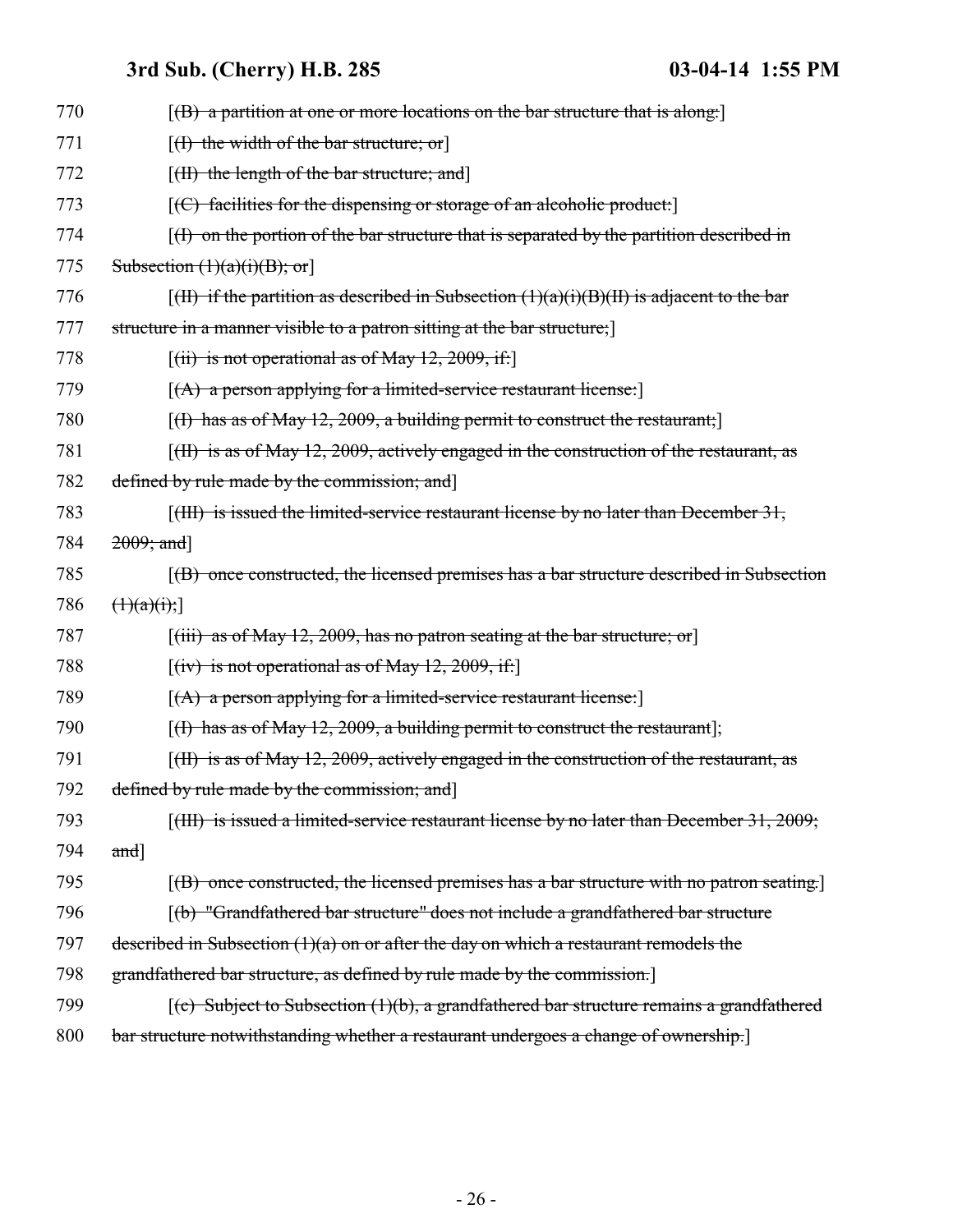<span id="page-26-0"></span>

| 801 | $[(2)$ "Seating grandfathered bar structure" means:                                                 |
|-----|-----------------------------------------------------------------------------------------------------|
| 802 | $[(a)$ a grandfathered bar structure described in Subsection $(1)(a)(i)$ or $(ii);$ or              |
| 803 | $[(b)$ a bar structure grandfathered under Section 32B-6-409.                                       |
| 804 | $[3]$ "Wine"] As used in this part, "wine" includes an alcoholic beverage defined as                |
| 805 | wine under 27 U.S.C. Sec. 211 and 27 C.F.R. Sec. 4.10, including the following alcoholic            |
| 806 | beverages made in the manner of wine containing not less than 7% and not more than 24% of           |
| 807 | alcohol by volume:                                                                                  |
| 808 | $\left[\frac{a}{a}\right]$ (1) sparkling and carbonated wine;                                       |
| 809 | $[\phi]$ (2) wine made from condensed grape must;                                                   |
| 810 | $[\text{e}(\epsilon)]$ (3) wine made from other agricultural products than the juice of sound, ripe |
| 811 | grapes;                                                                                             |
| 812 | $\left[\left(\frac{d}{d}\right)\right]$ (4) imitation wine;                                         |
| 813 | $[\text{e}(\text{e})]$ (5) compounds sold as wine;                                                  |
| 814 | $[f(f)]$ (6) vermouth;                                                                              |
| 815 | $\left[\left(\frac{g}{g}\right)\right]$ (7) cider;                                                  |
| 816 | $\left[\frac{h}{\hbar}\right]$ (8) perry; and                                                       |
| 817 | $\left[\left(\overrightarrow{t}\right)\right](9)$ sake.                                             |
| 818 | Section 4. Section 32B-6-305 is amended to read:                                                    |
| 819 | 32B-6-305. Specific operational requirements for a limited-service restaurant                       |
| 820 | license.                                                                                            |
| 821 | (1) (a) In addition to complying with Chapter 5, Part 3, Retail Licensee Operational                |
| 822 | Requirements, a limited-service restaurant licensee and staff of the limited-service restaurant     |
| 823 | licensee shall comply with this section.                                                            |
| 824 | (b) Failure to comply as provided in Subsection $(1)(a)$ may result in disciplinary action          |
| 825 | in accordance with Chapter 3, Disciplinary Actions and Enforcement Act, against:                    |
| 826 | (i) a limited-service restaurant licensee;                                                          |
| 827 | (ii) individual staff of a limited-service restaurant licensee; or                                  |
| 828 | (iii) both a limited-service restaurant licensee and staff of the limited-service restaurant        |
| 829 | licensee.                                                                                           |
| 830 | (2) (a) A limited-service restaurant licensee on the licensed premises may not sell, offer          |
| 831 | for sale, furnish, or allow consumption of:                                                         |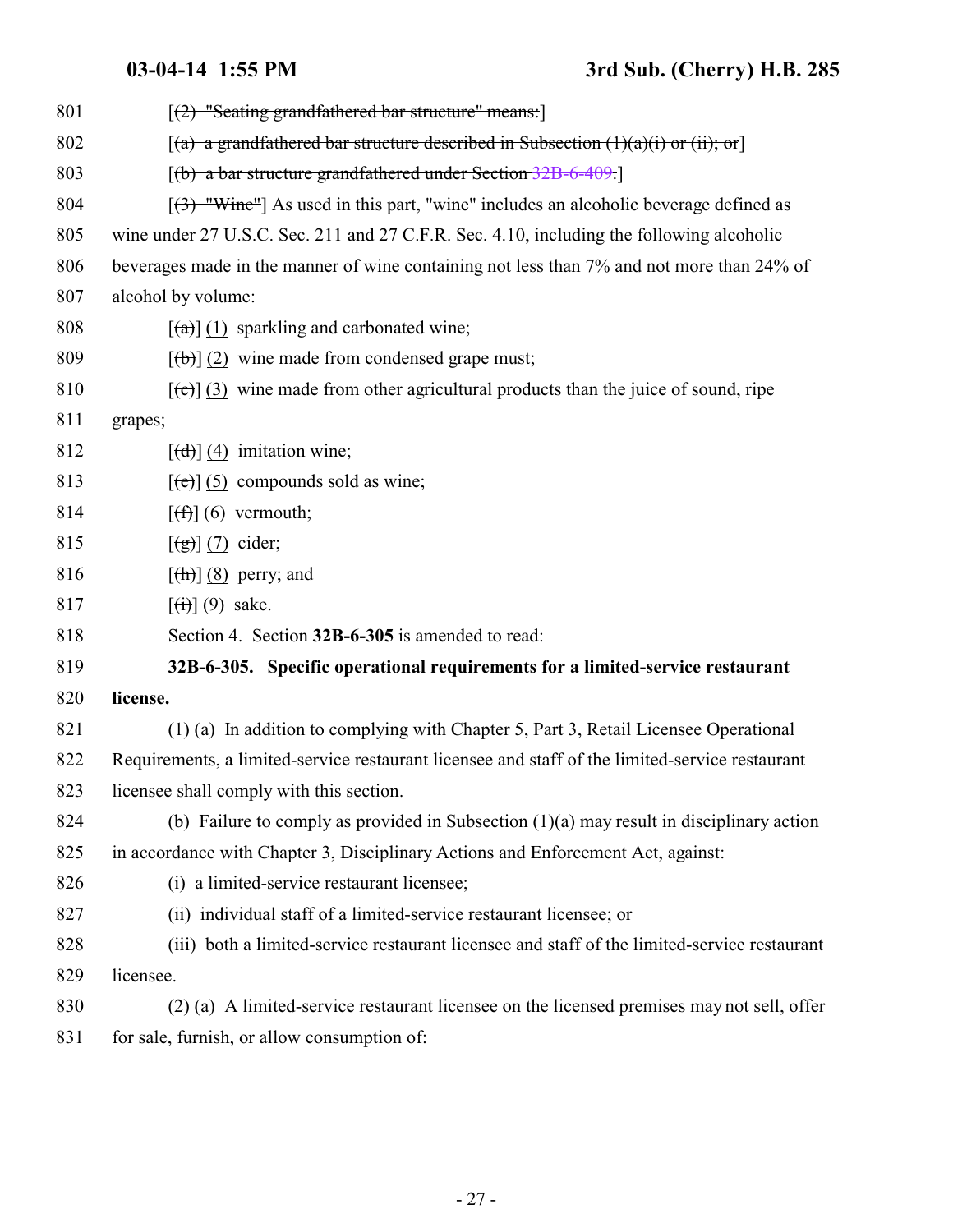| 832 | (i) spirituous liquor; or                                                                                                |
|-----|--------------------------------------------------------------------------------------------------------------------------|
| 833 | (ii) a flavored malt beverage.                                                                                           |
| 834 | (b) A product listed in Subsection $(2)(a)$ may not be on the premises of a                                              |
| 835 | limited-service restaurant licensee except for use:                                                                      |
| 836 | (i) as a flavoring on a dessert; and                                                                                     |
| 837 | (ii) in the preparation of a flaming food dish, drink, or dessert.                                                       |
| 838 | $(3)$ In addition to complying with Section 32B-5-303, a limited-service restaurant                                      |
| 839 | licensee shall store an alcoholic product in a storage area described in Subsection $(12)(a)$ .                          |
| 840 | $[\frac{4}{3}]$ (3) (a) An individual who serves an alcoholic product in a limited-service                               |
| 841 | restaurant licensee's premises shall make a written beverage tab for each table or group that                            |
| 842 | orders or consumes an alcoholic product on the premises.                                                                 |
| 843 | (b) A beverage tab required by this Subsection $\left[\frac{4}{3}\right]$ (3) shall list the type and amount             |
| 844 | of an alcoholic product ordered or consumed.                                                                             |
| 845 | $[\frac{1}{2}, \frac{1}{2}]$ (4) A person's willingness to serve an alcoholic product may not be made a                  |
| 846 | condition of employment as a server with a limited-service restaurant licensee.                                          |
| 847 | $[\text{6}]}(5)$ (5) (a) A limited-service restaurant licensee may not sell, offer for sale, or furnish                  |
| 848 | wine or heavy beer at the licensed premises on any day during the period that:                                           |
| 849 | (i) begins at midnight; and                                                                                              |
| 850 | (ii) ends at $11:29$ a.m.                                                                                                |
| 851 | (b) A limited-service restaurant licensee may sell, offer for sale, or furnish beer during                               |
| 852 | the hours specified in Part 7, On-Premise Beer Retailer License, for an on-premise beer retailer,                        |
| 853 | except that a limited-service restaurant licensee may not sell, offer for sale, or furnish beer                          |
| 854 | before 11:30 a.m. on any day.                                                                                            |
| 855 | $[\overline{(+)}]$ (6) A limited-service restaurant licensee shall maintain at least 70% of its total                    |
| 856 | restaurant business from the sale of food, which does not include a service charge.                                      |
| 857 | $\left[\frac{1}{2}\right]$ (7) (a) A limited-service restaurant licensee may not sell, offer for sale, or furnish        |
| 858 | an alcoholic product except after the limited-service restaurant licensee confirms that the                              |
| 859 | patron has the intent to order food prepared, sold, and furnished at the licensed premises.                              |
| 860 | (b) A limited-service restaurant licensee shall maintain on the licensed premises                                        |
| 861 | adequate culinary facilities for food preparation and dining accommodations.                                             |
| 862 | $[\langle 9 \rangle]$ (8) (a) Subject to the other provisions of this Subsection $[\langle 9 \rangle]$ (8), a patron may |
|     |                                                                                                                          |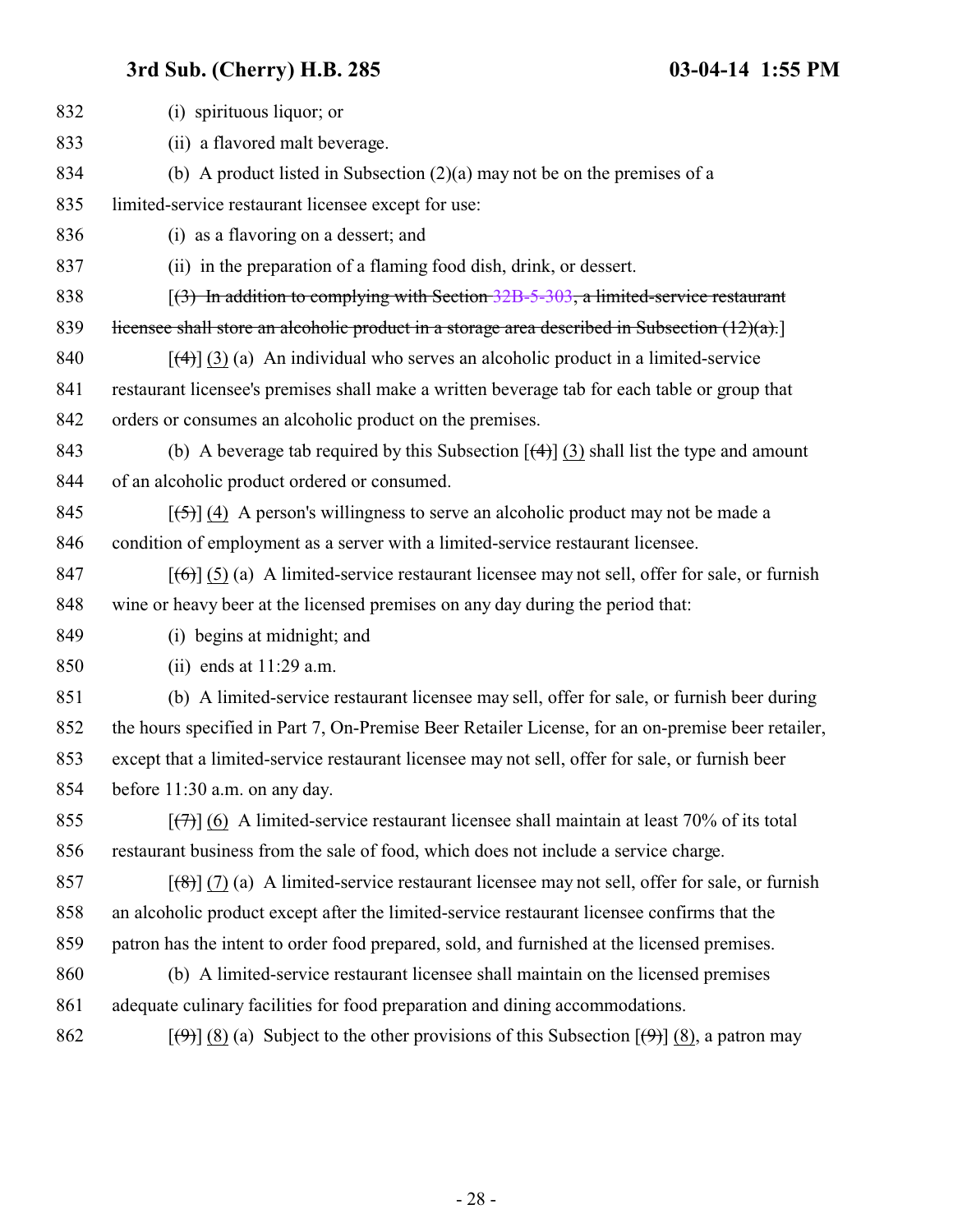## **03-04-14 1:55 PM 3rd Sub. (Cherry) H.B. 285**

| 863 | not have more than two alcoholic products of any kind at a time before the patron.                             |
|-----|----------------------------------------------------------------------------------------------------------------|
| 864 | (b) An individual portion of wine is considered to be one alcoholic product under                              |
| 865 | Subsection $[\left(4\right)] (8)(a)$ .                                                                         |
| 866 | $[\frac{(10)}{(9)}]$ A patron may consume an alcoholic product only:                                           |
| 867 | $(a)$ at:                                                                                                      |
| 868 | (i) the patron's table;                                                                                        |
| 869 | (ii) a counter; or                                                                                             |
| 870 | (iii) a [seating grandfathered] bar structure; and                                                             |
| 871 | (b) where food is served.                                                                                      |
| 872 | $\lceil$ (11) (a) A limited-service restaurant licensee may not sell, offer for sale, or furnish an            |
| 873 | alcoholic product to a patron, and a patron may not consume an alcoholic product at a bar                      |
| 874 | structure that is not a seating grandfathered bar structure.]                                                  |
| 875 | $[\text{(+)}]$ (10) (a) At a [seating grandfathered] bar structure a patron who is 21 years of age             |
| 876 | or older may:                                                                                                  |
| 877 | $(i)$ sit;                                                                                                     |
| 878 | (ii) be furnished an alcoholic product; and                                                                    |
| 879 | (iii) consume an alcoholic product.                                                                            |
| 880 | $[\text{~}(e)]$ (b) Except as provided in Subsection $[\text{~}(11)(d)]$ (10)(c), at a [seating grandfathered] |
| 881 | bar structure a limited-service restaurant licensee may not permit a minor to, and a minor may                 |
| 882 | not:                                                                                                           |
| 883 | $(i)$ sit; or                                                                                                  |
| 884 | (ii) consume food or beverages.                                                                                |
| 885 | $[\text{d} \cdot \text{d}]$ (c) (i) A minor may be at a [seating grandfathered] bar structure if the minor is  |
| 886 | employed by a limited-service restaurant licensee:                                                             |
| 887 | (A) as provided in Subsection $32B-5-308(2)$ ; or                                                              |
| 888 | (B) to perform maintenance and cleaning services during an hour when the                                       |
| 889 | limited-service restaurant licensee is not open for business.                                                  |
| 890 | (ii) A minor may momentarily pass by a [seating grandfathered] bar structure without                           |
| 891 | remaining or sitting at the bar structure en route to an area of a limited-service restaurant                  |
| 892 | licensee's premises in which the minor is permitted to be.                                                     |
| 893 | (d) (i) Once a limited-service restaurant establishes a bar or lounge area, but by no later                    |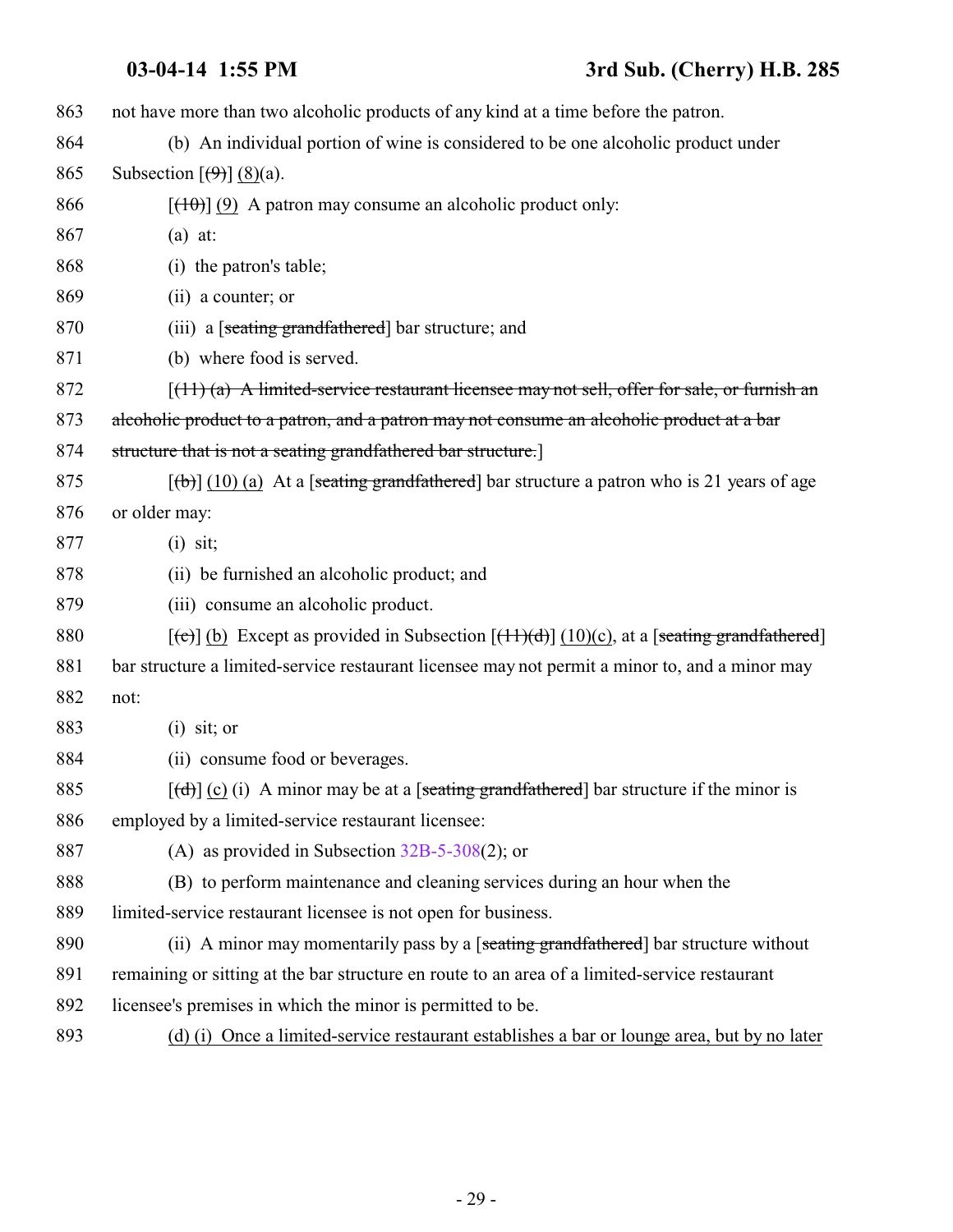| 894 | than July 1, 2016, the limited-service restaurant licensee may not permit a minor to, and a                          |
|-----|----------------------------------------------------------------------------------------------------------------------|
| 895 | minor may not do the following in a lounge or bar area of the licensed premises:                                     |
| 896 | $(A)$ sit;                                                                                                           |
| 897 | (B) be served food or beverages; or                                                                                  |
| 898 | (C) consume food or beverages.                                                                                       |
| 899 | A minor may be at a lounge or bar area if the minor is employed by a<br>(i)                                          |
| 900 | limited-service restaurant licensee:                                                                                 |
| 901 | (A) as provided in Subsection $32B-5-308(2)$ ; or                                                                    |
| 902 | (B) to perform maintenance and cleaning services during an hour when the                                             |
| 903 | limited-service restaurant licensee is not open for business.                                                        |
| 904 | $[(12)$ Except as provided in Subsection 32B-5-307(3), a limited-service restaurant                                  |
| 905 | licensee may dispense an alcoholic product only if:                                                                  |
| 906 | $[(a)$ the alcoholic product is dispensed from:                                                                      |
| 907 | $[(i)$ a grandfathered bar structure;                                                                                |
| 908 | $\left[\right(\mathbf{ii})$ an area adjacent to a grandfathered bar structure that is visible to a patron sitting at |
| 909 | the grandfathered bar structure if that area is used to dispense an alcoholic product as of May                      |
| 910 | $\{12, 2009; \text{or}\}$                                                                                            |
| 911 | $[(iii)$ an area that is:                                                                                            |
| 912 | $(A)$ separated from an area for the consumption of food by a patron by a solid,                                     |
| 913 | translucent, permanent structural barrier such that the facilities for the storage or dispensing of                  |
| 914 | an alcoholic product are:                                                                                            |
| 915 | $[(1)$ not readily visible to a patron; and                                                                          |
| 916 | [ <del>(II) not accessible by a patron; and</del> ]                                                                  |
| 917 | $[({\rm B})$ apart from an area used:                                                                                |
| 918 | $[f]$ for dining;                                                                                                    |
| 919 | $[\text{H}\text{H}\text{ for staying};\text{or}]$                                                                    |
| 920 | $[\text{(HH)}]$ as a lobby or waiting area;                                                                          |
| 921 | [(b) the limited-service restaurant licensee uses an alcoholic product that is:]                                     |
| 922 | $[(i)$ stored in an area described in Subsection $(12)(a)$ ; or                                                      |
| 923 | $[(ii)$ in an area not described in Subsection $(12)(a)$ on the licensed premises and:                               |
| 924 | $(A)$ immediately before the alcoholic product is dispensed it is in an unopened                                     |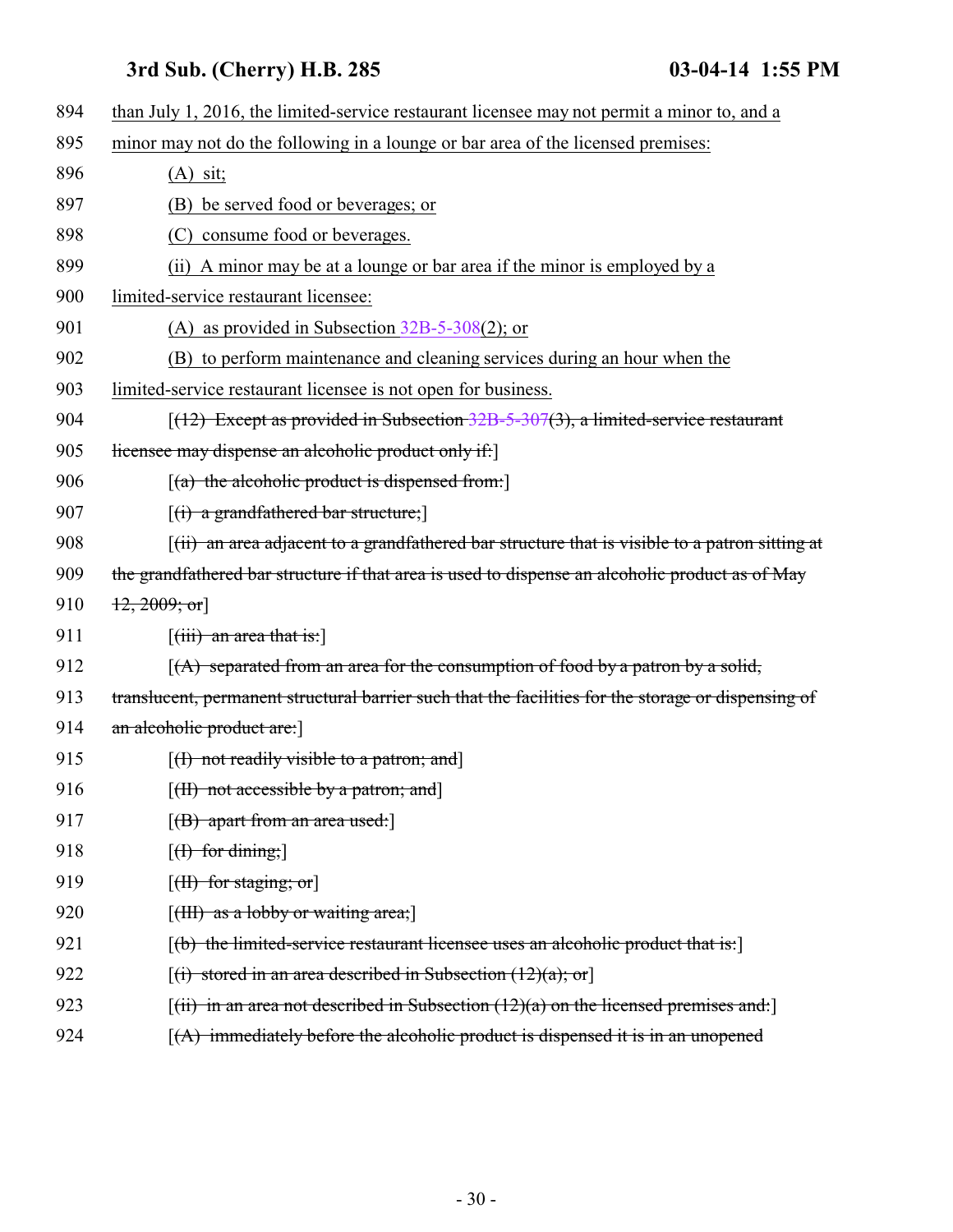<span id="page-30-0"></span>

| 925 | container;]                                                                                           |
|-----|-------------------------------------------------------------------------------------------------------|
| 926 | $(6)$ the unopened container is taken to an area described in Subsection $(12)(a)$ before             |
| 927 | it is opened; and]                                                                                    |
| 928 | $\overline{f(C)}$ once opened, the container is stored in an area described in Subsection $(12)(a)$ ; |
| 929 | $and$ ]                                                                                               |
| 930 | $(c)$ any instrument or equipment used to dispense alcoholic product is located in an                 |
| 931 | area described in Subsection $(12)(a)$ .                                                              |
| 932 | $[ (13) ]$ (11) A limited-service restaurant licensee may state in a food or alcoholic                |
| 933 | product menu a charge or fee made in connection with the sale, service, or consumption of             |
| 934 | wine or heavy beer including:                                                                         |
| 935 | (a) a set-up charge;                                                                                  |
| 936 | (b) a service charge; or                                                                              |
| 937 | (c) a chilling fee.                                                                                   |
| 938 | (12) If a limited-service restaurant does not have separate storage and dispensing areas,             |
| 939 | the limited-service restaurant licensee shall post a conspicuous sign at all public entrances of      |
| 940 | the licensed premises stating that: "Notice: This establishment prepares and dispenses alcoholic      |
| 941 | products in public view."                                                                             |
| 942 | Section 5. Section 32B-6-703 is amended to read:                                                      |
| 943 | 32B-6-703. Commission's power to issue on-premise beer retailer license.                              |
| 944 | (1) Before a person may store, sell, offer for sale, furnish, or allow the consumption of             |
| 945 | beer on the premises as an on-premise beer retailer, the person shall first obtain an on-premise      |
| 946 | beer retailer license from the commission in accordance with this part.                               |
| 947 | (2) (a) The commission may issue an on-premise beer retailer license to establish                     |
| 948 | on-premise beer retailer licensed premises at places and in numbers as the commission                 |
| 949 | considers proper for the storage, sale, offer for sale, furnishing, and consumption of beer on        |
| 950 | premises operated as an on-premise beer retailer.                                                     |
| 951 | (b) At the time that the commission issues an on-premise beer retailer license, the                   |
| 952 | commission shall designate whether the on-premise beer retailer is a tavern.                          |
| 953 | (c) The commission may change its designation of whether an on-premise beer retailer                  |
| 954 | is a tavern in accordance with rules made by the commission.                                          |
| 955 | (d) (i) In determining whether an on-premise beer retailer is a tavern, the commission                |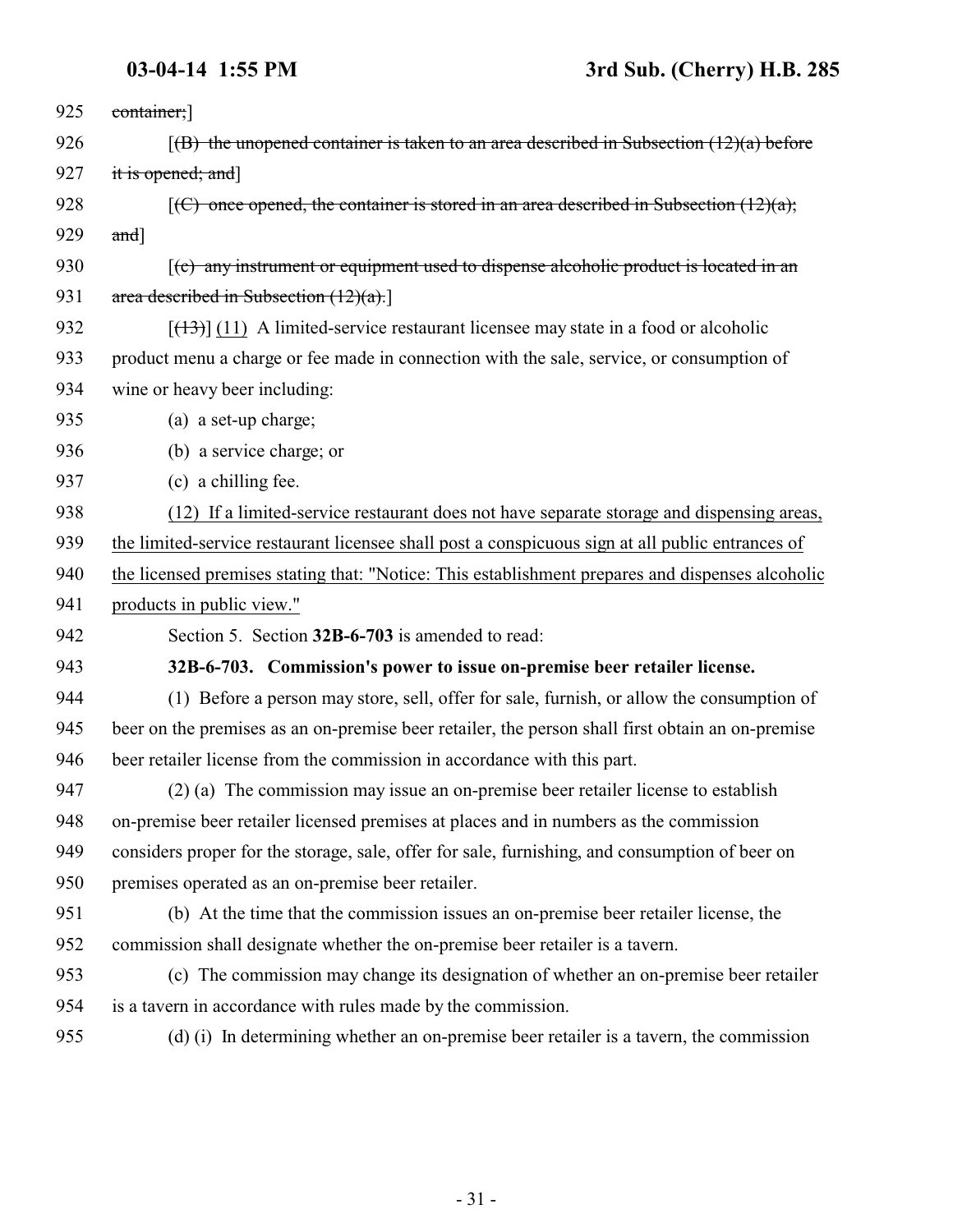| 956 | shall determine whether the on-premise beer retailer will engage primarily in the retail sale of  |
|-----|---------------------------------------------------------------------------------------------------|
| 957 | beer for consumption on the establishment's premises.                                             |
| 958 | (ii) In making a determination under this Subsection $(2)(d)$ , the commission shall              |
| 959 | consider:                                                                                         |
| 960 | (A) whether the on-premise beer retailer will operate as one of the following:                    |
| 961 | (I) a beer bar;                                                                                   |
| 962 | $(II)$ a parlor;                                                                                  |
| 963 | (III) a lounge;                                                                                   |
| 964 | (IV) a cabaret; or                                                                                |
| 965 | (V) a nightclub;                                                                                  |
| 966 | (B) if the on-premise beer retailer will operate as described in Subsection $(2)(d)(ii)(A)$ :     |
| 967 | (I) whether the on-premise beer retailer will sell food in the establishment; and                 |
| 968 | (II) if the on-premise beer retailer sells food, whether the revenue from the sale of beer        |
| 969 | will exceed the revenue of the sale of food;                                                      |
| 970 | (C) whether full meals including appetizers, main courses, and desserts will be served;           |
| 971 | (D) the square footage and seating capacity of the premises;                                      |
| 972 | (E) what portion of the square footage and seating capacity will be used for a dining             |
| 973 | area in comparison to the portion that will be used as a lounge or bar area;                      |
| 974 | (F) whether the person will maintain adequate on-premise culinary facilities to prepare           |
| 975 | full meals, except a person that is located on the premises of a hotel or resort facility may use |
| 976 | the culinary facilities of the hotel or resort facility;                                          |
| 977 | (G) whether the entertainment provided on the premises of the beer retailer will be               |
| 978 | suitable for minors; and                                                                          |
| 979 | (H) the beer retailer management's ability to manage and operate an on-premise beer               |
| 980 | retailer license including:                                                                       |
| 981 | (I) management experience;                                                                        |
| 982 | (II) past beer retailer management experience; and                                                |
| 983 | (III) the type of management scheme that will be used by the beer retailer.                       |
| 984 | (e) On or after March 1, 2012:                                                                    |
| 985 | To be licensed as an on-premise beer retailer that is not a tavern, a person shall:<br>(i)        |
| 986 | (A) maintain at least 70% of the person's total gross revenues from business directly             |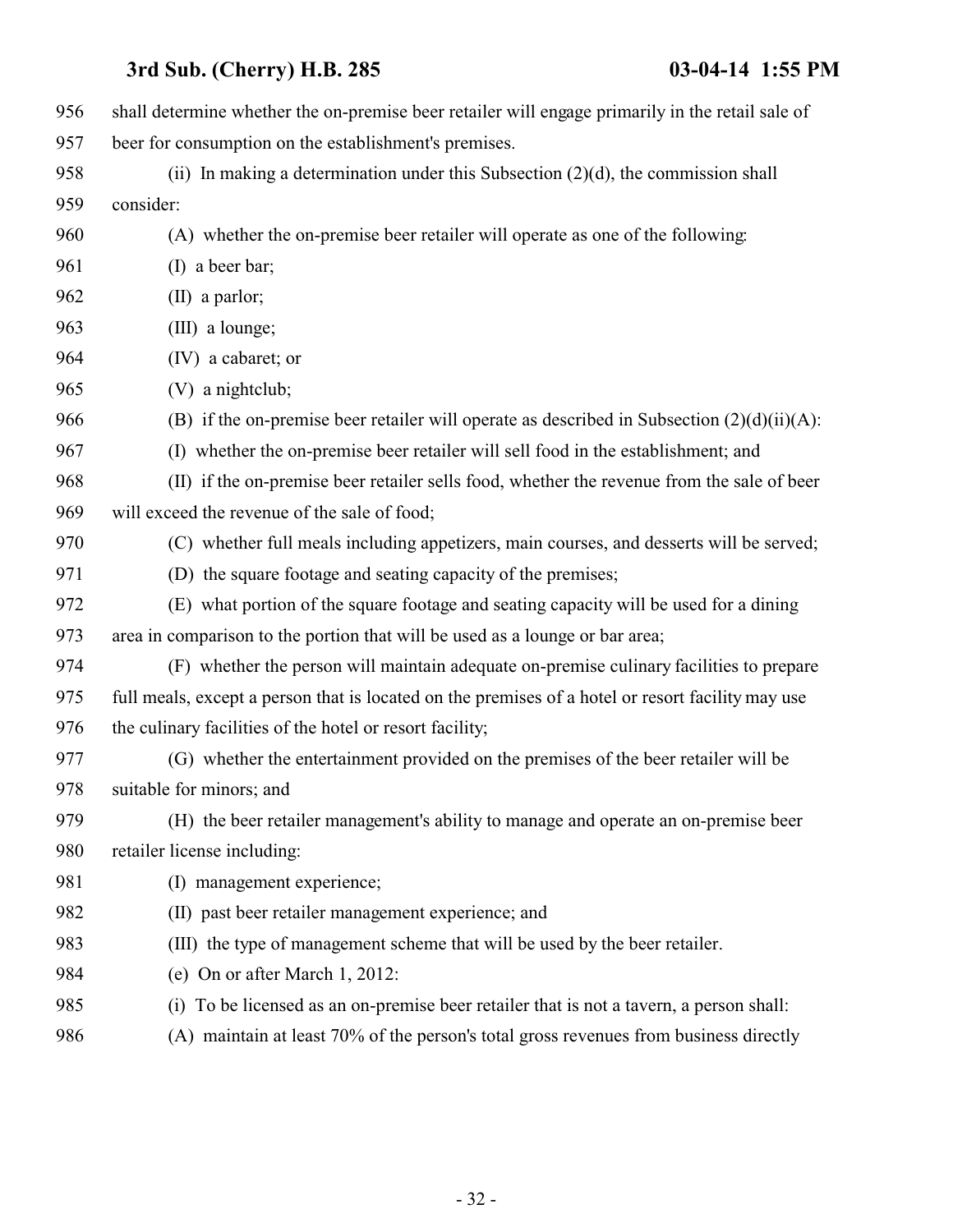| 987  | related to a recreational amenity on or directly adjoining the licensed premises of the beer          |
|------|-------------------------------------------------------------------------------------------------------|
| 988  | retailer; or                                                                                          |
| 989  | (B) have a recreational amenity on or directly adjoining the licensed premises of the                 |
| 990  | beer retailer and maintain at least 70% of the person's total gross revenues from the sale of         |
| 991  | food.                                                                                                 |
| 992  | (ii) The commission may not license a person as an on-premise beer retailer if the                    |
| 993  | person does not:                                                                                      |
| 994  | (A) meet the requirements of Subsection $(2)(e)(i)$ ; or                                              |
| 995  | (B) operate as a tavern.                                                                              |
| 996  | (iii) (A) A person licensed as an on-premise beer retailer that is not a tavern as of July            |
| 997  | 1, 2011 shall notify the department by no later than August 1, 2011, whether effective March 1,       |
| 998  | 2012, the person will seek to be licensed as a beer-only restaurant licensee, a tavern, or an         |
| 999  | on-premise beer retailer that meets the requirements of Subsection $(2)(e)(i)$ .                      |
| 1000 | (B) If an on-premise beer retailer fails to notify the department as required by                      |
| 1001 | Subsection $(2)(e)(iii)(A)$ , the on-premise beer retailer's license expires as of February 29, 2012, |
| 1002 | and to operate as an on-premise beer retailer after February 29, 2012, the on-premise beer            |
| 1003 | retailer is required to apply as a new licensee. and any bar or bar structure on the premises of      |
| 1004 | an on-premise beer retailer license that is not a tavern and does not meet the requirements of        |
| 1005 | Subsection $(2)(e)(i)$ will not be grandfathered under Subsection $32B-6-902(1)$ ].                   |
| 1006 | $f(iv)$ A person who, after August 1, 2011, applies for an on-premise beer retailer                   |
| 1007 | license that is not a tavern and does not meet the requirements of Subsection $(2)(e)(i)$ , may not   |
| 1008 | have or construct facilities for the dispensing or storage of an alcoholic product that do not        |
| 1009 | meet the requirements of Subsection $32B-6-905(12)(a)(ii)$ .                                          |
| 1010 | $(3)$ Subject to Section 32B-1-201:                                                                   |
| 1011 | (a) The commission may not issue a total number of on-premise beer retailer licenses                  |
| 1012 | that are taverns that at any time exceeds the number determined by dividing the population of         |
| 1013 | the state by 54,147.                                                                                  |
| 1014 | (b) The commission may issue a seasonal on-premise beer retailer license for a tavern                 |
| 1015 | in accordance with Section 32B-5-206.                                                                 |
| 1016 | $(4)$ (a) Unless otherwise provided in Subsection $(4)(b)$ :                                          |
| 1017 | (i) only one on-premise beer retailer license is required for each building or resort                 |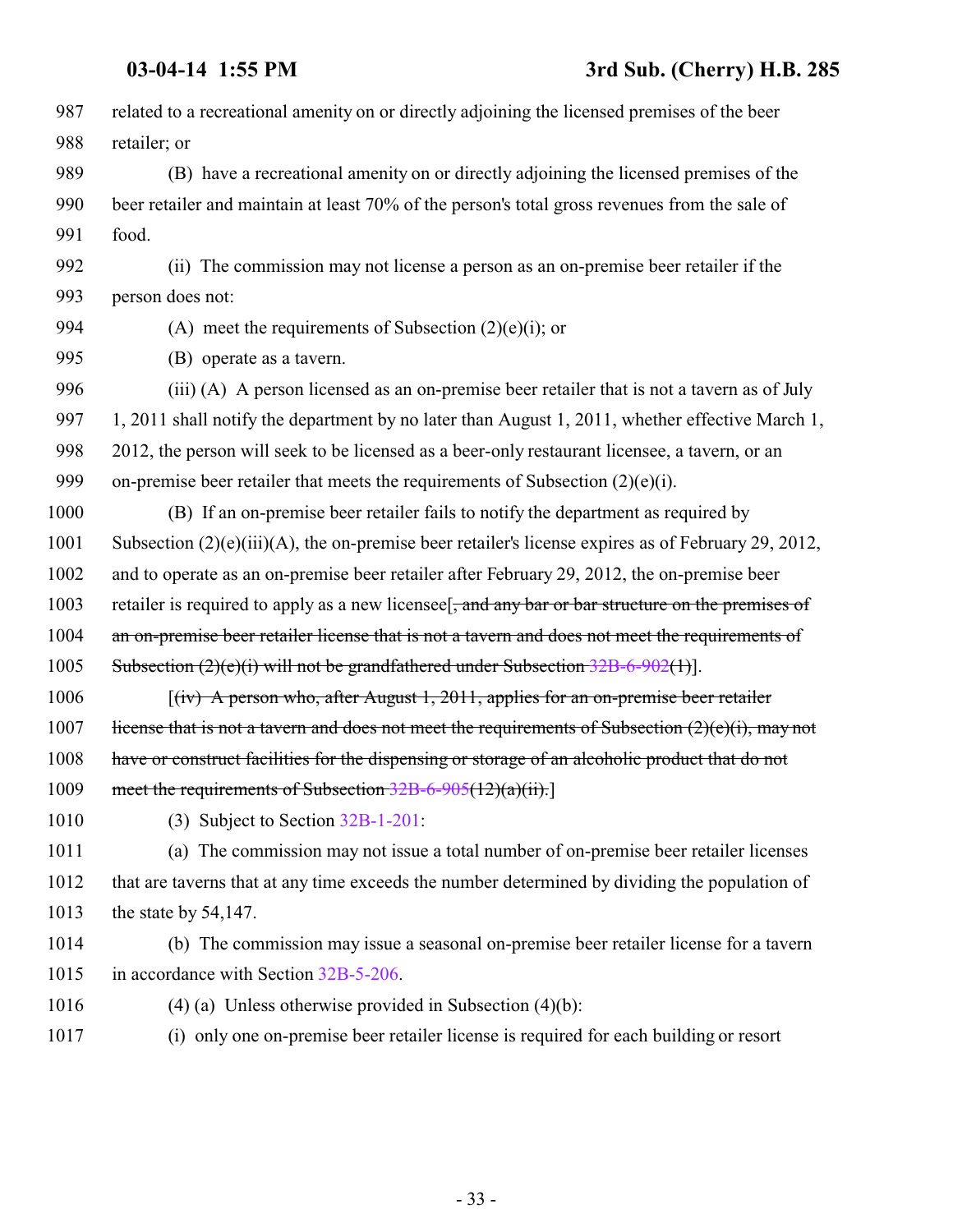<span id="page-33-0"></span>

| 1018 | facility owned or leased by the same person; and                                                                     |
|------|----------------------------------------------------------------------------------------------------------------------|
| 1019 | (ii) a separate license is not required for each retail beer dispensing location in the                              |
| 1020 | same building or on the same resort premises owned or operated by the same person.                                   |
| 1021 | (b) (i) Subsection $(4)(a)$ applies only if each retail beer dispensing location in the                              |
| 1022 | building or resort facility operates in the same manner.                                                             |
| 1023 | (ii) If each retail beer dispensing location does not operate in the same manner:                                    |
| 1024 | (A) one on-premise beer retailer license designated as a tavern is required for the                                  |
| 1025 | locations in the same building or on the same resort premises that operate as a tavern; and                          |
| 1026 | (B) one on-premise beer retailer license is required for the locations in the same                                   |
| 1027 | building or on the same resort premises that do not operate as a tavern.                                             |
| 1028 | Section 6. Section 32B-6-805 is amended to read:                                                                     |
| 1029 | 32B-6-805. Specific operational requirements for a reception center license.                                         |
| 1030 | (1) (a) In addition to complying with Chapter 5, Part 3, Retail Licensee Operational                                 |
| 1031 | Requirements, a reception center licensee and staff of the reception center licensee shall                           |
| 1032 | comply with this section.                                                                                            |
| 1033 | (b) Failure to comply as provided in Subsection $(1)(a)$ may result in disciplinary action                           |
| 1034 | in accordance with Chapter 3, Disciplinary Actions and Enforcement Act, against:                                     |
| 1035 | (i) a reception center licensee;                                                                                     |
| 1036 | (ii) individual staff of a reception center licensee; or                                                             |
| 1037 | (iii) both a reception center licensee and staff of the reception center licensee.                                   |
| 1038 | $(2)$ In addition to complying with Section 32B-5-303, a reception center licensee shall                             |
| 1039 | store an alcoholic product in a storage area described in Subsection $(15)(a)$ .                                     |
| 1040 | $[\langle 3\rangle]$ (2) (a) For the purpose described in Subsection $[\langle 3\rangle]$ (2)(b), a reception center |
| 1041 | licensee shall provide the following with advance notice of a scheduled event in accordance                          |
| 1042 | with rules made by the commission:                                                                                   |
| 1043 | (i) the department; and                                                                                              |
| 1044 | (ii) the local law enforcement agency responsible for the enforcement of this title in the                           |
| 1045 | jurisdiction where the reception center is located.                                                                  |
| 1046 | (b) Any of the following may conduct a random inspection of an event:                                                |
| 1047 | an authorized representative of the commission or the department; or<br>(i)                                          |
| 1048 | (ii) a law enforcement officer.                                                                                      |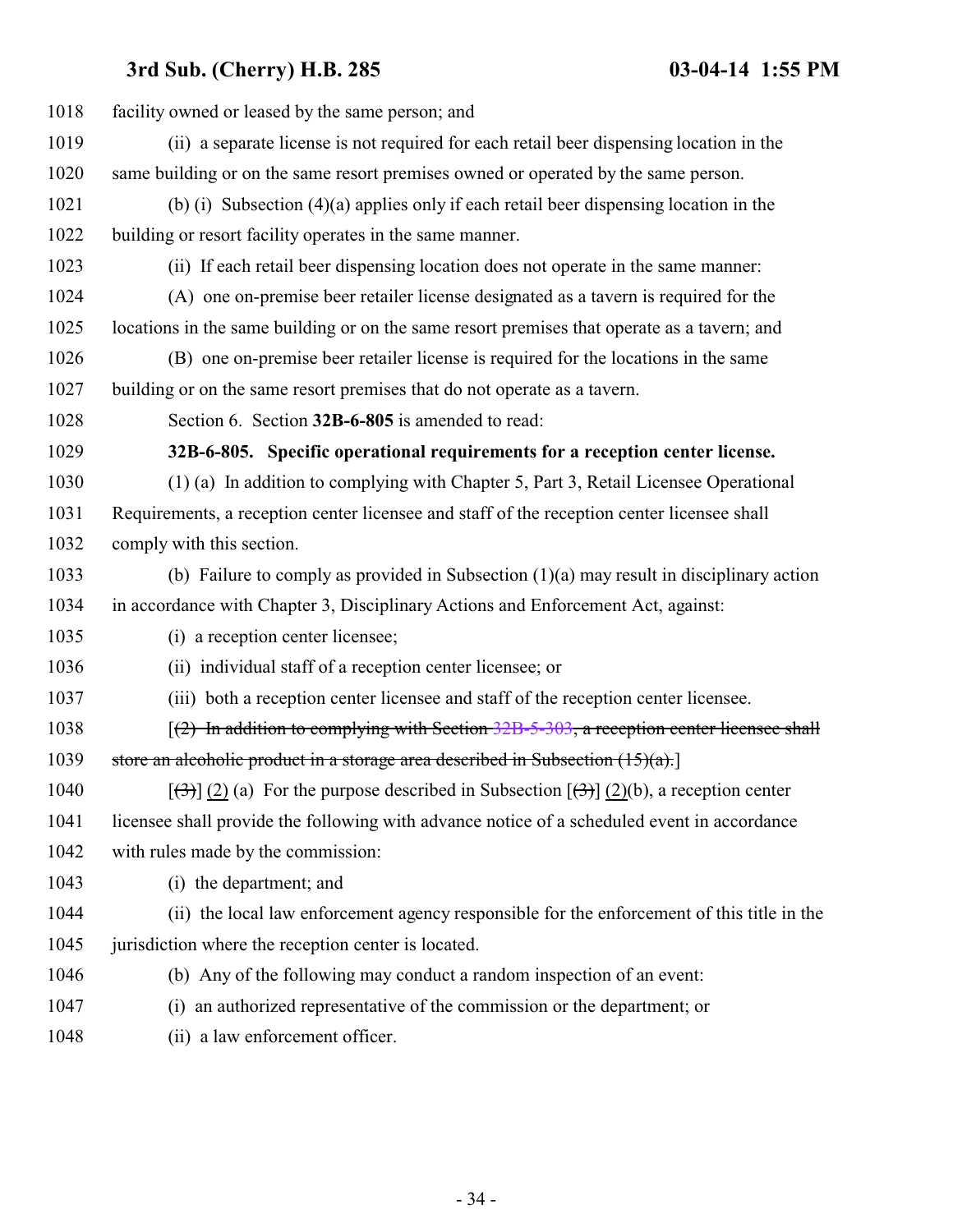$\left[\frac{(4)}{(3)}\right]$  (3) (a) Except as otherwise provided in this title, a reception center licensee may sell, offer for sale, or furnish an alcoholic product at an event only for consumption at the reception center's licensed premises. (b) A host of an event, a patron, or a person other than the reception center licensee or staff of the reception center licensee, may not remove an alcoholic product from the reception center's licensed premises. (c) Notwithstanding Section [32B-5-307](http://le.utah.gov/UtahCode/SectionLookup.jsp?section=32b-5-307&session=2014GS), a patron at an event may not bring an alcoholic product into or onto, or remove an alcoholic product from, the reception center.  $\left[\left(\frac{5}{2}\right)\right]$  (4) (a) A reception center licensee may not leave an unsold alcoholic product at an event following the conclusion of the event. (b) At the conclusion of an event, a reception center licensee shall: (i) destroy an opened and unused alcoholic product that is not saleable, under conditions established by the department; and (ii) return to the reception center licensee's approved locked storage area any: (A) opened and unused alcoholic product that is saleable; and (B) unopened container of an alcoholic product. 1065 (c) Except as provided in Subsection  $\overline{(6)}$  (4)(b) with regard to an open or sealed container of an alcoholic product not sold or consumed at an event, a reception center 1067 licensee  $[\div(\mathbf{i}) \cdot \mathbf{shall}$  store the alcoholic product in accordance with Subsection (2); and (ii)] may use the alcoholic product at more than one event. 1069 [(6)] (5) Notwithstanding Section [32B-5-308](http://le.utah.gov/UtahCode/SectionLookup.jsp?section=32b-5-308&session=2014GS), a reception center licensee may not employ a minor in connection with an event at the reception center at which food is not made available.  $\lceil(7)\rceil$  (6) A person's willingness to serve an alcoholic product may not be made a condition of employment as a server with a reception center licensee. [(8)] (7) A reception center licensee may not sell, offer for sale, or furnish an alcoholic product at the licensed premises on any day during the period that: (a) begins at 1 a.m.; and (b) ends at 9:59 a.m.  $[\langle 9 \rangle] (8) (a)$  A reception center licensee may not maintain in excess of 30% of its total annual receipts from the sale of an alcoholic product, which includes: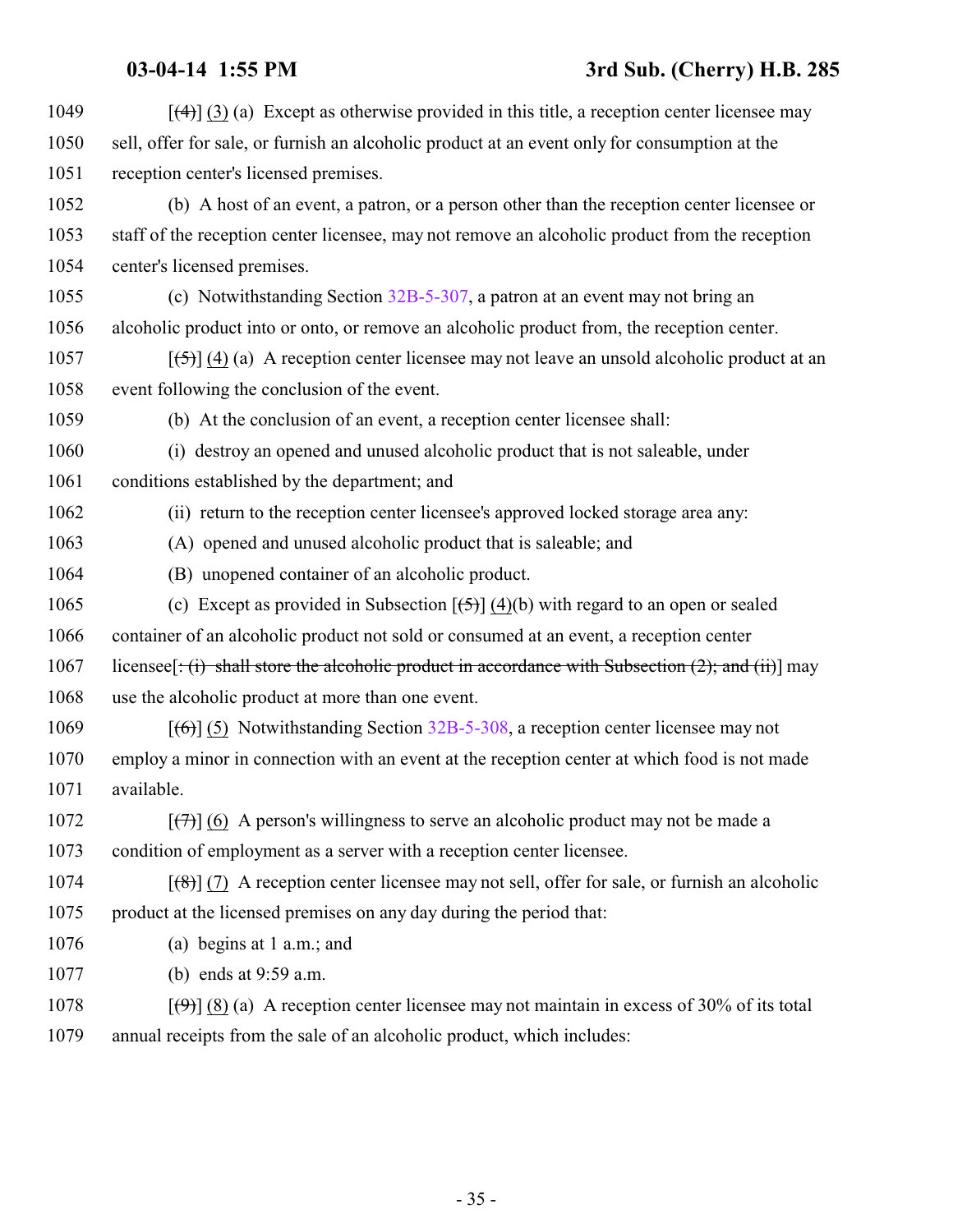| 1080 | (i) mix for an alcoholic product; or                                                                                   |
|------|------------------------------------------------------------------------------------------------------------------------|
| 1081 | (ii) a charge in connection with the furnishing of an alcoholic product.                                               |
| 1082 | (b) A reception center licensee shall report the information necessary to show                                         |
| 1083 | compliance with this Subsection $[\Theta]$ (8) to the department on an annual basis.                                   |
| 1084 | $[\frac{(10)}{(9)}]$ (9) A reception center licensee may not sell, offer for sale, or furnish an                       |
| 1085 | alcoholic product at an event at which a minor is present unless the reception center licensee                         |
| 1086 | makes food available at all times when an alcoholic product is sold, offered for sale, furnished,                      |
| 1087 | or consumed during the event.                                                                                          |
| 1088 | $[\frac{(11)}{(10)}]$ (10) (a) Subject to the other provisions of this Subsection $[\frac{(11)}{(10)}]$ (10), a patron |
| 1089 | may not have more than two alcoholic products of any kind at a time before the patron.                                 |
| 1090 | (b) An individual portion of wine is considered to be one alcoholic product under                                      |
| 1091 | Subsection $[\frac{(1+1)}{(10)}]$ (10)(a).                                                                             |
| 1092 | $[$ (11) (a) A reception center licensee shall supervise and direct a person involved                                  |
| 1093 | in the sale, offer for sale, or furnishing of an alcoholic product.                                                    |
| 1094 | (b) A person involved in the sale, offer for sale, or furnishing of an alcoholic product                               |
| 1095 | shall complete an alcohol training and education seminar.                                                              |
| 1096 | $[ (13) ]$ (12) A staff person of a reception center licensee shall remain at an event at all                          |
| 1097 | times when an alcoholic product is sold, offered for sale, furnished, or consumed at the event.                        |
| 1098 | $[\frac{14}{13}]$ (13) A reception center licensee may not sell, offer for sale, or furnish an                         |
| 1099 | alcoholic product to a patron, and a patron may not consume an alcoholic product at a bar                              |
| 1100 | structure.                                                                                                             |
| 1101 | $(15)$ Except as provided in Subsection $(16)$ , a reception center licensee may dispense                              |
| 1102 | an alcoholic product only if:                                                                                          |
| 1103 | $[(a)$ the alcoholic product is dispensed from an area that is:                                                        |
| 1104 | $\left[\right(\mathbf{i}\right)$ separated from an area for the consumption of food by a patron by a solid,            |
| 1105 | translucent, permanent structural barrier such that the facilities for the storage or dispensing of                    |
| 1106 | an alcoholic product are:                                                                                              |
| 1107 | $[(A)$ not readily visible to a patron; and                                                                            |
| 1108 | $[(B)$ not accessible by a patron; and                                                                                 |
| 1109 | [ <del>(ii) apart from an area used:</del> ]                                                                           |
| 1110 | $[(A)$ for staging; or                                                                                                 |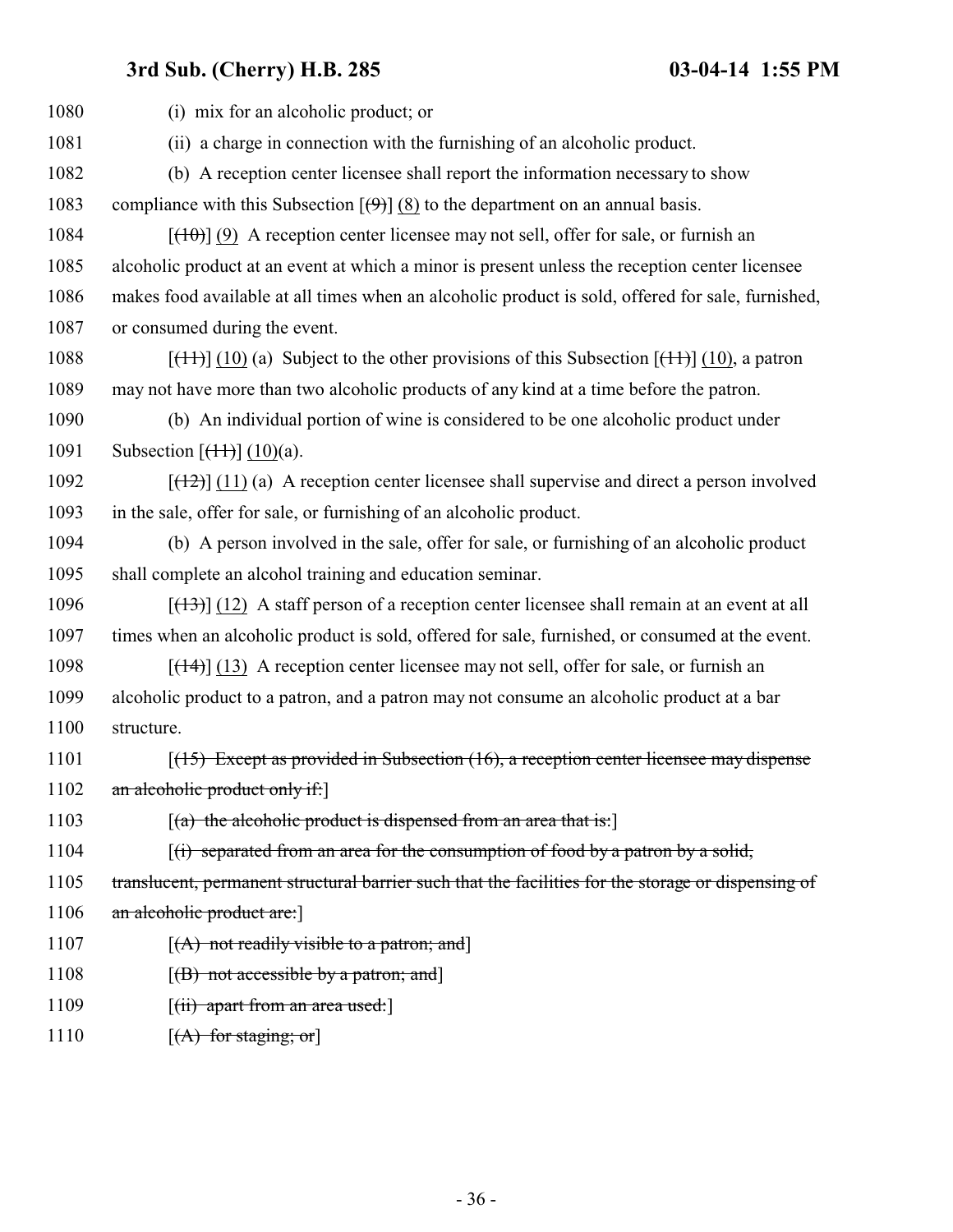| 1111 | $[(B)$ as a lobby or waiting area;                                                                                        |
|------|---------------------------------------------------------------------------------------------------------------------------|
| 1112 | $[$ (b) the reception center licensee uses an alcoholic product that is:                                                  |
| 1113 | $[(i)$ stored in an area described in Subsection $(15)(a)$ ; or                                                           |
| 1114 | $[(ii)$ in an area not described in Subsection $(15)(a)$ on the licensed premises and:                                    |
| 1115 | $(A)$ immediately before the alcoholic product is dispensed it is in an unopened                                          |
| 1116 | container;                                                                                                                |
| 1117 | $(6)$ the unopened container is taken to an area described in Subsection $(15)(a)$ before                                 |
| 1118 | it is opened; and]                                                                                                        |
| 1119 | $[(C)$ once opened, the container is stored in an area described in Subsection $(15)(a)$ ;                                |
| 1120 | $and$ ]                                                                                                                   |
| 1121 | $\mathfrak{f}(e)$ any instrument or equipment used to dispense an alcoholic product is located in an                      |
| 1122 | area described in Subsection $(15)(a)$ .                                                                                  |
| 1123 | $[ (16) ]$ (14) A reception center licensee may dispense an alcoholic product from a                                      |
| 1124 | mobile serving area that:                                                                                                 |
| 1125 | (a) is moved only by staff of the reception center licensee;                                                              |
| 1126 | (b) is capable of being moved by only one individual; and                                                                 |
| 1127 | (c) is no larger than 6 feet long and 30 inches wide.                                                                     |
| 1128 | $[ (17) ] (15)$ (a) A reception center licensee may not have an event on the licensed                                     |
| 1129 | premises except pursuant to a contract between a third party host of the event and the reception                          |
| 1130 | center licensee under which the reception center licensee provides an alcoholic product sold,                             |
| 1131 | offered for sale, or furnished at an event.                                                                               |
| 1132 | (b) At an event, a reception center licensee may furnish an alcoholic product:                                            |
| 1133 | (i) without charge to a patron, except that the third party host of the event shall pay for                               |
| 1134 | an alcoholic product furnished at the event; or                                                                           |
| 1135 | (ii) with a charge to a patron at the event.                                                                              |
| 1136 | (c) The commission may by rule define what constitutes a "third-party host" for                                           |
| 1137 | purposes of this Subsection $\left[\frac{(17)}{(15)}\right]$ (15) so that a reception center licensee and the third-party |
| 1138 | host are not owned by or operated by the same persons, except that the rule shall permit a                                |
| 1139 | reception center licensee to host an event for an immediate family member of the reception                                |
| 1140 | center licensee.                                                                                                          |
| 1141 | $[ (18) ]$ (16) A reception center licensee shall have culinary facilities that are:                                      |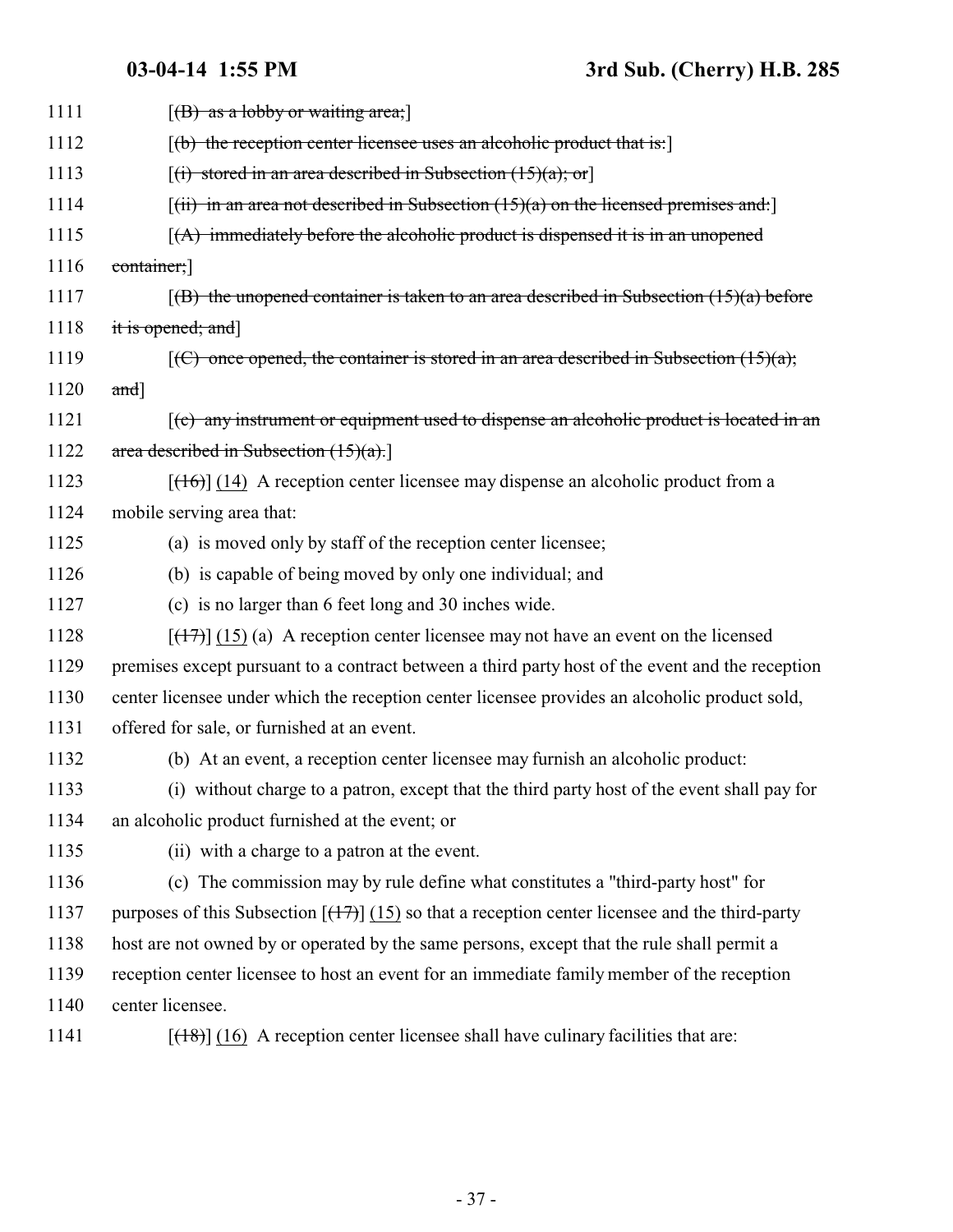<span id="page-37-0"></span>

| 1142 | (a) adequate to prepare a full meal; and                                                                                |
|------|-------------------------------------------------------------------------------------------------------------------------|
| 1143 | (b) (i) located on the licensed premises; or                                                                            |
| 1144 | (ii) under the same control as the reception center licensee.                                                           |
| 1145 | $[\frac{(19)}{(17)}]$ (17) (a) Except as provided in Subsection $[\frac{(19)}{(17)}]$ (17)(b), a reception center       |
| 1146 | licensee may not operate an event:                                                                                      |
| 1147 | (i) that is open to the general public; and                                                                             |
| 1148 | (ii) at which an alcoholic product is sold or offered for sale.                                                         |
| 1149 | (b) A reception center licensee may operate an event described in Subsection $[$ ( $\uparrow$ $\uparrow$ $\uparrow$ $]$ |
| 1150 | $(17)(a)$ if the event is hosted:                                                                                       |
| 1151 | (i) at the reception center no more frequently than once a calendar year; and                                           |
| 1152 | (ii) by a nonprofit organization that is organized and qualified under Section $501(c)$ ,                               |
| 1153 | Internal Revenue Code.                                                                                                  |
| 1154 | Section 7. Section 32B-6-905 is amended to read:                                                                        |
| 1155 | 32B-6-905. Specific operational requirements for a beer-only restaurant license.                                        |
| 1156 | (1) (a) In addition to complying with Chapter 5, Part 3, Retail Licensee Operational                                    |
| 1157 | Requirements, a beer-only restaurant licensee and staff of the beer-only restaurant licensee                            |
| 1158 | shall comply with this section.                                                                                         |
| 1159 | (b) Failure to comply as provided in Subsection $(1)(a)$ may result in disciplinary action                              |
| 1160 | in accordance with Chapter 3, Disciplinary Actions and Enforcement Act, against:                                        |
| 1161 | (i) a beer-only restaurant licensee;                                                                                    |
| 1162 | (ii) individual staff of a beer-only restaurant licensee; or                                                            |
| 1163 | (iii) both a beer-only restaurant licensee and staff of the beer-only restaurant licensee.                              |
| 1164 | (2) (a) A beer-only restaurant licensee on the licensed premises may not sell, offer for                                |
| 1165 | sale, furnish, or allow consumption of liquor.                                                                          |
| 1166 | (b) Liquor may not be on the premises of a beer-only restaurant licensee except for use:                                |
| 1167 | (i) as a flavoring on a dessert; and                                                                                    |
| 1168 | (ii) in the preparation of a flaming food dish, drink, or dessert.                                                      |
| 1169 | $(3)$ In addition to complying with Section 32B-5-303, a beer-only restaurant licensee                                  |
| 1170 | shall store beer in a storage area described in Subsection $(12)(a)$ .                                                  |
| 1171 | $[\frac{4}{3}]$ (3) (a) An individual who serves beer in a beer-only restaurant licensee's premises                     |
| 1172 | shall make a written beverage tab for each table or group that orders or consumes an alcoholic                          |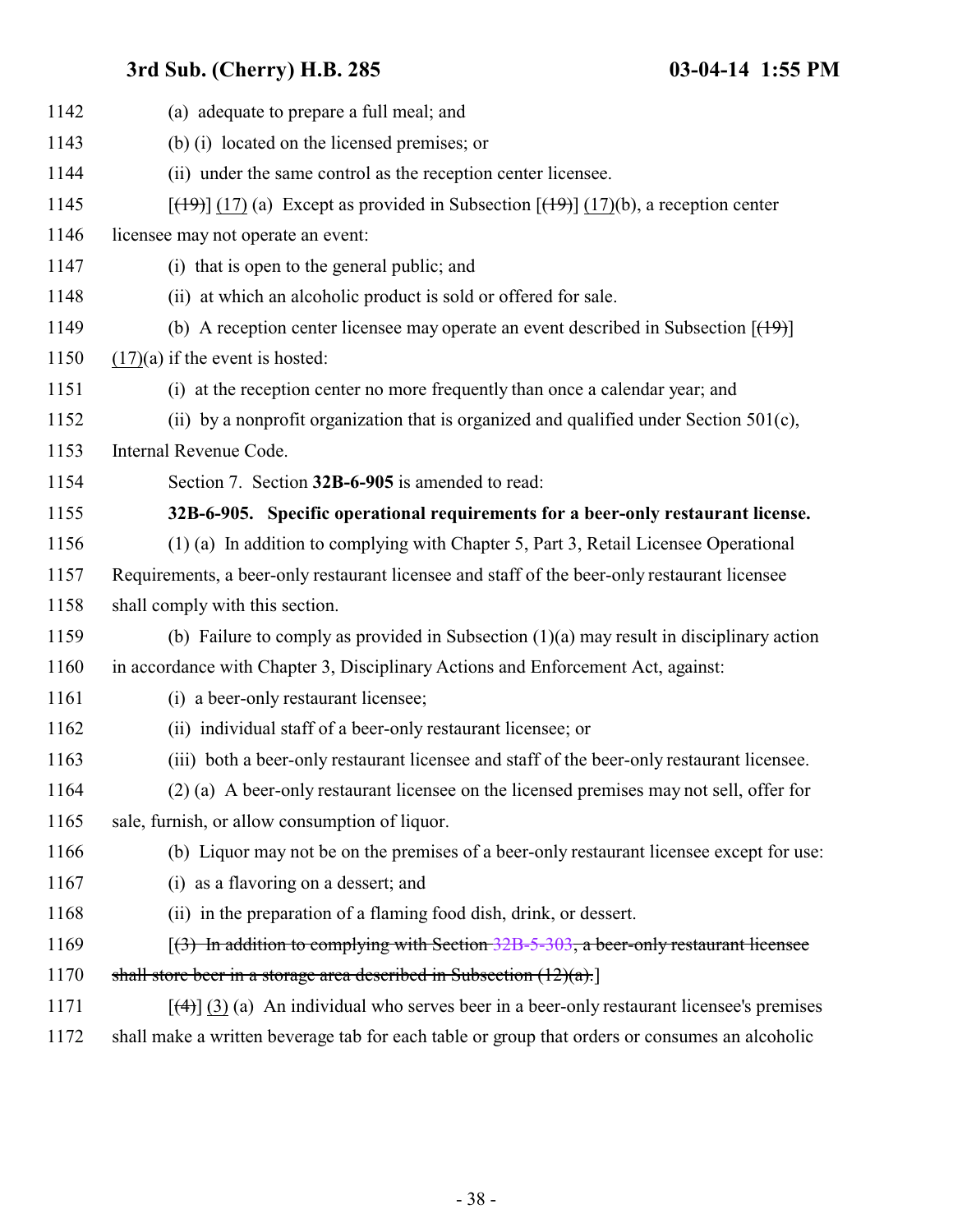| 1173 | product on the premises.                                                                                                   |
|------|----------------------------------------------------------------------------------------------------------------------------|
| 1174 | (b) A beverage tab required by this Subsection $\left[\frac{4}{3}\right]$ (3) shall list the type and amount               |
| 1175 | of beer ordered or consumed.                                                                                               |
| 1176 | $[\frac{5}{3}]$ (4) A person's willingness to serve beer may not be made a condition of                                    |
| 1177 | employment as a server with a beer-only restaurant licensee.                                                               |
| 1178 | $[66]$ (5) A beer-only restaurant licensee may sell, offer for sale, or furnish beer during                                |
| 1179 | the hours specified in Part 7, On-Premise Beer Retailer License, for an on-premise beer retailer,                          |
| 1180 | except that a beer-only restaurant licensee may not sell, offer for sale, or furnish beer before                           |
| 1181 | $11:30$ a.m. on any day.                                                                                                   |
| 1182 | $[\overline{(+)}]$ (6) A beer-only restaurant licensee shall maintain at least 70% of its total                            |
| 1183 | restaurant business from the sale of food, which does not include a service charge.                                        |
| 1184 | $[\frac{1}{8}]$ (7) (a) A beer-only restaurant may not sell, offer for sale, or furnish beer except                        |
| 1185 | after the beer-only restaurant licensee confirms that the patron has the intent to order food                              |
| 1186 | prepared, sold, and furnished at the licensed premises.                                                                    |
| 1187 | (b) A beer-only restaurant shall maintain on the licensed premises adequate culinary                                       |
| 1188 | facilities for food preparation and dining accommodations.                                                                 |
| 1189 | $[\langle 9 \rangle]$ (8) A patron may not have more than two beers at a time before the patron.                           |
| 1190 | $[\left(10\right)]$ (9) A patron may consume a beer only:                                                                  |
| 1191 | $(a)$ at:                                                                                                                  |
| 1192 | (i) the patron's table;                                                                                                    |
| 1193 | (ii) a $[grandfathered]$ bar structure; or                                                                                 |
| 1194 | (iii) a counter; and                                                                                                       |
| 1195 | (b) where food is served.                                                                                                  |
| 1196 | $\left[\frac{(11)}{(a)} \text{ A beer-only restaurant license may not sell, offer for sale, or furnish a beer to }\right]$ |
| 1197 | a patron, and a patron may not consume an alcoholic product at a bar structure.                                            |
| 1198 | $[(b)$ Notwithstanding Subsection $(11)(a)$ , at a grandfathered                                                           |
| 1199 | $(10)$ (a) At a bar structure, a patron who is 21 years of age or older may:                                               |
| 1200 | $(i)$ sit;                                                                                                                 |
| 1201 | (ii) be furnished a beer; and                                                                                              |
| 1202 | (iii) consume a beer.                                                                                                      |
| 1203 | $[\text{e}(\text{e})]$ (b) Except as provided in Subsection $[\text{f}(1\text{f})(d)]$ (10)(c), at a [grandfathered] bar   |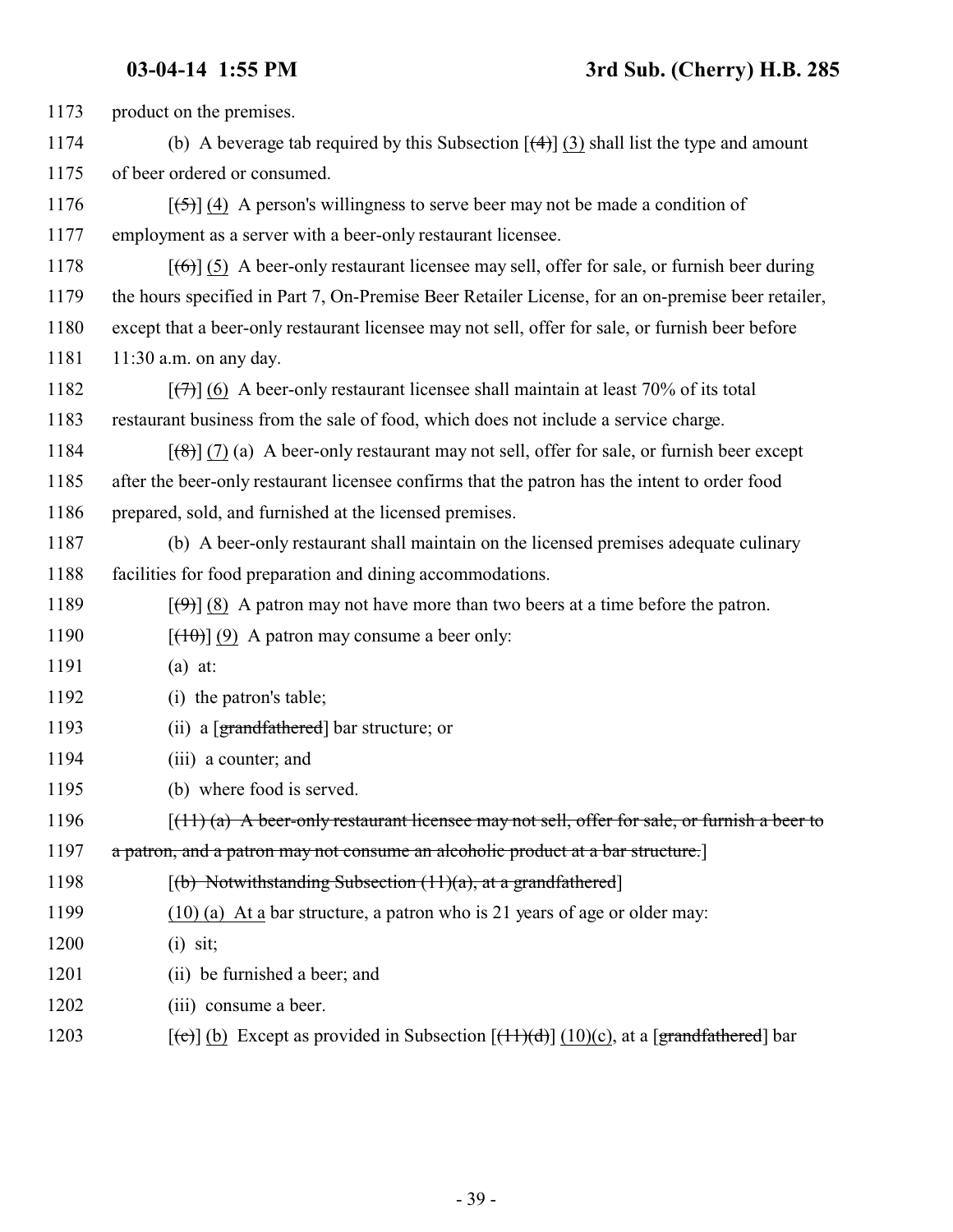| 1204 | structure, a beer-only restaurant licensee may not permit a minor to, and a minor may not:               |
|------|----------------------------------------------------------------------------------------------------------|
| 1205 | $(i)$ sit; or                                                                                            |
| 1206 | (ii) consume food or beverages.                                                                          |
| 1207 | $[\text{td}]$ (c) (i) A minor may be at a [grandfathered] bar structure if the minor is employed         |
| 1208 | by a beer-only restaurant licensee:                                                                      |
| 1209 | (A) as provided in Subsection $32B-5-308(2)$ ; or                                                        |
| 1210 | (B) to perform maintenance and cleaning services during an hour when the beer-only                       |
| 1211 | restaurant licensee is not open for business.                                                            |
| 1212 | (ii) A minor may momentarily pass by a [grandfathered] bar structure without                             |
| 1213 | remaining or sitting at the bar structure en route to an area of a beer-only restaurant licensee's       |
| 1214 | premises in which the minor is permitted to be.                                                          |
| 1215 | (d) (i) Once a beer-only restaurant establishes a bar or lounge area, but by no later than               |
| 1216 | July 1, 2016, the beer-only restaurant licensee may not permit a minor to, and a minor may not           |
| 1217 | do the following in a lounge or bar area of the licensed premises:                                       |
| 1218 | $(A)$ sit;                                                                                               |
| 1219 | (B) be served food or beverages; or                                                                      |
| 1220 | (C) consume food or beverages.                                                                           |
| 1221 | (ii) A minor may be at a lounge or bar area if the minor is employed by a beer-only                      |
| 1222 | restaurant licensee:                                                                                     |
| 1223 | (A) as provided in Subsection $32B-5-308(2)$ ; or                                                        |
| 1224 | (B) to perform maintenance and cleaning services during an hour when the beer-only                       |
| 1225 | restaurant licensee is not open for business.                                                            |
| 1226 | $[ (12)$ A beer-only restaurant licensee may dispense a beer only if:                                    |
| 1227 | $[(a)$ the beer is dispensed from an area that is:                                                       |
| 1228 | $[(i)$ a grandfathered bar structure; or                                                                 |
| 1229 | $\left[\left(i\right)\right]$ separated from an area for the consumption of food by a patron by a solid, |
| 1230 | translucent, permanent structural barrier such that the facilities for the storage or dispensing of      |
| 1231 | an alcoholic product are not readily visible to a patron, not accessible by a patron, and apart          |
| 1232 | from an area used for dining, for staging, or as a lobby or waiting area;                                |
| 1233 | $[(b)$ the beer-only restaurant licensee uses a beer that is:                                            |
| 1234 | $[(i)$ stored in an area described in Subsection $(12)(a)$ ; or                                          |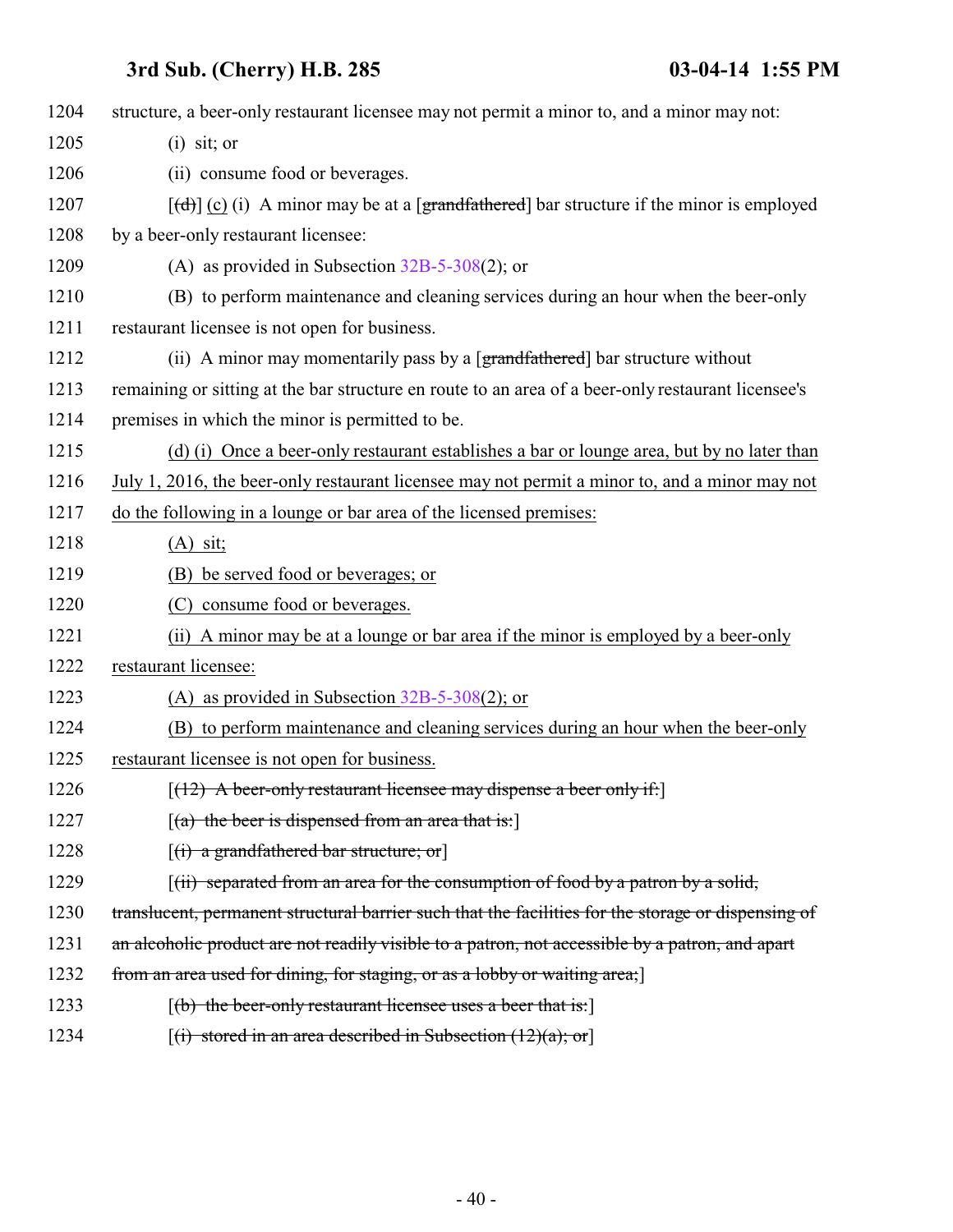<span id="page-40-0"></span>

| 1235 | $[(ii)$ in an area not described in Subsection $(12)(a)$ on the licensed premises and:             |
|------|----------------------------------------------------------------------------------------------------|
| 1236 | $[(A)$ immediately before the beer is dispensed it is in an unopened container;                    |
| 1237 | $(6)$ the unopened container is taken to an area described in Subsection $(12)(a)$ before          |
| 1238 | it is opened; and]                                                                                 |
| 1239 | $[(C)$ once opened, the container is stored in an area described in Subsection $(12)(a)$ ;         |
| 1240 | $and$ ]                                                                                            |
| 1241 | $(c)$ any instrument or equipment used to dispense the beer is located in an area                  |
| 1242 | described in Subsection $(12)(a)$ .                                                                |
| 1243 | (11) If a beer-only restaurant does not have separate storage and dispensing areas, the            |
| 1244 | beer-only restaurant licensee shall post a conspicuous sign at all public entrances of the         |
| 1245 | licensed premises stating that: "Notice: This establishment prepares and dispenses alcoholic       |
| 1246 | products in public view."                                                                          |
| 1247 | Section 8. Section 32B-8-402 is amended to read:                                                   |
| 1248 | 32B-8-402. Specific operational requirements for a sublicense.                                     |
| 1249 | (1) A person operating under a sublicense is subject to the operational requirements               |
| 1250 | under the provisions applicable to the sublicense except that $[\cdot(\alpha)]$ notwithstanding a  |
| 1251 | requirement in the provisions applicable to the sublicense, a person operating under the           |
| 1252 | sublicense is not subject to a requirement that a certain percentage of the gross receipts for the |
| 1253 | sublicense be from the sale of food, except to the extent that the gross receipts for the          |
| 1254 | sublicense are included in calculating the percentages under Subsection $32B-8-401(4)$ ; and.      |
| 1255 | $(6)$ notwithstanding Section 32B-6-202 or 32B-6-302, a bar structure in a licensed                |
| 1256 | premises operated under a full-service restaurant sublicense or limited-service restaurant         |
| 1257 | sublicense is considered a grandfathered bar structure if the resort license that includes the     |
| 1258 | full-service restaurant sublicense or limited-service restaurant sublicense is issued by no later  |
| 1259 | than December $31, 2010$ .                                                                         |
| 1260 | (2) Subject to Section $32B-8-502$ , for purposes of interpreting an operational                   |
| 1261 | requirement imposed by the provisions applicable to a sublicense:                                  |
| 1262 | (a) a requirement imposed on a person operating under a sublicense applies to the                  |
| 1263 | resort licensee; and                                                                               |
| 1264 | (b) a requirement imposed on staff of a person operating under a sublicense applies to             |
| 1265 | staff of the resort licensee.                                                                      |